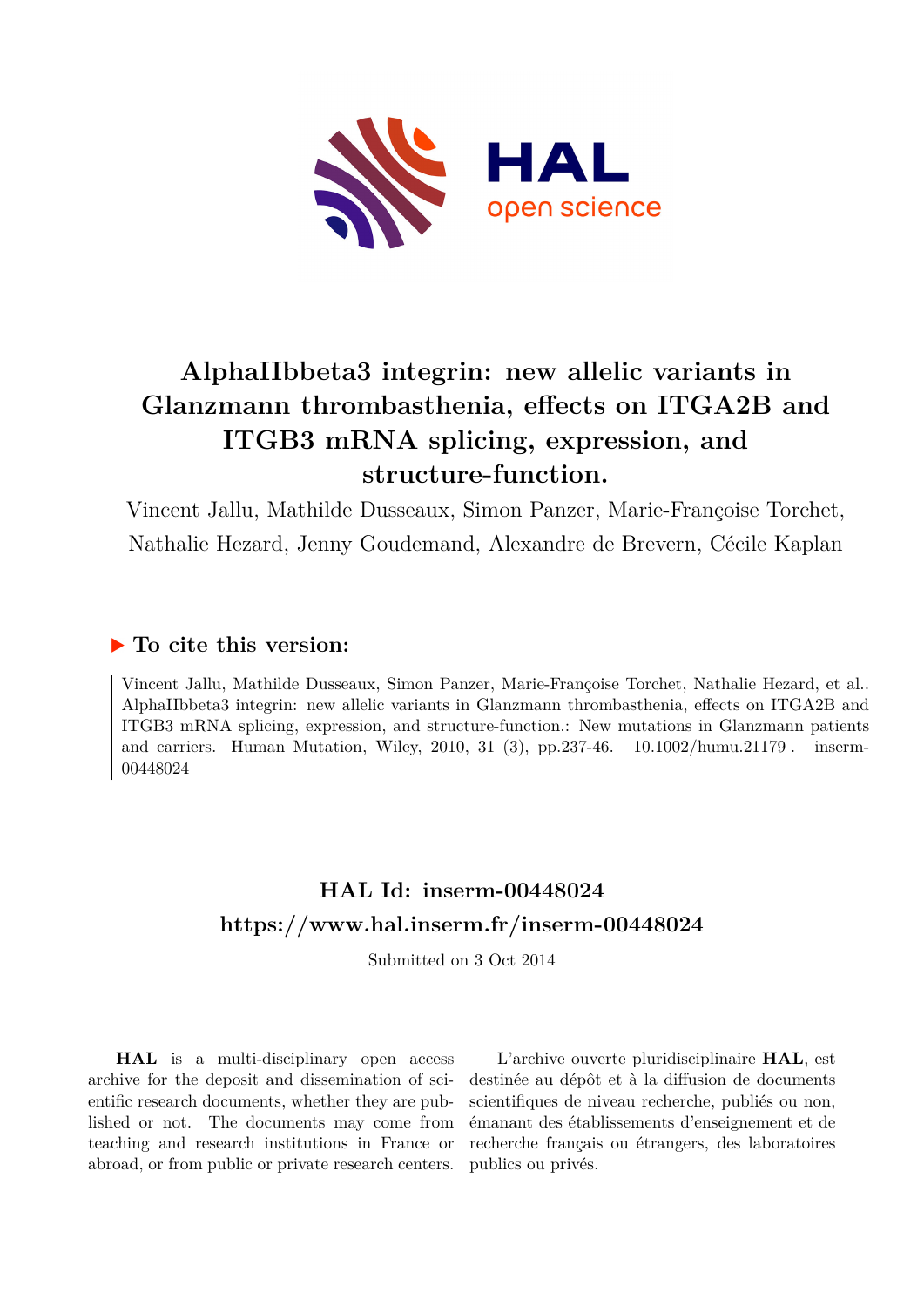**Page 1 of 44**

 

#### **Human Mutation**

α**IIb**β**3 integrin : New allelic variants in Glanzmann Thrombasthenia, effects on mRNA splicing, expression and structure-function** 

V. JALLU<sup>1</sup>, M. DUSSEAUX<sup>1</sup>, S. PANZER<sup>2</sup>, M.F. TORCHET<sup>3</sup>, N. HEZARD<sup>4</sup>, **J. GOUDEMAND<sup>5</sup> , A.G. de BREVERN<sup>6</sup> , C. KAPLAN<sup>1</sup>**

 **Platelet Immunology Laboratory, INTS, Paris, France** 

od Group Serology and Transfusion Medicir<br> **Follow Exercise Service Andeles, Groupe Hospitalier Necker-Enfant malad**<br> **Follow Exercise Andelogie, CHU Robert Debré, Reims, France<br>
Jue, Centre Hospitalier Régional Universita Department of Blood Group Serology and Transfusion Medicine, Division of Blood Group Serology, Medical University, Vienne, Austria** 

 **Centre des Hémophiles, Groupe Hospitalier Necker-Enfant malade, Paris, France** 

 **Laboratoire d'Hématologie, CHU Robert Debré, Reims, France** 

 **Hôpital Cardiologique, Centre Hospitalier Régional Universitaire, Lille, France** 

 **Dynamique des Structures et Interactions des Macromolécules Biologiques, INSERM** 

**UMR-S 665, Université Paris Diderot - Paris 7, INTS, Paris, France** 

**Short title :** 

**New mutations in Glanzmann patients and carriers** 

**Correspondance** 

**Dr Cécile KAPLAN** 

**Laboratoire d'Immunologie Plaquettaire** 

**INTS** 

**6, rue Alexandre Cabanel** 

**75015 Paris, France** 

**Email : [ckaplan@ints.fr](mailto:ckaplan@ints.fr)**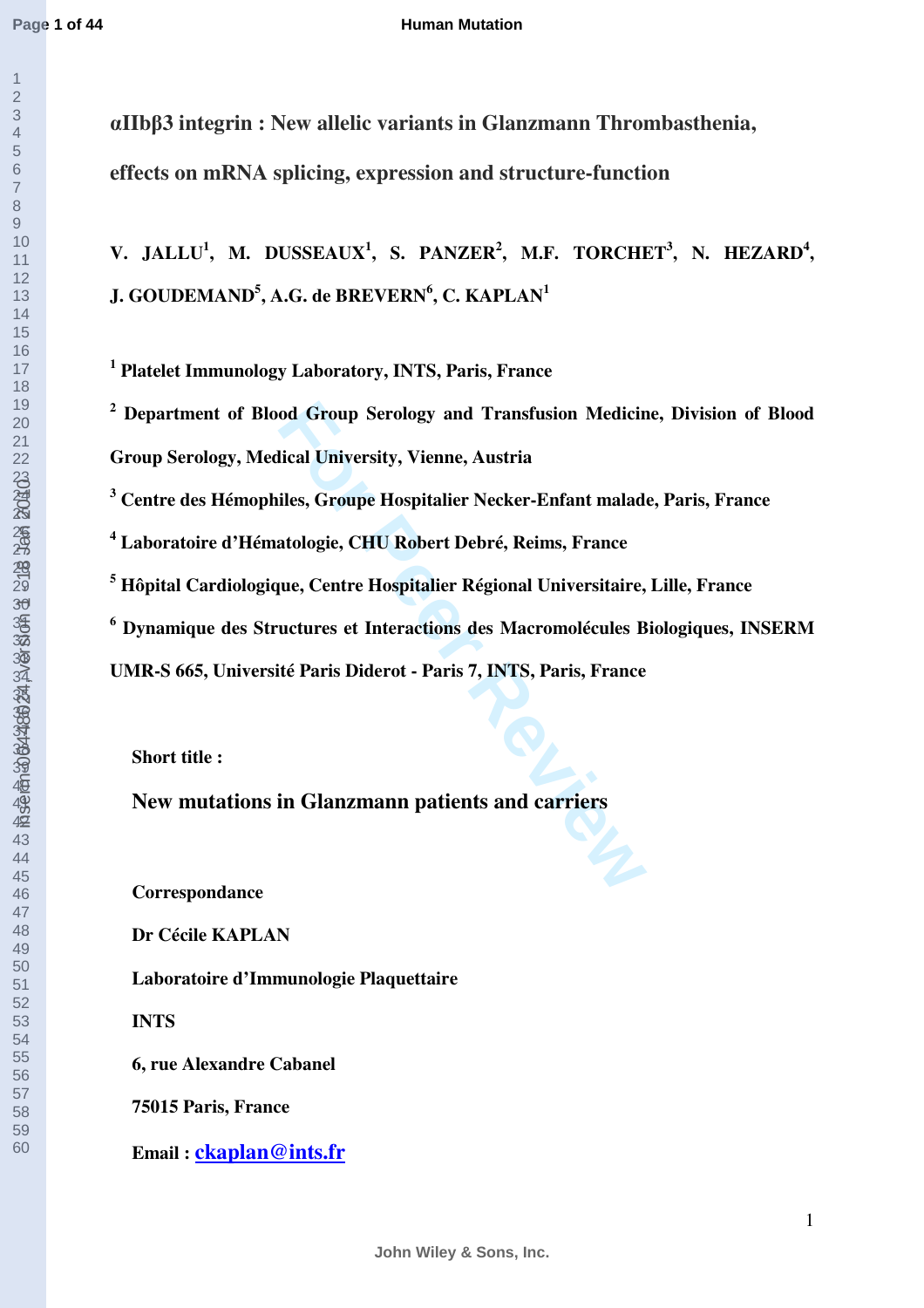## **Phone : 33 1 44 49 30 66 Fax : 33 1 45 67 19 30**

## **Abstract**

 $β3$  genes were amplified and directly sequenced<br>elic variants resulting from nonsense, missense a<br>bed. RNA alterations were evaluated by using v<br>and  $β3$  p.C38Y, p.M118R, p.G221D substitution<br>ace of Cos-7 cells by alter Glanzmann thrombasthenia (GT) is an autosomal recessive inherited bleeding disorder characterized by an impaired platelet aggregation due to defects in integrin  $\alpha$ IIbβ3 (ITGA2B, ITGB3), a fibrinogen receptor. Mutations from 24 GT patients and 2 carriers of various origins, Caucasian, North-African and Asian were characterized. Promoter and exon sequences of αIIb and β3 genes were amplified and directly sequenced. Among 29 identified mutations, 17 new allelic variants resulting from nonsense, missense and deletion / insertion mutations were described. RNA alterations were evaluated by using web-servers. The  $\alpha$ IIb p.S926L, p.V903F, and β3 p.C38Y, p.M118R, p.G221D substitutions prevented complex expression at the surface of Cos-7 cells by altering the αIIb or the β3 subunit structure. As shown by free energy analyses applied on the resolved structure of αIIbβ3 and structural modeling of the mutant, the p.K253M substitution of β3 helped to define a key role of the K253 in the interaction of the αIIb β-propeller and the β3 β-I domains. Finally, the αIIb p.Q595H substitution allowed cell surface expression of the complex but its corresponding c.2800G>T mutation is predicted to alter normal RNA splicing. Characterization of GT mutations is of interest for prenatal diagnosis, genetic counseling and provides useful tools for structure-function relationship studies of αIIbβ3.

## **Keywords**

αIIbβ3, ITGA2B, ITGB3, Glanzmann, protein structure modeling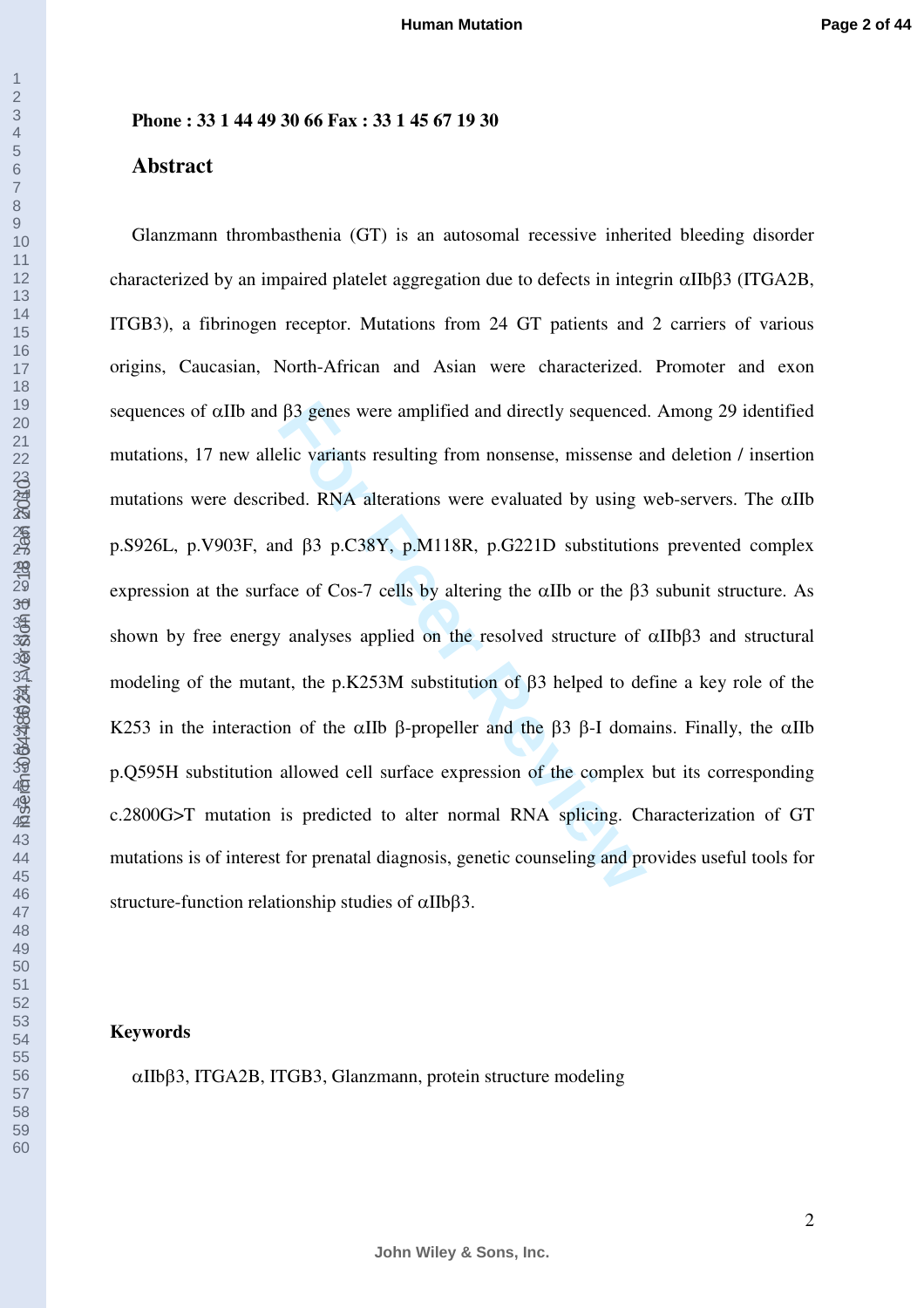## **INTRODUCTION**

btypes defined by the αIIbβ3 content of patient's<br>of αIIbβ3; Type II and variant, respectively with<br>t of functionally impaired αIIbβ3 [Nurden, 2005<br>s involved in GT phenotype have been described<br>(http://sinaicentral.mssm. Glanzmann thrombasthenia (GT) is an autosomal recessive bleeding disorder characterized by a prolonged bleeding time and an impaired platelet aggregation in response to physiological agonists such as ADP, thrombin, collagen and epinephrine [Caen, 1972]. GT results from quantitative and / or qualitative defects of the fibrinogen (Fg) platelet receptor, the glycoprotein αIIbβ3 complex (OMIM accession number #273800). Classically GT has been divided into 3 subtypes defined by the αIIbβ3 content of patient's platelets : Type I, no or only trace amounts of  $\alpha$ IIbβ3; Type II and variant, respectively with low and near normal platelet surface content of functionally impaired αIIbβ3 [Nurden, 2005]. To date, more than 100 different mutations involved in GT phenotype have been described in the  $\alpha$ IIb gene and 60 in the β3 gene (http://sinaicentral.mssm.edu/intranet/research/glanzmann/menu). The nature of GT mutations is highly variable excepting some that are commonly identified in consanguineous populations such as the  $\alpha$ IIb c.409-3\_418del (IVS3-3del13) and the β3 c.2031\_2041del (2031del11) respectively detected in Arab and Iraqi-Jewish GT populations [Newman et al., 1991], the αIIb c.1544+1G>A (IVS15+1/G>A) mutation in French Gypsies [Schlegel et al., 1995], or the 63 c.1053 1058del (1053CCCAGG) deletion in North-Africans [Morel-Kopp et al., 1997].

Characterization of GT mutations in patients is critical for prenatal diagnosis and genetic counseling. We report here the characterization of 29 mutations identified in 24 thrombasthenic patients and 2 asymptomatic carriers. Using site directed mutagenesis, cell expression models, *in silico* tools and the resolved structure of the αIIbβ3 complex, we have analyzed the pathogenic role of 17 newly described allelic variants. Structural modeling studies of an allelic variant of GT has revealed the importance of the Lys253 in the interaction of the αIIb β-propeller and the β3 β-I domains.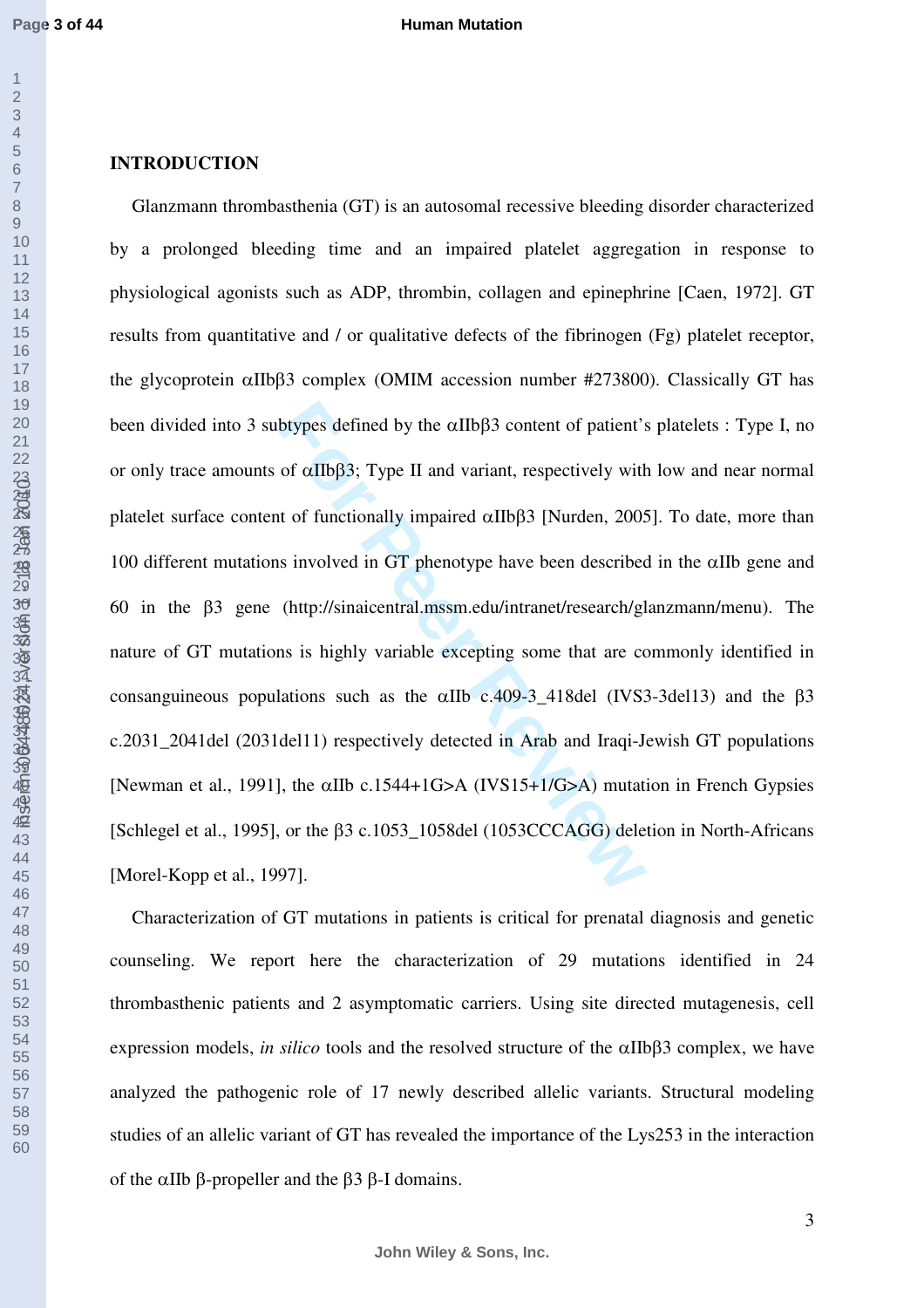#### **MATERIAL AND METHODS**

#### **Patients**

5 are GT carriers. Propositus 4 who had present<br>ing tympanoplasty was addressed to the laborator<br>nalysis revealed a 50 % reduction of  $\alpha$ IIb $\beta$ 3 plate<br>expectedly found to be a GT type I carrier during<br>genosis following Blood samples from patients were sent to our laboratory for confirmation of GT diagnosis and genetic analysis. Propositi and their detailed platelet phenotype are listed in Supp Table S1. Propositi 4 and 15 are GT carriers. Propositus 4 who had presented mild bleeding and healing difficulties during tympanoplasty was addressed to the laboratory for GT investigation after flow cytometry analysis revealed a 50 % reduction of αIIbβ3 platelet surface expression. Propositus 15 was unexpectedly found to be a GT type I carrier during neonatal alloimmune thrombocytopenia diagnosis following in utero fetal death. Her platelets were phenotyped HPA-3a negative but genetically HPA-3a/b as determined by PCR-Sequence Specific Primer testing (data not shown).

As shown in Supp Table SI, 19 propositi of 22 of confirmed platelet phenotype (86 %) were found to be of type I ( $\lt 5\%$  of  $\alpha$ IIb $\beta$ 3 and  $\lt 25\%$  of Fg normal platelet contents). Three propositi were found to be of type II as their platelets presented low but significant αIIbβ3 content ( $\geq 10\%$ ) and a relatively high level of intra-platelet Fg ( $\geq 50\%$ ). None of these patients had been previously studied for molecular gene defects. Patients described herein gave their informed consent for genetic analysis.

### **Monoclonal antibodies**

Monoclonal antibodies (Moab) SZ1 (anti-GPIX), SZ22 (anti-αIIb), SZ21 (anti-β3), P2 (anti-αIIbβ3) and E3 (anti-Fg) were purchased from Beckmann Coulter-France (Villepinte, France). Moabs AP2 (anti-αIIbβ3) and AP3 (anti-β3) were obtained from Lucron Bioproducts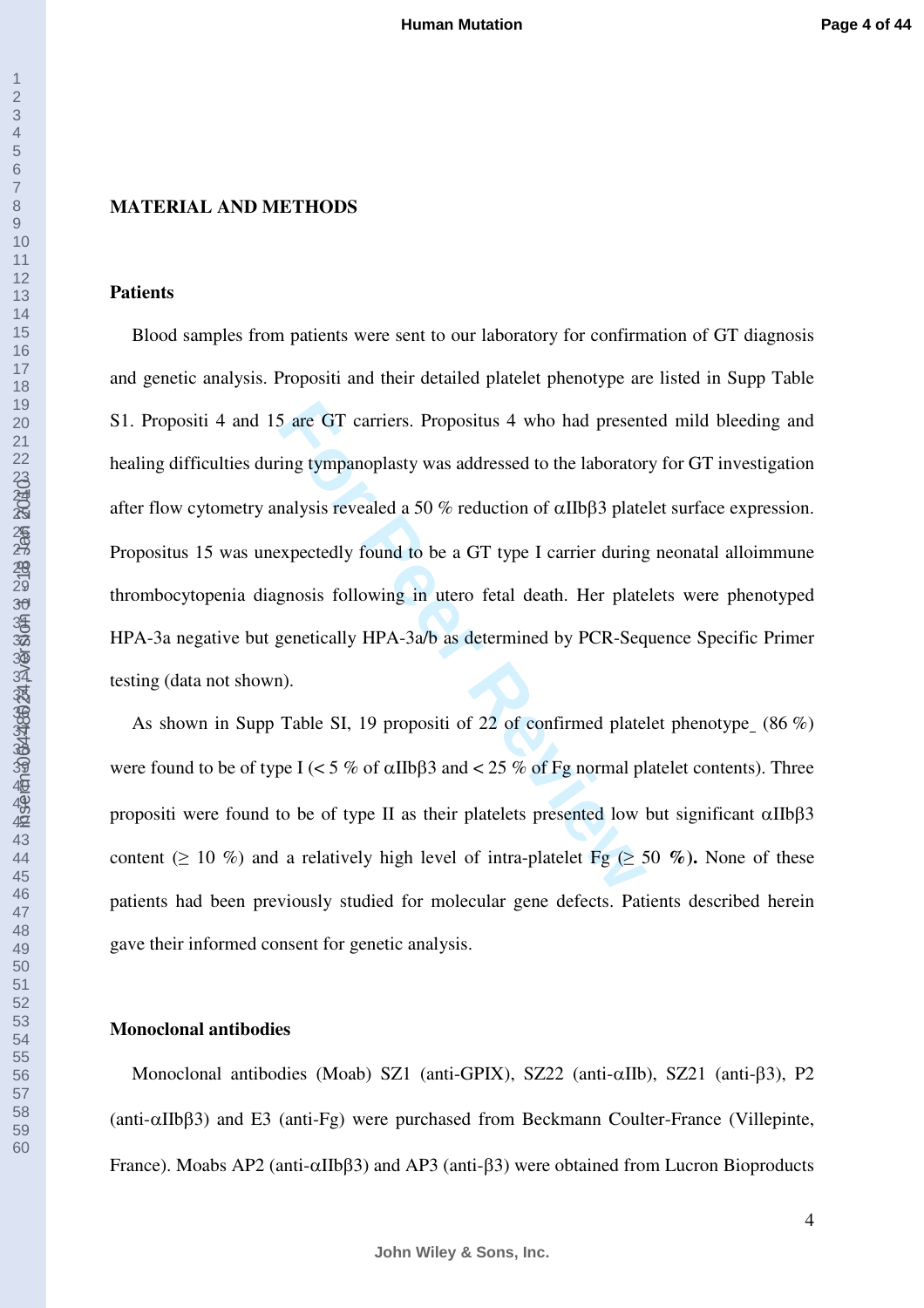inserm-00448024, version 1 - 18 Jan 2010

#### **Human Mutation**

(Lille, France). Moab Y2-51 (anti-β3) was purchased from DAKO ( Trappes, France). Moab XIIF9 to β3 was a generous gift from G.Vezon (CRTS, Bordeaux, France). In some flow cytometry experiments, Moabs SZ22, SZ21 and P2 were directly conjugated to FITC.

## **Blood samples**

Blood samples from patients were collected by venipuncture using 5mM ethylene-diaminetetra-acetic acid as an anticoagulant. Platelet were separated by differential centrifugation and used or stored in 70% ethanol at –80°C until RNA was extracted. In some cases, 500 µl of whole blood were mixed with 1.3 ml of RNA Later (Applied Biosystem, Courtaboeuf, France) and were kept frozen at –80 $^{\circ}$ C for subsequent RNA extraction.

## **Flow cytometry**

ethanol at  $-80^{\circ}$ C until RNA was extracted. In sixed with 1.3 ml of RNA Later (Applied Bic<br>frozen at  $-80^{\circ}$ C for subsequent RNA extraction.<br>The Peer Reviewer Reviewer RNA extraction.<br>The Peer Reviewer RNA extraction For platelet glycoprotein and Fg content analysis, 50 ul of EDTA anticoagulated whole blood was diluted in 500 µl of phosphate saline buffer (PBS) pH 7.2 containing 1 % (wt/vol) BSA-fraction V (Euromedex, Souffelweyersheim, France) and 3 mM EDTA (PBE buffer). Cell were fixed by adding 1.5 ml of PBS - 3 mM EDTA, pH 7.2, containing 1.33 % (vol/vol) of a methanol-stabilized formaldehyde solution (Fisher Scientific, Illkirch, France) for 15 min at room temperature (RT). The reaction was stopped by adding 2 ml of PBE before cells were pelleted by centrifugation at 1500 g for 10 min. Pelleted cells were washed in 2 ml PBE before to be resupended in 1 ml PBE containing 0.1 % (wt/vol) sodium azide and store at 4°C until use. 40  $\mu$ l of the fixed cells suspension were incubated with 3  $\mu$ g/ml Moab in PBE (100) µl final volume), for 1 h at RT. After two washes in 2 ml PBE, the bound Moabs were detected by using a polyclonal goat anti-mouse IgG conjugated to FITC (Jackson Immunoresearch Europe, Newmarket, UK) diluted in PBE (1 µl for 10 ml) for 30 min at RT. Following one wash in 2 ml PBE, mean fluorescence intensity of cells was analyzed on an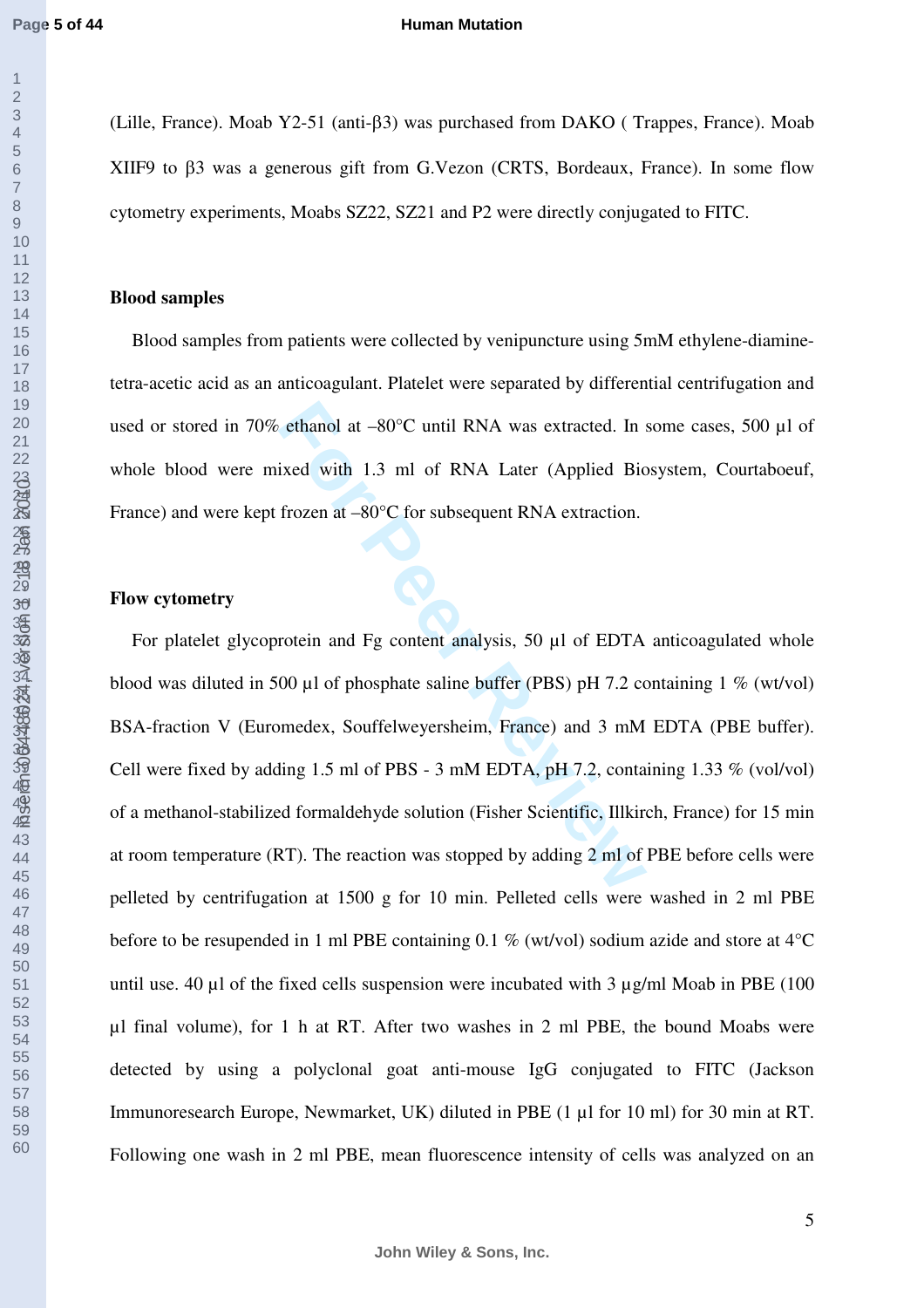XL-MCL Flow cytometer (Beckman Coulter, Villepinte, France). To detect intraplatelet Fg, each incubation steps were done in presence of 1% (wt/vol) saponine (Fischer Scientific). Amounts of proteins are expressed as a percentage of the mean amounts obtained with normal platelets from 10 healthy donors.

cells were incubated in 100 µl PBS containing 3<br>
Ed to FITC for 1 h at RT. Cells were washed tw<br>
by flow cytometry. Dead cells were discarded f<br>
dye (Beckmann-Coulter). Results are expresse<br>
pncerned antigen.<br> **Soluted fro** To analyze αIIβ3 wild type or mutant complexes expressed at the surface of transfected Cos-7 cells, cells were collected by Trypsin-EDTA treatment and washed 2 times in PBS-1% (wt/vol) BSA. 5 x  $10^5$  cells were incubated in 100  $\mu$ l PBS containing 3  $\mu$ g/ml Moabs (SZ22, SZ21 or P2) conjugated to FITC for 1 h at RT. Cells were washed twice in 2 ml PBS-BSA before to be analyzed by flow cytometry. Dead cells were discarded from analysis by using the 7-AAD viability dye (Beckmann-Coulter). Results are expressed as a percentage of positive cells for the concerned antigen.

## **DNA/RNA extractions**

inserm-00448024, version 1 - 18 Jan 2010

Genomic DNA was isolated from peripheral blood according to a published procedure [Jallu et al., 2002] or by using the MagNA Pure Compact Instrument and the Nucleic Acid Isolation Kit I (Roche Diagnostics, Meylan, France). In some cases, DNA samples were obtained by using QIAamp DNA Blood Mini kit (Qiagen, Courtaboeuf, France). RNA extractions were done on platelets by using the Rneasy Protect MiniKit (Qiagen). DNAs and RNAs were extracted according to the manufacturers' instructions.

## **Sequencing analysis**

Sequencing was performed as previously described [Quintanar et al., 1998] or by GenoScreen (Lille, France). Primers defined by Kato and coworkers [Kato et al., 1992] and Jin and co-workers [Jin et al., 1993] were respectively used to amplify coding sequences of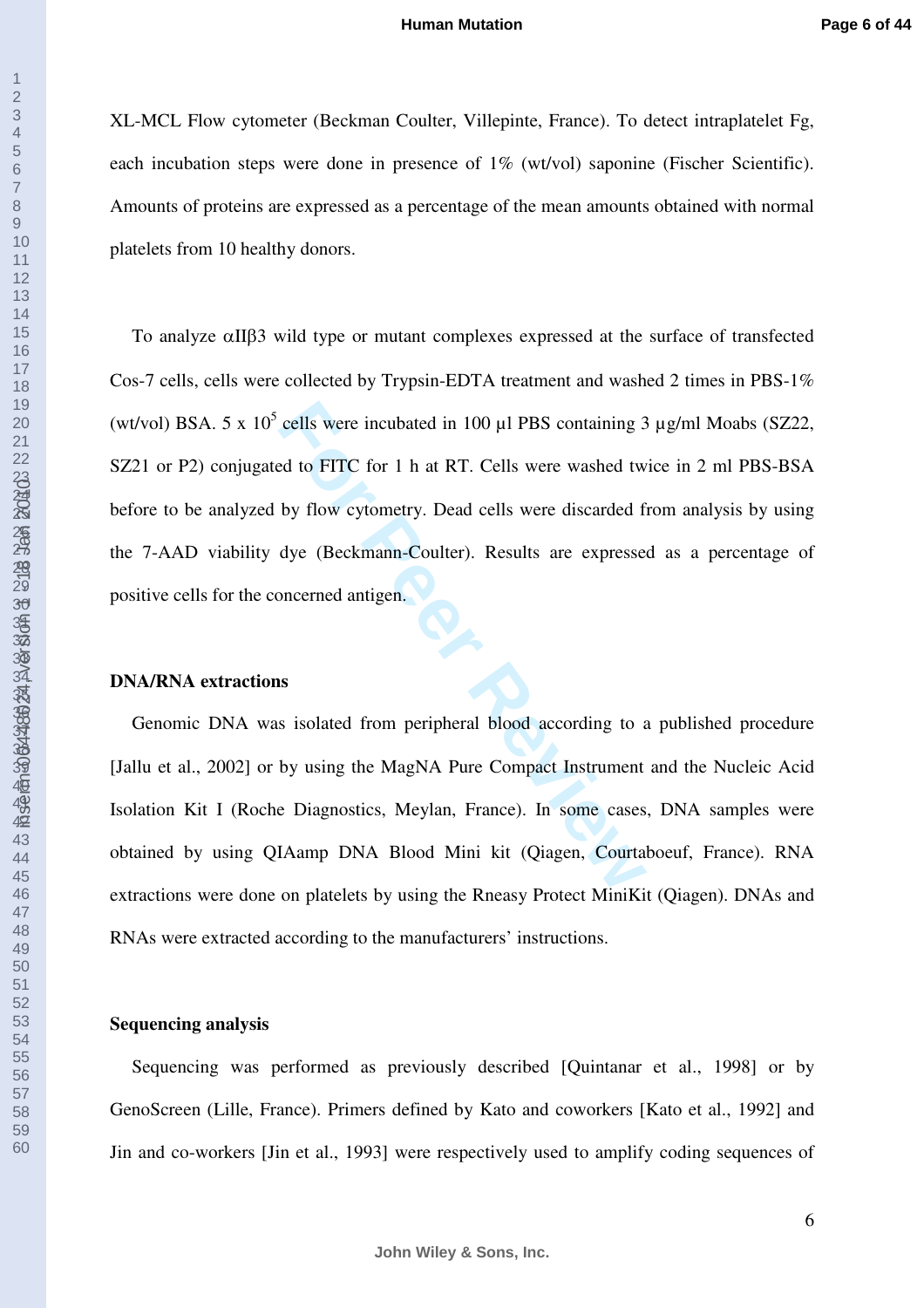#### **Human Mutation**

αIIb and β3 genes from genomic DNA. Primers to amplify promoter sequences of αIIb and β3 have been respectively defined according to the genes' reference sequences NG\_008331.1 and NG\_008332. αIIb promoter sequences were studied by using the following primer pairs ("a" forward, "b" reverse) :

IIbP1a CGCCAGAATTCTCAGTCACGAAGCTTGGCTCAAGACGGAG IIbP1b CCAGCCAGATATCAGCTATGTACTACCACCGTGCTAGTCC IIbP2a CGCCAGAATTCTCAGTCACGGGTAAAGATTCAAGAGACAT IIbP2b CCAGCCAGATATCAGCTATGTCAGATTCCTCCACAGGAAG IIbP3a CGCCAGAATTCTCAGTCACGGAAGGGAAGGAGGAGGAGCT IIbP3b CCAGCCAGATATCAGCTATGCTTCCCTTACGGCTCACCTC

Underlined sequences are non genomic sequence for sequencing PCR products. Promoter and exon 1 sequences of β3 gene were amplified with the primer pair

IIIaE1a ATGTGGTCTTGCCCTCAACAGGTAG

**GATATCAGCTATGTCAGATTCCTCCACAGC**<br> **FORTATCAGTCACGGAAGGGAAGGAGGAGG**<br> **FORTATCAGTCACGGAAGGGAAGGAGGAGG**<br> **FORTATCAGTTATGCTTCCCTTACGGCTCAC**<br> **FORTATCAGTTACAGGTAG**<br> **FORTATGCCCTCAACAGGTAGG**<br> **FORTATGCCTCAACAGGTAGG**<br> **FORTATGES** IIIaE1b CACGCTCTCACCCAGGAAGTTACAG by using the Advantage GC genomic PCR kit (Clontech, Saint-Germain-en-Laye, France) and then sequencing was done with the forward primer 3aseq-P1a CCGGAAAACCAAACTAAGGC and the reverse primer 3aseq-P1b GACCAGTCCTCCGCGTTTGC.

All identified mutations were confirmed by PCR-Restriction Fragment Length Polymorphism (PCR-RFLP) analysis on a second PCR product. Restriction enzymes are listed in tables 1 and 2 with the corresponding mutations. The experimental details of these RFLP assays can be obtained upon request. When the mutation did not introduce restriction modification, sequencing was done on a second PCR-product. For nucleotide numbering the A nucleotide of the ATG start was designated +1 (cDNA ITGA2B and ITGB3 GenBank accession numbers NM\_000419.3 and NM\_000212.2 respectively). For amino acid numbering used in the text, the first amino acids of the mature  $\alpha$ IIb and  $\beta$ 3 proteins were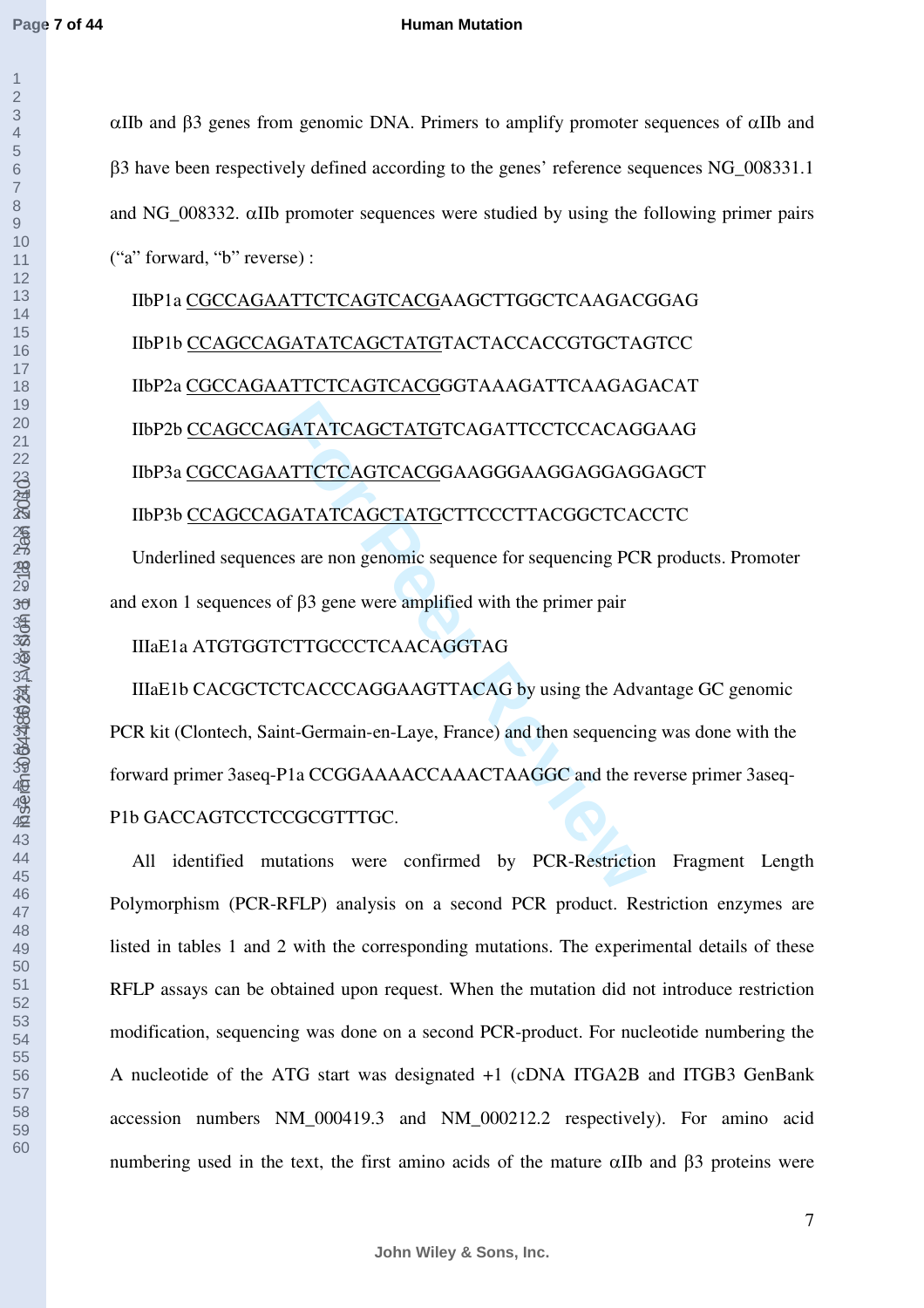designated +1. Residue numbering according to the Human Genome Variation Society (HGVS) nomenclature that designed as +1 the translation initiating methionine (http://www.hgvs.org/mutnomen) is also shown in tables 1 and 2. Both numberings differ by 31 and 26 residues that correspond to the signaling peptides of αIIb and β3 respectively. All identified allelic variations have been deposited on the NCBI dbSNP database (http://www.ncbi.nlm.nih.gov/SNP/) and their corresponding accession numbers are indicated in tables 1 and 2.

## **Site directed mutagenesis and in-vitro expression**

**Formal Solution**<br> **Formal Solution Extending to the Matter**<br> **Formal Solution Extending to the manufact**<br> **Formal Solution Exterior Solution**<br> **Formal Solution External Solution Property Containing the Neo (Invitrogen, Ce** Site directed mutagenesis and *in vitro* expression in Cos-7 cells were done as previously described [Jallu et al., 2002] or by using the QuikChange® II XL Site-Directed Mutagenesis Kit (Agilent Technologies, Massy, France) according to the manufacturer's instructions. In some mutagenesis experiments, plasmid pcDNA3.1-Zeo containing the αIIb cDNA was used instead of pcDNA3.1-Neo (Invitrogen, Cergy Pontoise, France).

## **Minigene study**

To study a mutation predicted to affect mRNA splicing, an αIIb gene fragment covering exons 17 to 20 and containing the mutation was synthesized and introduced in the plasmid Exontrap (Mobitech, Goettingen, Germany). The wild type form of the sequence was obtained by site directed mutagenesis. Synthesis, cloning and site directed mutagenesis were done by the Epoch Biolabs, Inc. Company (Sugar Land, TX, USA). Following transient transfection in Cos cells, total RNA was extracted and mRNA amplified for the exon 17 to 20 and directly sequenced.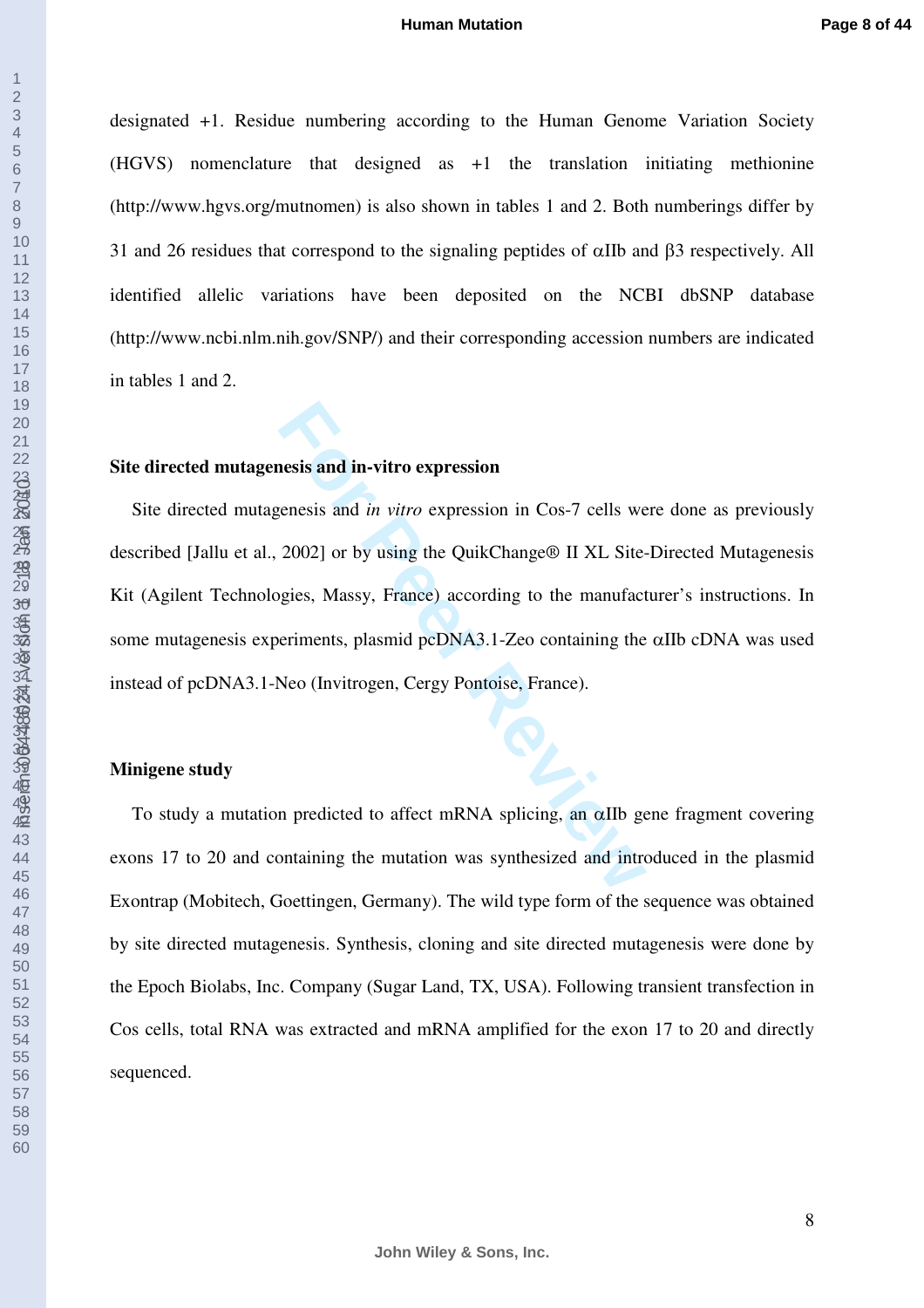#### **Human Mutation**

## **Western-blot analysis**

Trypsin-EDTA collected Cos-7 cells were washed 2 times in PBS and 1 time in 50 mM Tris-HCL pH 7.6, 150 mM NaCl. Cells were resuspended (1.5 x  $10^7$  cells) in 100 µl of the same Tris buffer containing 1% (wt/vol) Triton-X 100 and 2 mM para-Methyl Sulfonyl Fluoride (PMSF). They were lysed for 30 min at 4°C and the lysate centrifuged at 16.000 g for 30 min at 4°C. The supernatant was diluted with 4 volumes of a 150 mM NaCl solution containing 2.5 % (wt/vol) Sulfate Dodecyl Sodium (SDS), 31.25 mM n-ethylmaleimide and 2.5 mM PMSF. The SDS lysate was heated to 100°C for 5 min before 35 µl were used for western-blot analysis as previously described [Jallu et al., 1994] with a minor modification : bound antibodies were detected by using anti-mouse IgG conjugated to peroxidase associated with a chemiluminescence detection technique.

## **Computational analyses**

**For Perrond System Was heated to 100°C for 5 min beformally described [Jallu et al., 1994] with a detected by using anti-mouse IgG conjugated to the detected by using anti-mouse IgG conjugated to the detection technique.<br>** The effect of mutations on intron splicing has been predicted *in silico* by using the following tools : Genscan (http://genes.mit.edu/GENSCAN.html [Burge and Karlin, 1998]) and NNSPLICE 0.9 (http://www.fruitfly.org/seq\_tools/splice.html [Reese et al., 1997]). Modifications of the splicing factors binding sites pattern resulting from the mutations were evaluated by using the ESEFinder tool [Cartegni et al., 2003; Smith et al., 2006].

To compare wild type and a mutant headpiece of  $\alpha IIB\beta3$ , modeling has been done using the structure (PBD code 2VDL) published by Springer et co-workers [Springer et al., 2008]. Residues 1-452 of αIIb and 109-352 of β3 were taken into account. The interface between the protein chains has a correct resolution  $(2.75 \text{ Å})$  and the residues implicated at the interface have all good normalized B-factor values. A structural model of the mutant has been built. This model was checked using ProCheck software to analyze the quality of the modification [Laskowski et al., 1993] and the side-chain position was analyzed with SCWRL [Canutescu et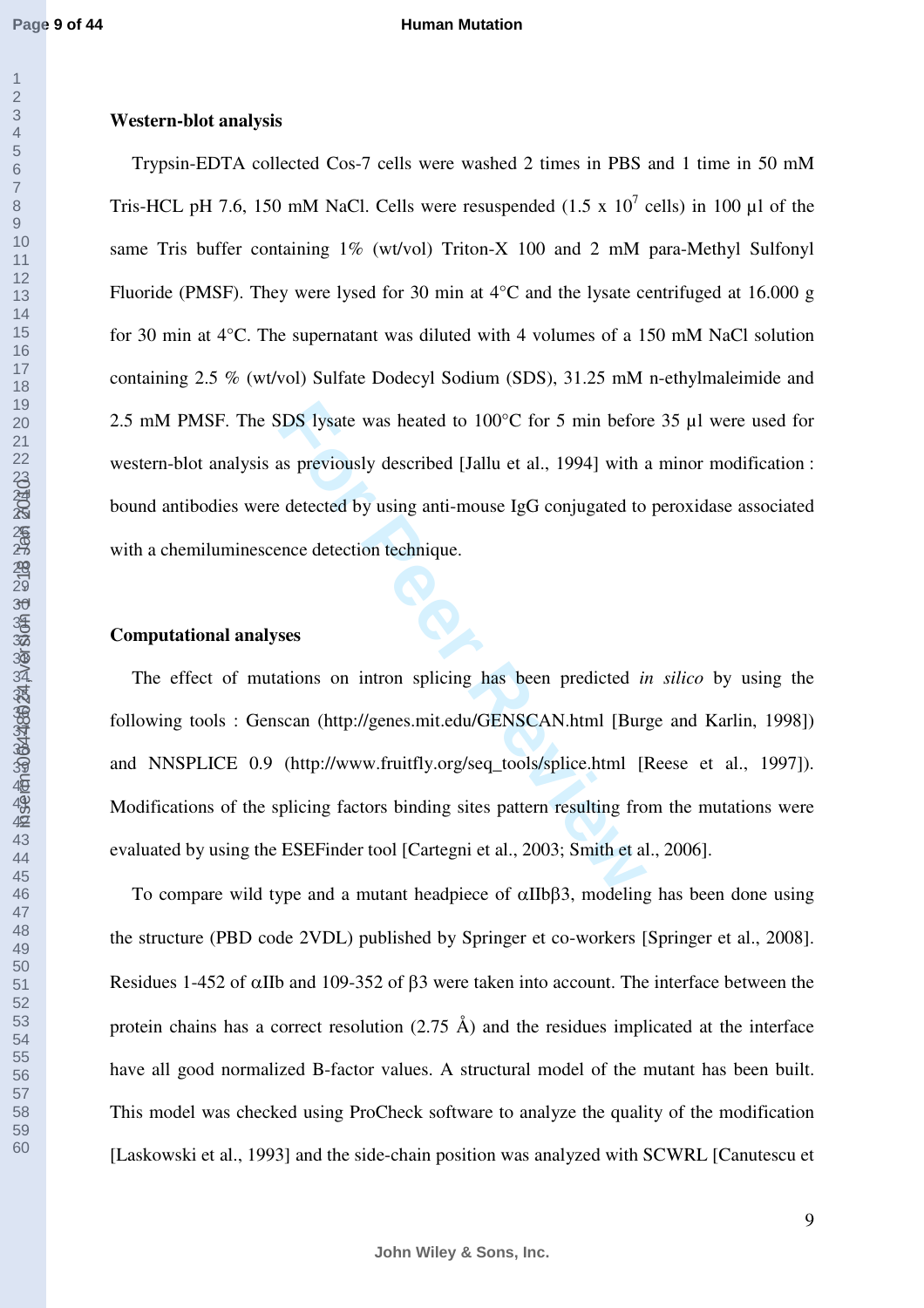al., 2003]. Finally, the FastContact web server (http://structure.pitt.edu/servers/fastcontact/) was used to estimate the direct electrostatic and desolvation interaction free energy between two proteins [Camacho and Zhang, 2005; Champ and Camacho, 2007]. The computational estimation of the binding free energy is based on a statistically determined desolvation contact potential and Coulomb electrostatics with a distance-dependent dielectric constant [Camacho and Zhang, 2005]. This free energy provides a reasonably good estimate of experimental binding affinities from complex crystal structures.

## **RESULTS**

SSI was confirmed in our laboratory by immunol<br>
E S1). Genomic DNA samples from patients were<br>
d exon sequences of genes coding for αIIb and β<br>
FCR products. Allelic variations identified in these<br>
oid erroneous identific Clinical GT diagnosis was confirmed in our laboratory by immunological or biochemical studies (see Supp Table S1). Genomic DNA samples from patients were studied for molecular defects in promoter and exon sequences of genes coding for αIIb and β3 by direct sequencing of the corresponding PCR products. Allelic variations identified in these genes are reported in tables 1 and 2. To avoid erroneous identification due to amplification errors, all sequence alterations have been confirmed on a second PCR product either by a PCR-RFLP technique when a restriction site modification was observed or by new sequencing analysis in other cases. Restriction enzymes that have been used are listed in tables 1 and 2 with their corresponding allelic variant. When available, DNAs from patient's relatives were also analyzed and used to confirm the allelic variations (data not shown).

## **Sequence alterations detected in the** α**IIb gene**

For 18 propositi, a total of 20 mutations was identified in the gene coding for  $\alpha$ IIb (see table 1). Five lead to nonsense codons : patients 1, 6, 7, 8 and 17. It should be noted that patient 17 was phenotype GT type II because the second mutation that had not been identified allowed residual expression of αIIbβ3 (see Supp Table S1). Three mutations directly affect a splice site : patients 9 and 12 with a single point mutation and 3 unrelated propositi (GT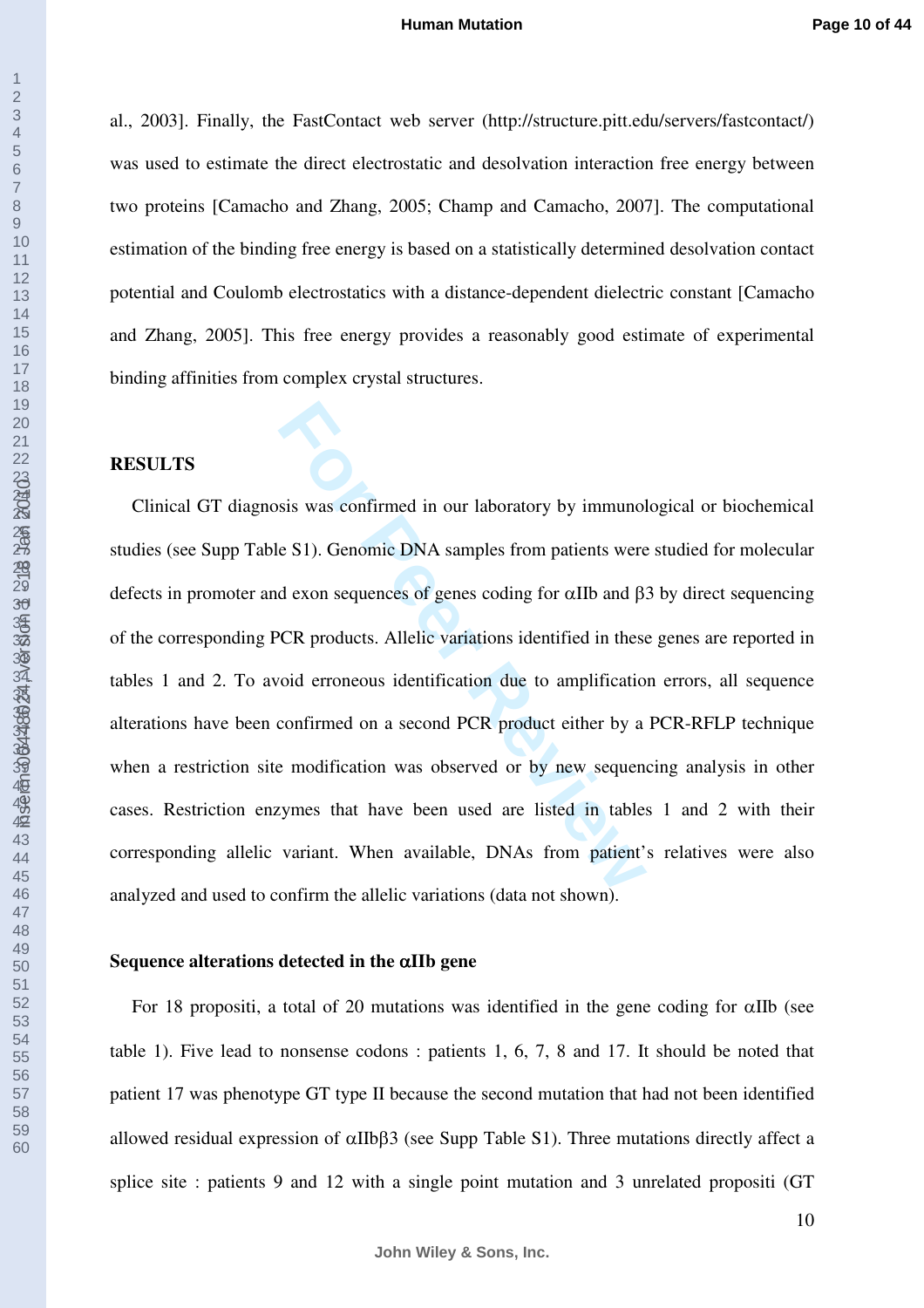#### **Human Mutation**

patients 3 and 5, and the carrier 4) who present the same 13 base pair deletion c.1442- 13\_1442-1del. However for these latter propositi, an unknown common ancestry cannot be excluded as all are European Caucasians who live in the north-east of France. Two heterozygous single base insertions were identified in patient 2. These mutations are predicted to result in frame-shift anomalies creating a downstream stop codon and premature termination. A 10 base pair deletion identified in patient 14 also leads to a frame shift anomaly. Other gene anomalies identified affecting αIIb, were missense mutations. Three of them (patients 6, 10, 15 and 16) have not been described so far and 6 (patients 3, 11, 12, 13 and 18) have already been reported (see references in Table 1). Among the 9 heterozygous compounds, 4 second obligatory mutations (patients 5, 7, 17 and 18) remain to be identified (NI abbreviation (not identified) in tables).

## **Sequence alterations detected in the** β**3 gene**

5 and 16) have not been described so far and 6<br>been reported (see references in Table 1). Amon<br>obligatory mutations (patients 5, 7, 17 and 18) r<br>dentified) in tables).<br>**detected in the**  $\beta$ **3 gene**<br>e identified in the gene Ten mutations were identified in the gene coding for the β3 glycoprotein for 8 propositi (see Table 2). One single point mutation (patient ) is responsible for a nonsense codon and a second (patient 19) disrupts an acceptor splice site. An homozygous 4 base pair deletion located downstream of the donor splice site  $(c.1125+3.1125+6del)$  of intron 8 has been identified as the unique mutation in patient 25. In patient 26, two silent homozygous mutations, c.1143C>A and c.1260G>A (20507C>A and 20624G>A with genomic numbering : accession number J05427) located in exon 9 are observed. These mutations have been reported to be responsible for type I GT [Jin et al., 1996]. Though silent, their association induces exon 9 skipping and the introduction of five intronic bases in the final transcript [Jin et al., 1996]. Analysis of the mRNA from patient 26 has confirmed this deletion / insertion mechanism (data not shown). Finally five single point missense mutations were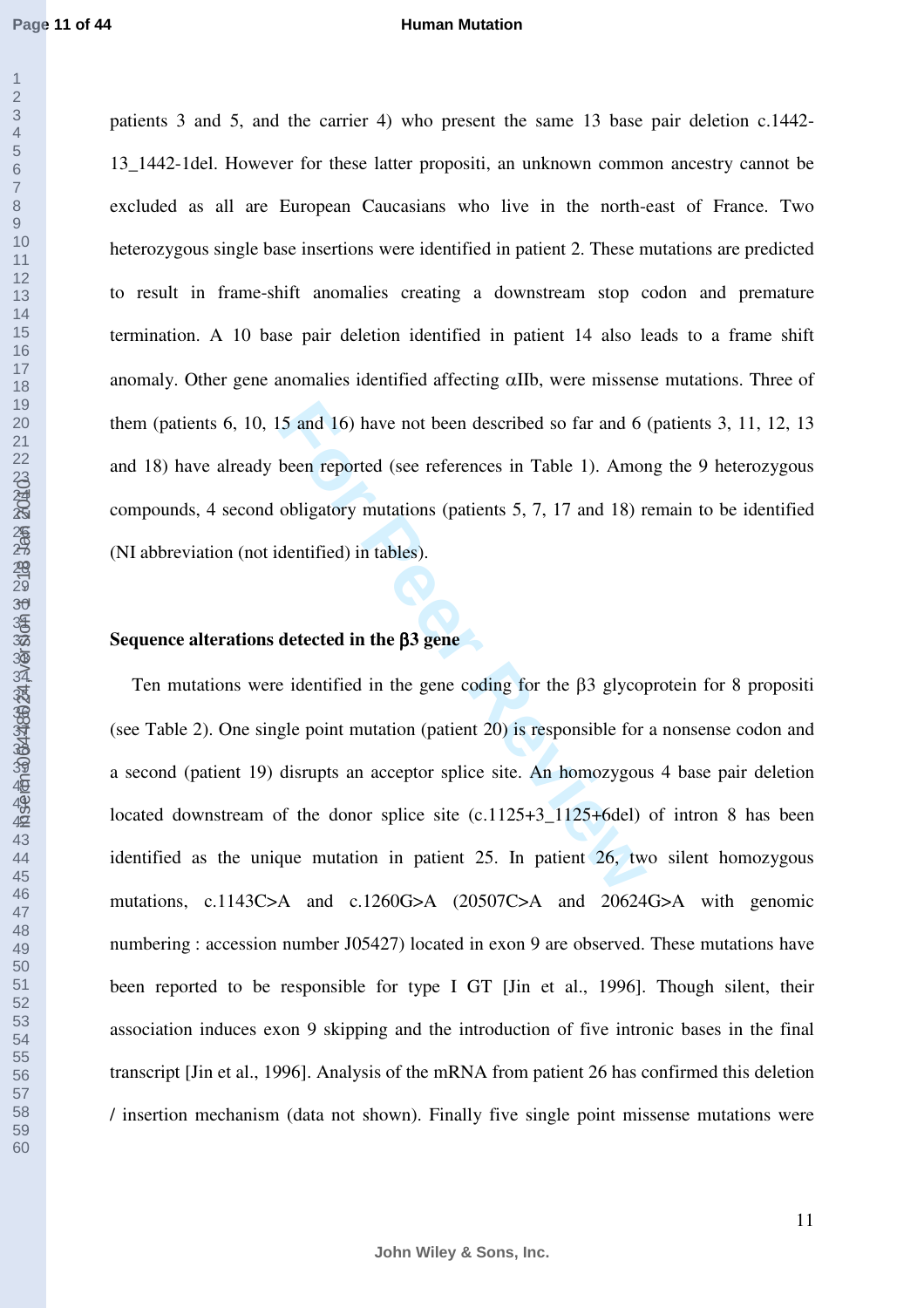identified (patients 21, 22, 23 and 24). In two heterozygous patients the second obligatory GT mutation remains to be determined.

## **Flow cytometry analysis of mutant complexes expressed in COS-7 cells**

αIIb, SZ 21 to β3 or P2 to the αIIbβ3 complet<br>
Ind p.V903F (patients 6 and 15) and β3 p.C38Y<br> **For PEACIL 19** and p.K253M (patient 24) substitutions prever<br>
g the type I GT phenotype observed for the p<br>
and β3 p.G221D an Seven missense mutations not previously reported in the literature have been further studied by expressing the mutant complexes in COS-7 cells to assess their role in the GT phenotype. Cell surface expression of the mutant complexes was assessed by flow cytometry using Moabs SZ22 to  $\alpha$ IIb, SZ 21 to β3 or P2 to the  $\alpha$ IIbβ3 complex (see Figure 1).  $\alpha$ IIb p.S926L (patient 16) and p.V903F (patients 6 and 15) and β3 p.C38Y (patient 21), p.M118R (patient 22), p.G221D and p.K253M (patient 24) substitutions prevented normal complex expression, mimicking the type I GT phenotype observed for the patients. For the  $\alpha$ IIb p.S926L (patient 16) and β3 p.G221D and p.K253M (patient 24) mutants the percentage of positive cells expressing β3 was slightly higher than in other mutants tested (see Figure 1). This low level expression could be correlated to the 10 % of β3 expression at the surface of the patients' platelets (see Supp Table S1).

Surprisingly, the αIIb p.Q595H substitution identified in a GT type I patient did not affect the expression of the mutant complex which is similar to that obtained with the wild type form.

As control, untransfected cells did not significantly bind any of the Moabs tested and irrelevant mouse IgG gave less than 1 % of positive cells whatever the transfectant tested.

## **In silico analyses of mRNA processing for missense allelic variations and for the intronic deletion c.1125+3\_1125+6del**

Some exonic single point mutations can alter normal processing of the mRNA and lead to the synthesis of an aberrant mRNA, associated or not with its degradation. Genscan,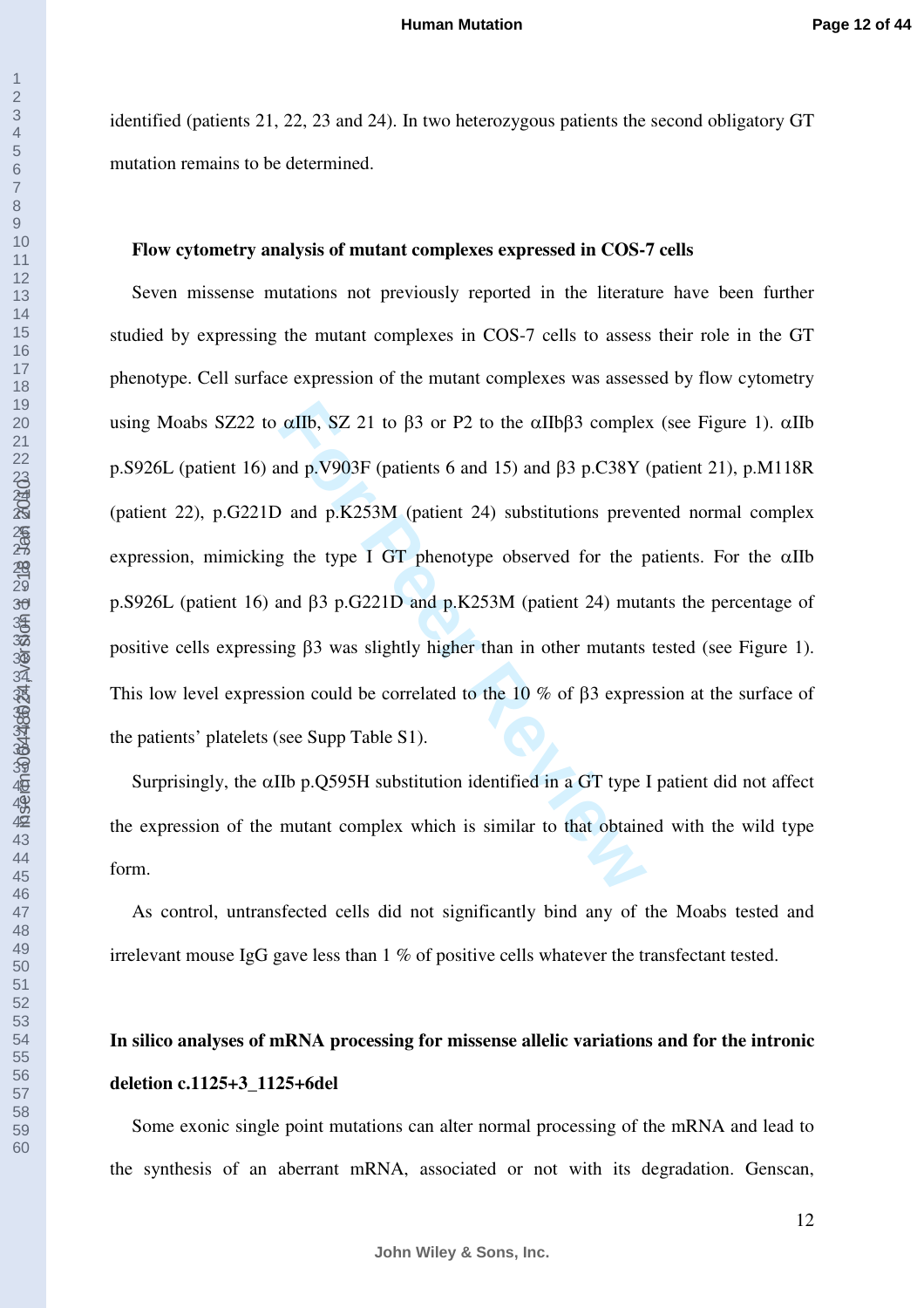#### **Human Mutation**

NNSPLICE 0.9 and ESEFinder web servers were used to predict the effect of the missense mutations responsible for the substitutions that have been tested in flow cytometry. From this panel, the c.1878G>C responsible for the p.Q595H substitution was the unique variation predicted to modify normal splicing and to affect ESE binding sites. Splice site prediction by NNSPLICE 0.9 cannot identify the normal donor splice site of intron 18 in the mutant. Genscan analysis did not predict splice anomalies, but scores were lowered for both exons 18 (0.987 to 0.791) and 19 (0.995 to 0.849) implying a probability of correct splicing of 75  $\%$ instead of 99 % for the normal sequence. Furthermore ESEFinder shows mutation 1878G>C to increase the score of an SF2/ASF binding site from 2.67 to 3.28 and to create a new one with a score of 2.50 (threshold 1.95). Finally an SRp55 binding site that presents a high score (4.33 - threshold 2.67) encompassing the normal splice site is also created.

e normal sequence. Furthermore ESEFinder show<br>of an SF2/ASF binding site from 2.67 to 3.28 an<br>hreshold 1.95). Finally an SRp55 binding site tha<br>encompassing the normal splice site is also create<br>homozygous 4 bp deletion In the β3 gene, the homozygous 4 bp deletion c.1125+3\_1125+6del (patient 25) was the single intronic mutation identified which does not directly affect a splice site. However Genscan analysis predicts the use of a cryptic donor splice site located 70 bp downstream the normal one. If this transcript is not degraded, this would lead to an in frame introduction of 23 amino-acids between β3 β-I and hybrid domains. ESEFinder shows no modifications but NNSPLICE 0.9 suggests the contiguous donor splice site would be ignored in the mutant.

## **Western-blot analysis of the p.C38Y** β**3 mutation effect on the complex expression.**

All the β3 mutants tested strongly affect complex expression (Figure 1) but the p.C38Y substitution also strongly and specifically affects that of β3 when tested with anti-β3 Moab SZ21. To understand this specific effect, synthesis of the Y38β3 form of the complex in the transfected cells was analyzed by using a Western-blot technique with Moabs SZ22 to αIIb and SZ21, XIIF9 and AP3 to β3 (see Figure 2). SZ22 showed that αIIb is clearly detectable in the lysate of the wild type αIIbβ3 transfectant (lane c) as in the control platelet lysate (lane a).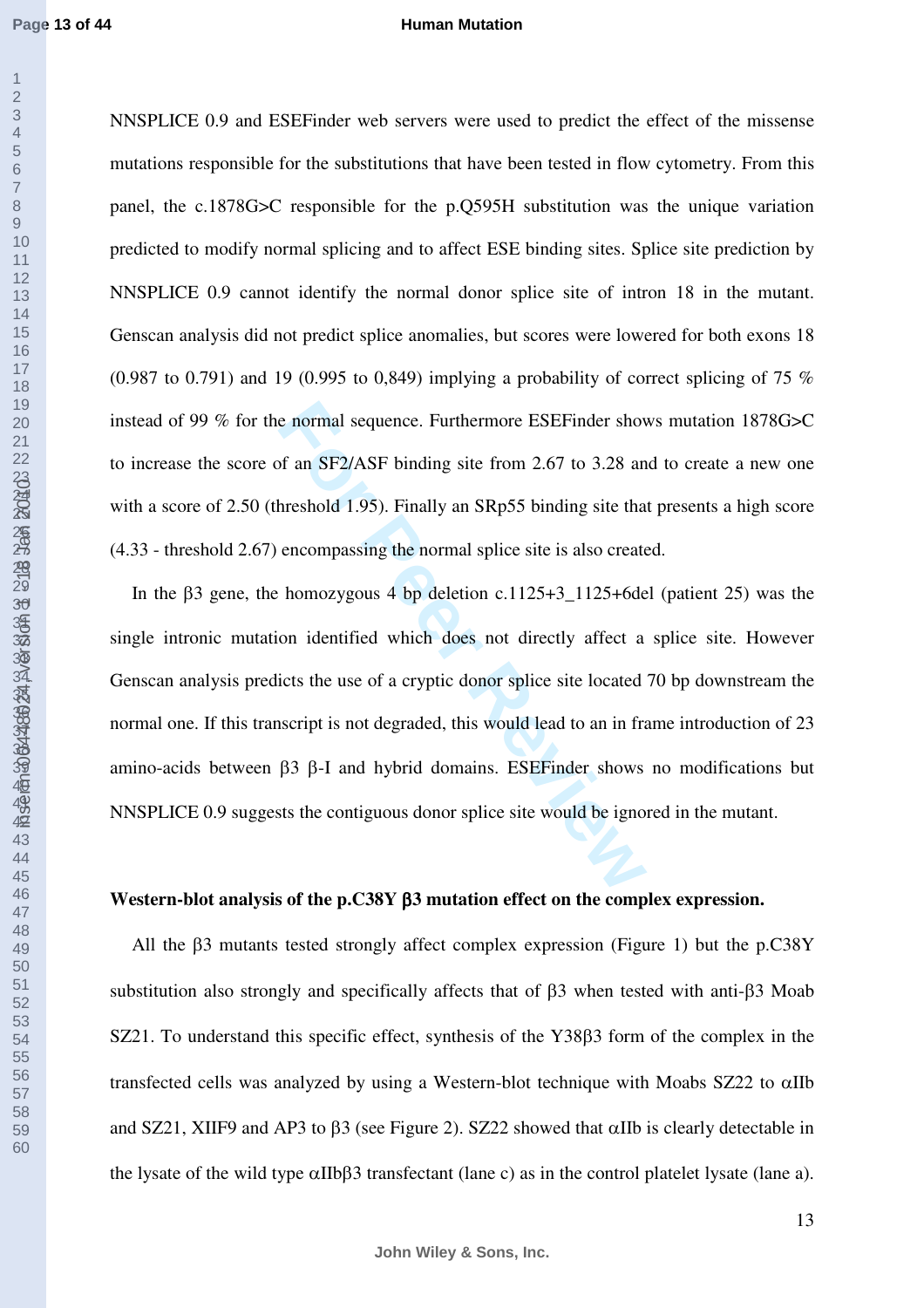**For Property 12** in the endogenous β3 subunit of the vitronectin<br>by the faint band detected in non transfectant<br>the p.C38Y mutation should impair the complex<br>as no αIIb of normal mobility could be detected.<br>53 of the β-For the αIIb-Y38β3 mutant transfectant, only a band of slightly greater relative mobility which might correspond to a degradation product of αIIb was detected (lane d). Moab XIIF9 revealed the presence of the Y38β3 mutant in the αIIb-Y38β3 transfectant (lane d). However, this mutant glycoprotein presents a lower relative mobility when compared to the wild type forms detected in lysates from platelets or wild type αIIbβ3 transfectant (lane c). Both SZ21 and AP3 failed to react with the Y38β3 mutant (lanes d) but reacted with normal β3 expressed in platelet and wild type αIIbβ3 transfectant (lanes a and c respectively). XIIF9 and AP3 but not SZ21 reacted with the endogenous β3 subunit of the vitronectin receptor expressed in Cos-7 cells as shown by the faint band detected in non transfectant cells (lane b). These results suggested that the p.C38Y mutation should impair the complex formation, or at least its normal processing, as no αIIb of normal mobility could be detected.

# **Role of the Lys253 of the** β−**I domain of** β**3 in the interaction with the** α**IIb**  β**-propeller**

To understand precisely the impact of the p.K253M mutation, we have analyzed the interface between αIIb (residues 1-452) and β3 (residues 109-352) subunits using the protein structures obtained by the group of Springer (PDB code 2VDL [Springer et al., 2008]). From a simple visualization, the side chain of the β3 K253 protrudes from the β−I domain toward the αIIb beta-propeller surface and makes contact with different residues of the αIIb subunit (see Figure 3A). Table 3 summarizes the different results concerning the estimations of the direct electrostatic and desolvation interaction free energy between the  $\alpha$ IIb and  $\beta$ 3 chains. Interestingly, K253 has a key role in terms of binding free energy with the most negative contribution (-5.5 kcal/mol) and also in terms of electrostatics (-9.7 kcal/mol). Inversely, desolvation free energy is high (+4.1 kcal/mol). The desolvation of charged and polar amino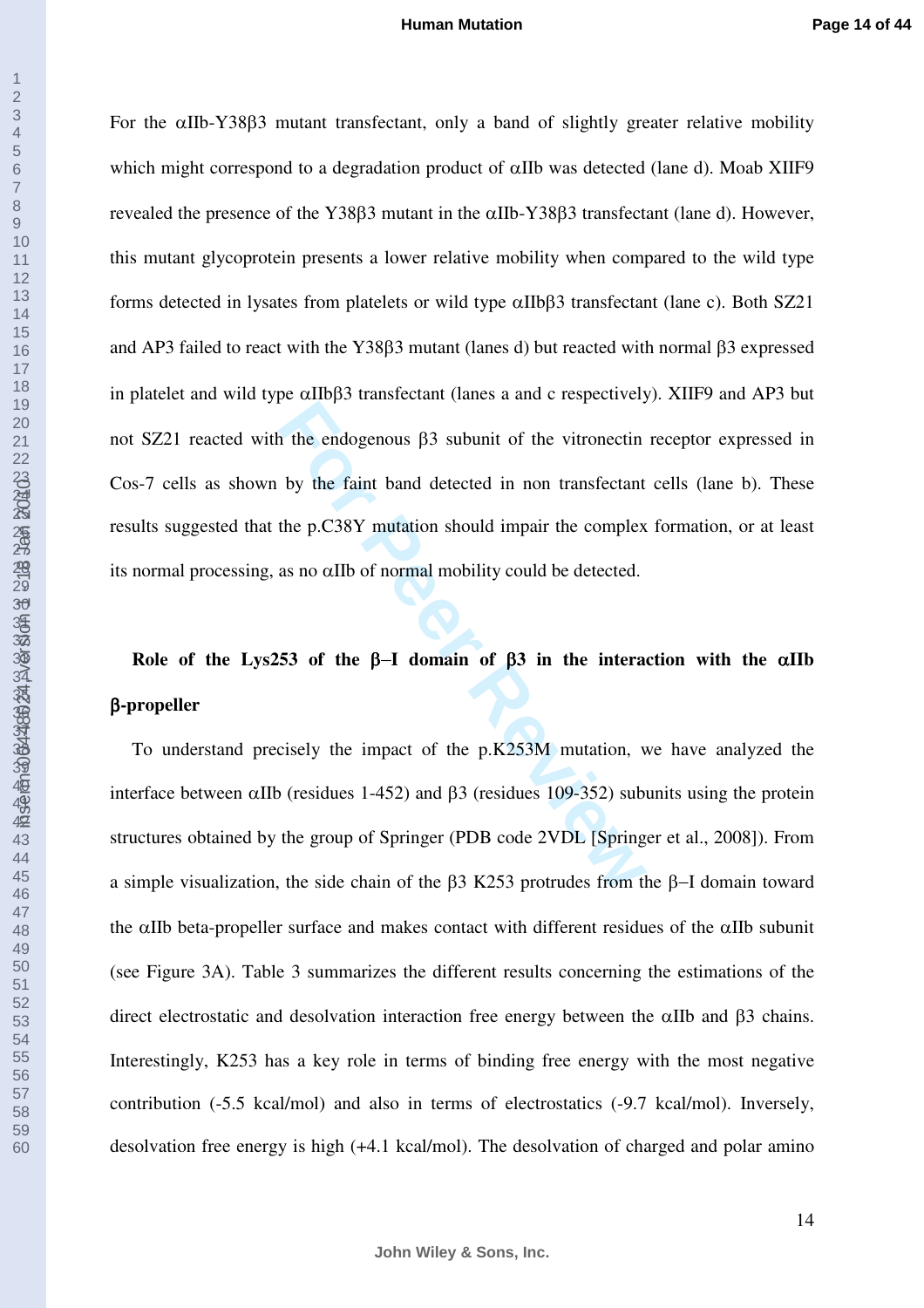#### **Human Mutation**

acid is unfavorable from an energy point of view. This penalty of desolvation is greatly compensated by Coulomb interactions and by the hydrogen bonds which are formed in the complex.

Analysis of important interactions of by K253 underlines its weight in the interaction as it has the 1<sup>st</sup> (-6.7 kcal/mol with D232 of  $\alpha$ IIb), the 6<sup>th</sup> (-2.0 kcal/mol with F231) and the 13<sup>th</sup> (-0.8 kcal/mol with P238) most negative interactions of the interface. One interaction with W262 is slightly unfavorable. Concerning free energy, the same observations are made, with two strong interactions with D232 (-5.5 kcal/mol) and F231 (-1.2 kcal/mol). One unfavorable interaction is observed again with W262. These results highlight the significance of this residue, the most important in terms of electrostatic and free energy computation.

**For Perry 100** in the M262 is conserved by the decrease of electrostatic and free energy con of M253 mutant was constructed. Regarding the on provokes a striking loss of electrostatic energy con provokes a striking loss o A structural model of M253 mutant was constructed. Regarding the whole αIIb and β3 interface, the substitution provokes a striking loss of electrostatic energy (+9.1 kcal/mol) but a gain in desolvatation free energy (-5.72 kcal/mol) that cannot counter-balance the decrease of electrostatic energy. As shown in Table 3, the diminution of the length of the side-chains and the change from a charged polar amino acid to a hydrophobic amino acid has a deep impact. Residue 253 has no more (negative) interaction with either D232 or F231, or P238. Only a single interaction with W262 is conserved (see Figure 3B).

From a visual point of view, the decrease of electrostatic energy between K253 (see Figure 3C) and M253 (see Figure 3D) is striking. Overall, the most important electrostatic energy implicated in the interaction becomes negligible. All these contacts are lost in presence of the methionine, except for W262 that only preserves an electrostatic link. These results indicate that it is rather the loss of K253 lost than the presence of the methionine which is responsible for the defect of complex expression.

## **DISCUSSION**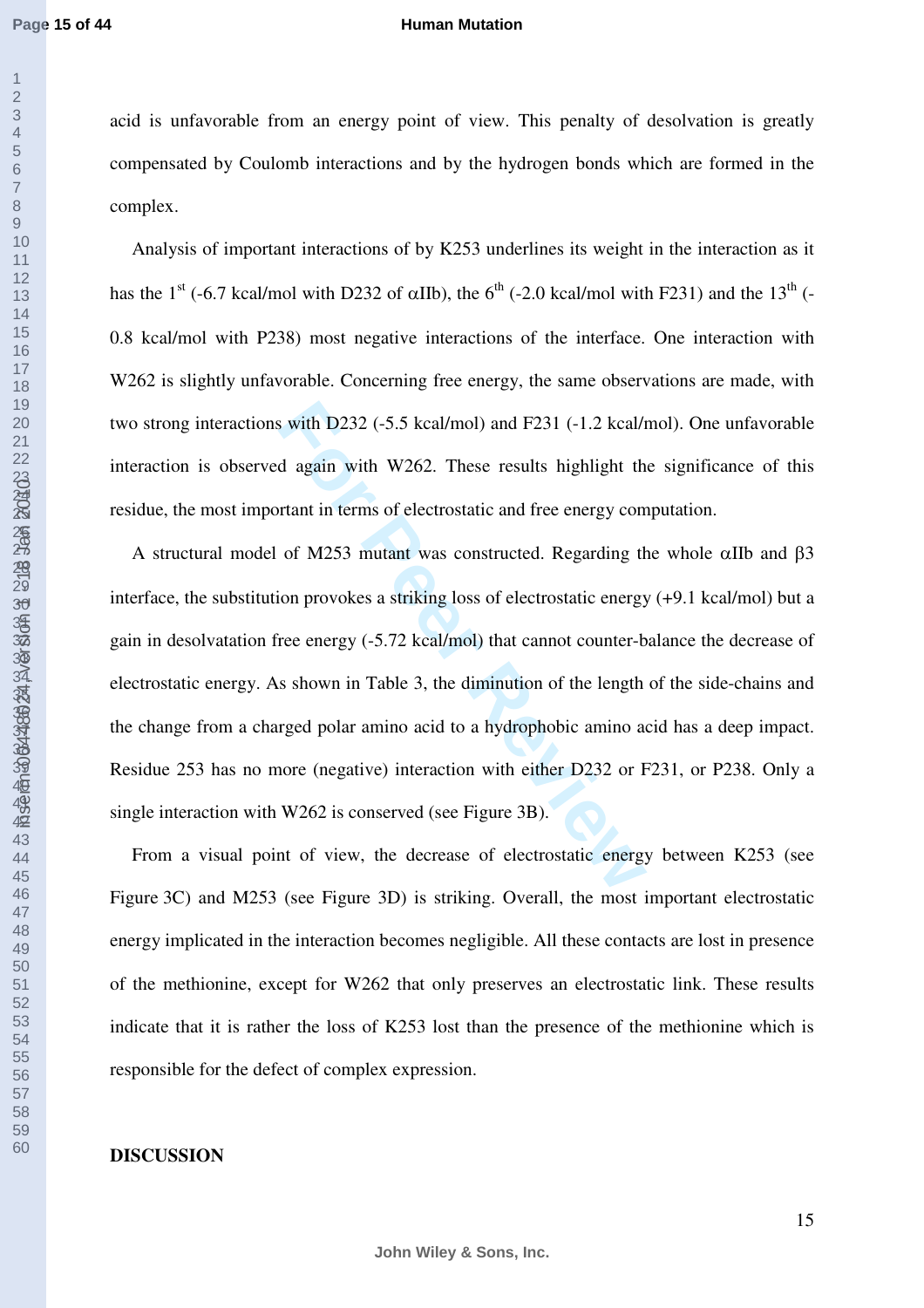The aim of the study was to identify mutations responsible for GT platelet phenotype. SDS-PAGE, western-blot and flow cytometry analyses carried out on patients' platelets confirmed GT clinical diagnosis. Twenty-nine mutations were identified in both αIIb and β3 genes. Most of these mutations (47 %) correspond to missense mutations but nonsense, insertion, deletion, and single point mutations affecting splice sites were also found.

Mutations previously reported in the literature (see tables 1 and 2) have not been further studied in-vitro for their involvement in GT. It can be noted that their presence in the patients studied herein and in one or more additional unrelated patients would confirm their role in GT phenotype. New mutations directly affecting splice sites, creating nonsense codon or insertion / deletion associated with frame shift anomaly were considered as known cause of GT. The pathological effects of new allelic variations responsible for missense substitutions and one new allelic variation leading to a splicing anomaly are discussed below.

The or more additional unrelated patients would comes directly affecting splice sites, creating nonse with frame shift anomaly were considered as knc inew allelic variations responsible for missense ading to a splicing an The substitutions p.V903F (patient 6 and propositus 15) and p.S926L (patient 16) affect the extra-cellular N-terminal part of the αIIb β-subunit that composes the calf-2 domain (see Figure 4). In both cases they prevent  $\alpha$ IIbβ3 complex expression at the Cos-7 cell surface. They are predicted to impair the correct folding of the Calf-2 domain as the amino-acids V903 and S926 are located in its core (see Figure 4). To estimate their structural importance, the human αIIb primary sequence has been aligned with several corresponding integrin sequences - marsupial, fish, amphibian, prochordates and insect (Supp Figure S1A). These sequences share at least 45 % of identity with the human αIIb (Psi-blast data from http://www.ncbi.nlm.nih.gov/BLAST) and only 17 % of these residues are conserved through all the seven organisms tested. It is noteworthy that V903 and S926 belong to these few amino-acids, indicating that their conservation could be linked to a strong structural evolutionary constraint. Furthermore, their poor conservation in other human integrin  $\alpha$ subunits (data not shown) reinforces their  $\alpha$ -IIb specificity.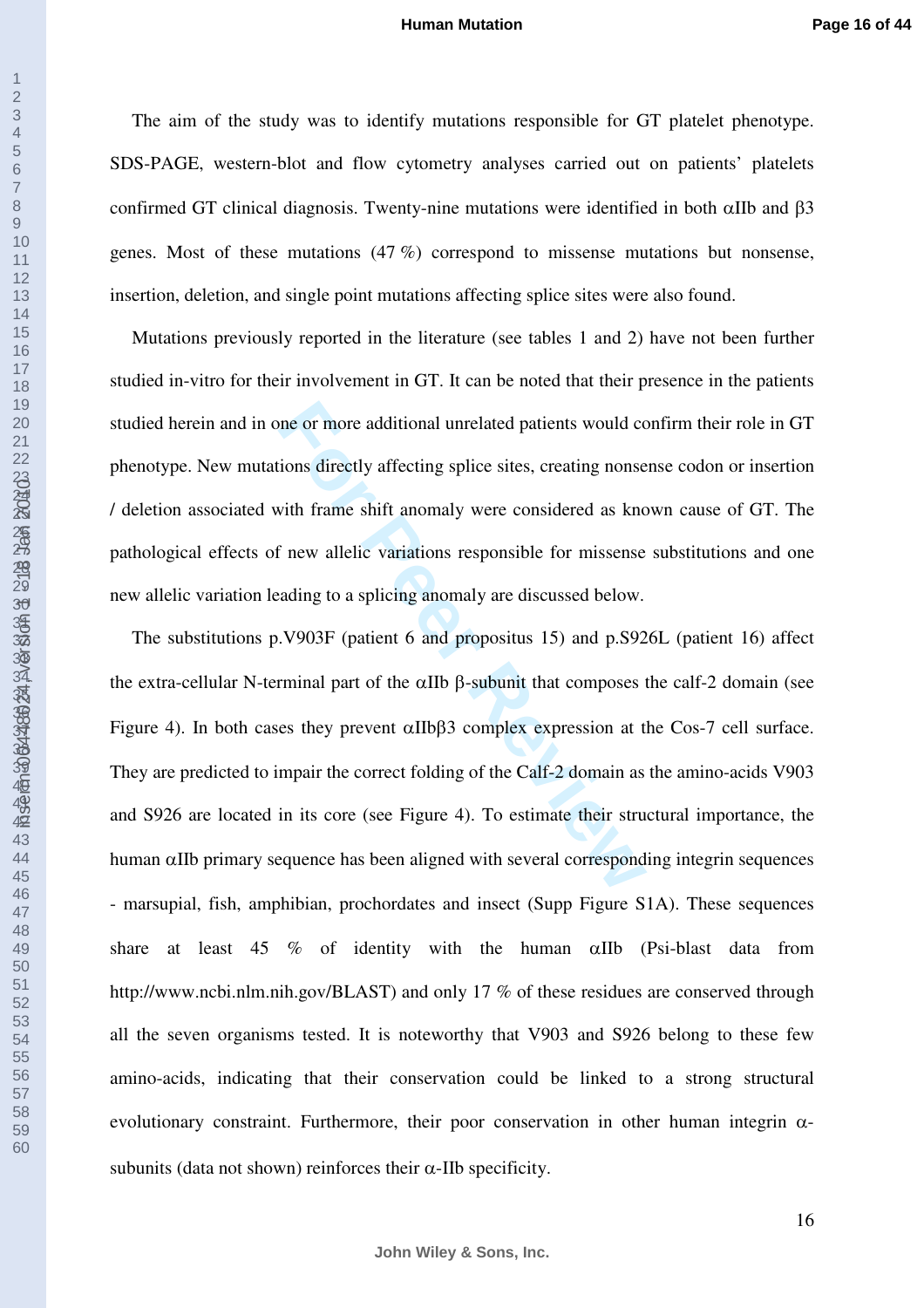#### **Human Mutation**

For Predicted splicing anomalies. Similarly Jay<br>
that the  $\alpha$ IIb c.2829C>T mutation (exon 27)<br>
partially leads to exon 28 skipping. The authors<br>
<sup>F</sup> an ESE site, the aberrant mRNA processing<br>
SR protein SC35 binding score The missense mutation c.1878G>C (patient 10), contiguous with the donor splice site of intron 18, was predicted to be responsible for a p.0595H substitution in  $\alpha$ IIb. However this p.Q595H mutation identified in a type I GT patient does not prevent the expression of the mutant complex at the surface of transfected Cos-7 cells. Study of the patient's platelet mRNA revealed full normal β3 mRNA synthesis but αIIb mRNA remained undetectable. A splicing anomaly can lead to mRNA decay and explain the lack of detection of the mRNA coding for αIIb in patient 10. *In silico* splicing testing by using the Genscan and NNSPLICE 0.9 web servers effectively predicted splicing anomalies. Similarly Jayo and coworkers [Jayo et al., 2006] reported that the αIIb c.2829C>T mutation (exon 27) predicted to induce a p.L912P substitution, partially leads to exon 28 skipping. The authors pointed out that rather than the disruption of an ESE site, the aberrant mRNA processing would result from the strengthening of the SR protein SC35 binding score by 0.65 units (ESEFinder analysis). Interestingly the ESEFinder web server predicted the mutation c.1878G>C to increase the score by 0.61 of an existing SF2/ASF binding site and to create two new binding sites for SF2/ASF and SRp55 factors with significant high scores (respectively 2.5 and 4.33). It can therefore be hypothesized that the 1878G>C mutation alters the normal splice factor pattern necessary to accurately splice intron 18. This was confirmed by a minigene study that showed the c.1878G>C alteration to provoke exon 18 skipping during mRNA splicing (data not shown).

In the β3 gene, the homozygous 4 bp deletion c.1125+3\_1125+6del (patient 25) was the single intronic mutation identified that does not directly affect a splice site but its contiguous intronic sequence. Genscan analysis predict an altered splicing that correlates with the partial loss of a sequence necessary to hybridize a small nuclear ribonucleoprotein involved in the splicing process [Wang and Cooper, 2007].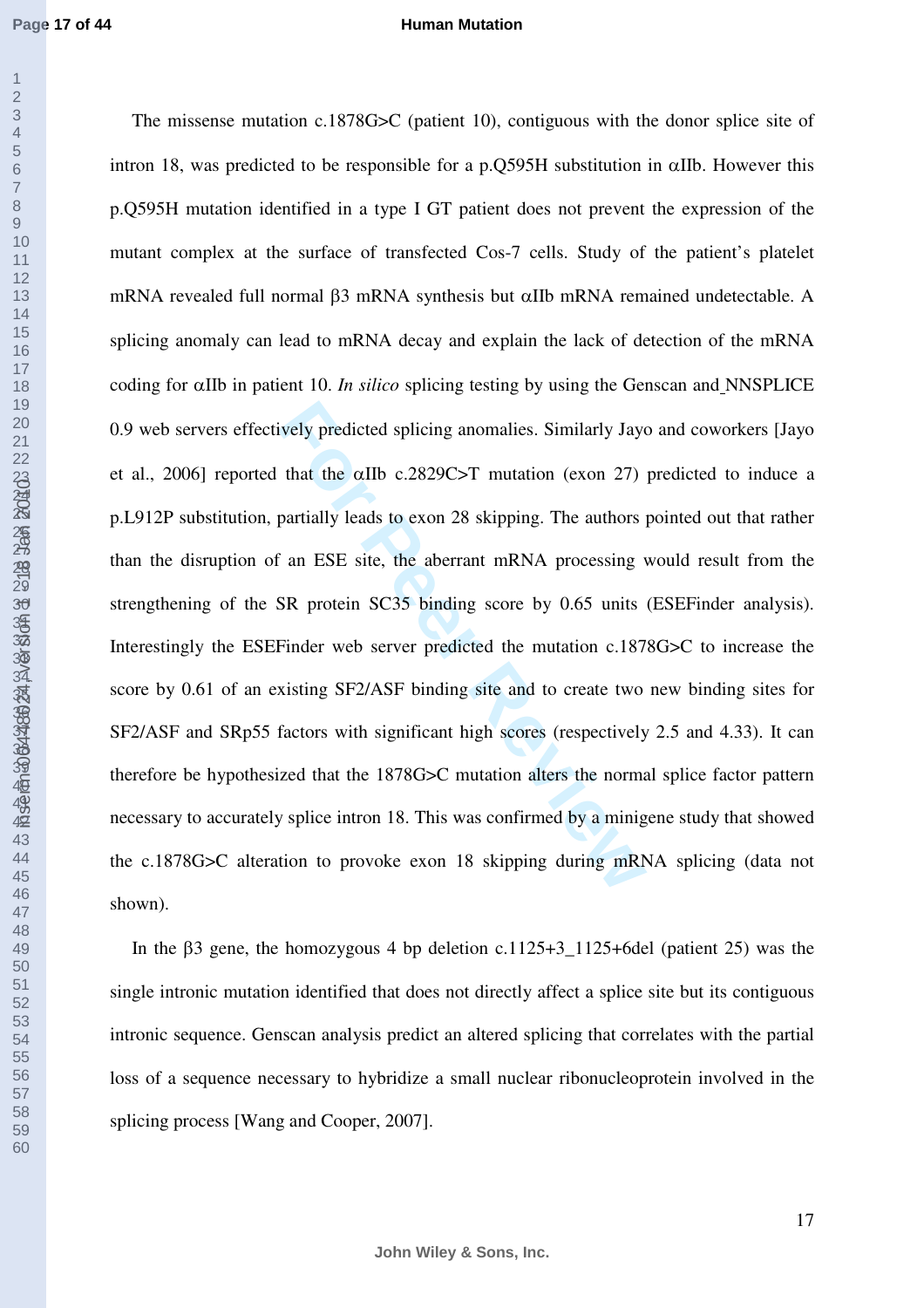$β$ 3 were synthesized in transfected COS cells.<br>
we mobility than the wild type form which could<br>
by the C16 – C38 disulfide bond disruption. A s<br>
entin and co-workers [Valentin et al., 1995],<br>
C38 lowered the relative m The mutation c.191G>A (patient 21) responsible for a p.C38Y substitution, is located in the PSI domain of the β3. Transient co-transfection of the β3 mutated cDNA and with normal αIIb cDNA showed the mutation to reproduce a GT type I phenotype as no complex was detected on the cell surface by any of the anti-αIIbβ3 Moabs tested herein and including testing with a panel to β3 (XIIF9, AP3 and Y2-51, data not shown). Computational analysis (Genscan, ESEFinder and NNSPLICE 0.9) indicated that the c.191G>A mutation would not induce splicing modification of the pre-mRNA. However, western-blot analyses showed that αIIb and the mutated β3 were synthesized in transfected COS cells. The mutated Y38 β3 presents a lower relative mobility than the wild type form which could result from structural modifications induced by the C16 – C38 disulfide bond disruption. A similar observation has been reported by Valentin and co-workers [Valentin et al., 1995], who have shown that alanine substitution of C38 lowered the relative mobility of β3 expressed in COS cells. The structural modification of the PSI domain induced by the p.C38Y mutation was evidenced by the lack of reactivity of Moabs AP3 and SZ21 whose epitopes are respectively located in amino-acids stretches 49-98 [Peterson et al., 2003] and 28-35 [Honda et al., 1995]. So the structural anomaly of the PSI domain impairs the complex association and / or its posttranslational maturation leading to its retention inside the cell.

The missense mutations p.M118R, p.G221D and p.K253M are located in the β-I domain of β3 and are responsible for Type I GT. M118 and G221 are highly conserved in most integrin β subunits (data not Shown), and through invertebrates to vertebrates (see Supp Figure S1B). Most of the β-I domain mutations previously described, are responsible for Variant [Bajt et al., 1992; D'Andrea et al., 2002; D'Andrea et al., 2008; Lanza et al., 1992; Loftus et al., 1990] or type II GT [Jackson et al., 1998; Morel-Kopp et al., 2002; Nair et al., 2004; Tadokoro et al., 2002; Ward et al., 2000]. For comparison, Figure 5 locates the mutated amino-acids in the primary sequence (panel A) and in the β-I domain structure (panel B). Whatever the variant or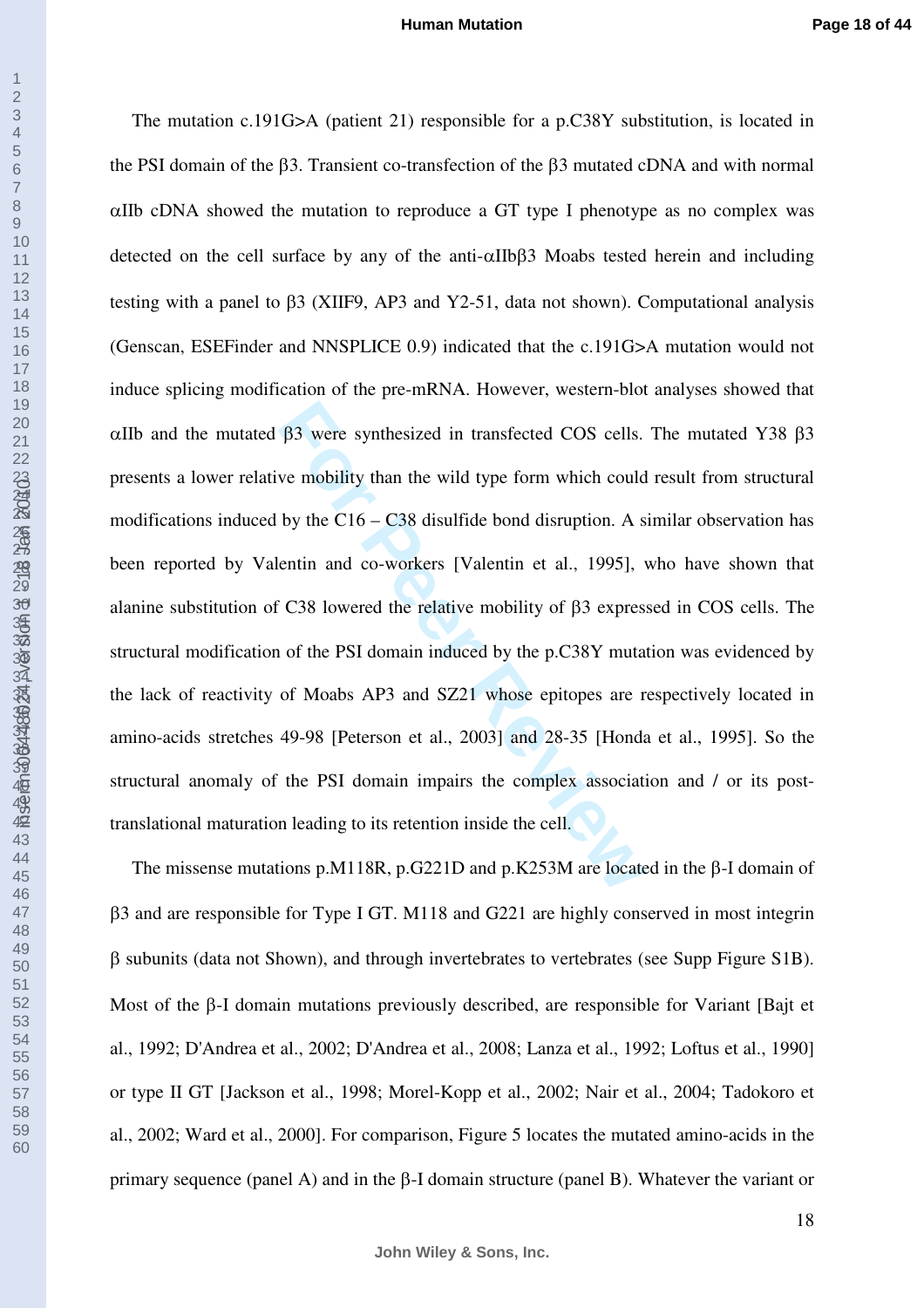#### **Human Mutation**

3-R118 and -D221 forms of the complex. Both<br>ocated inside the β-I domain, should deeply al<br>xpression at the platelet surface. Due to the nat<br>ons induce important changes of steric hindrance<br>on p.L117W which affects a 100 type II GT phenotype, the mutated complexes are located completely or partially at the surface of the β-I domain, and some of them (see Figure 5B, underlined amino-acids) present significant electrostatic or / and free energies interactions with the β-propeller (data not shown). Variant mutations concern the MIDAS or SyMBS sites [Zhu et al., 2008] directly affecting amino-acids involved in metal coordination (p.D119Y, p.S123P) or their very nearby environment (p.R217W or Q) (see Figure 5A). Both variant and GT Type II mutations support at least a 10 % expression of αIIbβ3 at the platelet surface. This contrasts with the failure to detect the β3-R118 and -D221 forms of the complex. Both the p.M118R and the p.G221D mutations, located inside the β-I domain, should deeply alter its proper folding, preventing complex expression at the platelet surface. Due to the nature of the amino-acid involved, these mutations induce important changes of steric hindrance and charge. However, in one case, the mutation p.L117W which affects a 100 % buried amino-acid still permits a 10 % expression of αIIbβ3 at the platelet surface [Basani et al., 1997]. We could hypothesize that the characteristics of these residues, both hydrophobic and aliphatic, could explain this behavior. In contrast the p.G221D mutation, changes of volume and charge of the side-chains has a too deep impact. Similarly, such a steric hindrance change could explain the type I phenotype induced by the p.M124V mutation [Gonzalez-Manchon et al., 2004], as the M124 side chain pointed inward the β-I domain.

Unlike for M118 and G221, K253 is not conserved in other integrin  $\beta$  subunits and if it is present in β3 from fish to primates it is replaced by an arginine in amphibian and absent from invertebrate integrins (see Supp Figure S1B). However the p.K253M substitution results in type I GT. The 3-dimensional structure of the αIIbβ3 headpiece revealed that the side chain of K253 protrudes from the β-I domain toward a pocket at the surface of the αIIb β-propeller (see Figure 3A and 5B). Analyses of electrostatic, desolvation and free energies revealed that K253 is one of the most important amino-acids involved in the β-I domain interaction with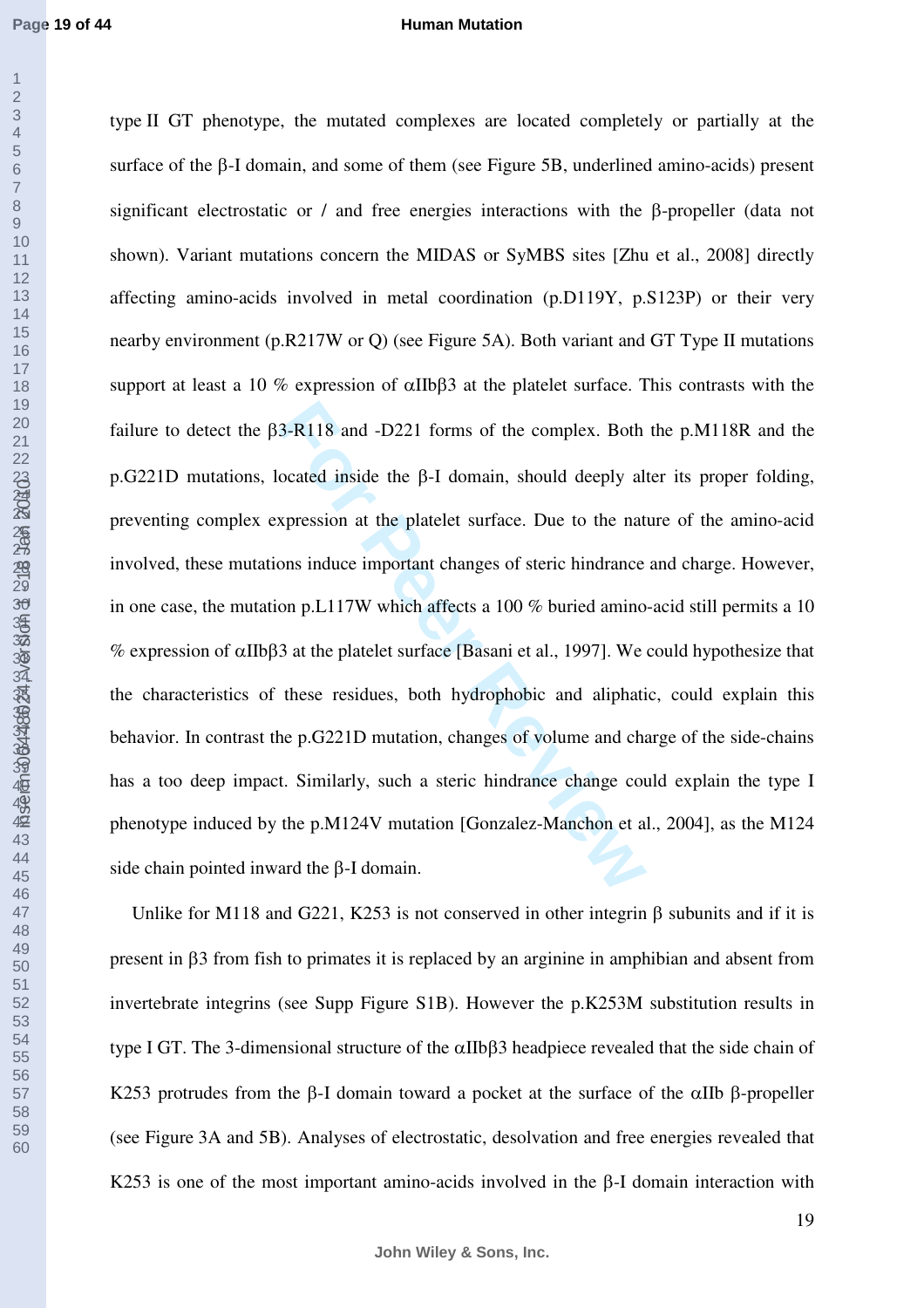inserm-00448024, version 1 - 18 Jan 2010

**For Propeller sum** of directly face the αIIb β-propeller sum<br>5-P326-G327 sequence does not seem to have<br>propeller as indicated by free and electrostatic encectly impair the interaction(s) of the α5 and /<br>four mutations the β-propeller of αIIb. Furthermore, a mutant model of the αIIbβ3 headpiece shows that the p.K253M substitution does not introduce steric and energy clashes but only suppresses important contacts with the αIIb β-propeller. So, the p.K253M mutation revealed K253 as a key amino-acid for the association of the β-I domain with the β-propeller. The last mutation reported so far of the β-I domain that leads to type I GT was a substitution of the I325-P326-G327 sequence by a methionine. This mutation impairs the αIIbβ3 association [Morel-Kopp et al., 1997]. However, the mutated amino-acids locate between the  $\alpha$ 6 helix and the β7 sheet and do not directly face the αIIb β-propeller surface (see Figure 5B). Furthermore the I325-P326-G327 sequence does not seem to have significant if any, interaction with the β-propeller as indicated by free and electrostatic energy analysis (data not shown). It might indirectly impair the interaction(s) of the  $\alpha$ 5 and / or  $\alpha$ 6 helix with the β-propeller. The last four mutations described, p.K137Q [Peterson et al., 2008], p.T140I (HPA-16bw) [Jallu et al., 2002], p.R143Q (HPA-4) [Wang et al., 1992] and p.T195N (HPA-17bw) [Stafford et al., 2008] only lead to allelic variants involved in alloimmune thrombocytopenia that are not related to GT phenotype. All these amino-acids locate at the surface of the β-I domain with their side chains directed outside.

In conclusion, we have identified 29 mutations in a panel of 24 GT patients and 2 GT carriers. Seventeen of these mutations have not been described so far. We have confirmed by *in vitro* studies that the missense mutations identified impaired normal expression of the mutant complex (except for one case). Nonsense and splice site mutations were considered to be related to the GT phenotype. This study emphasizes the high allelic heterogeneity of both the αIIb and β3 genes involved in GT phenotype. Finally the GT variant p.K253M of β3 unveiled the key role of K253 in the β-propeller / β-I association of the αIIbβ3 headpiece.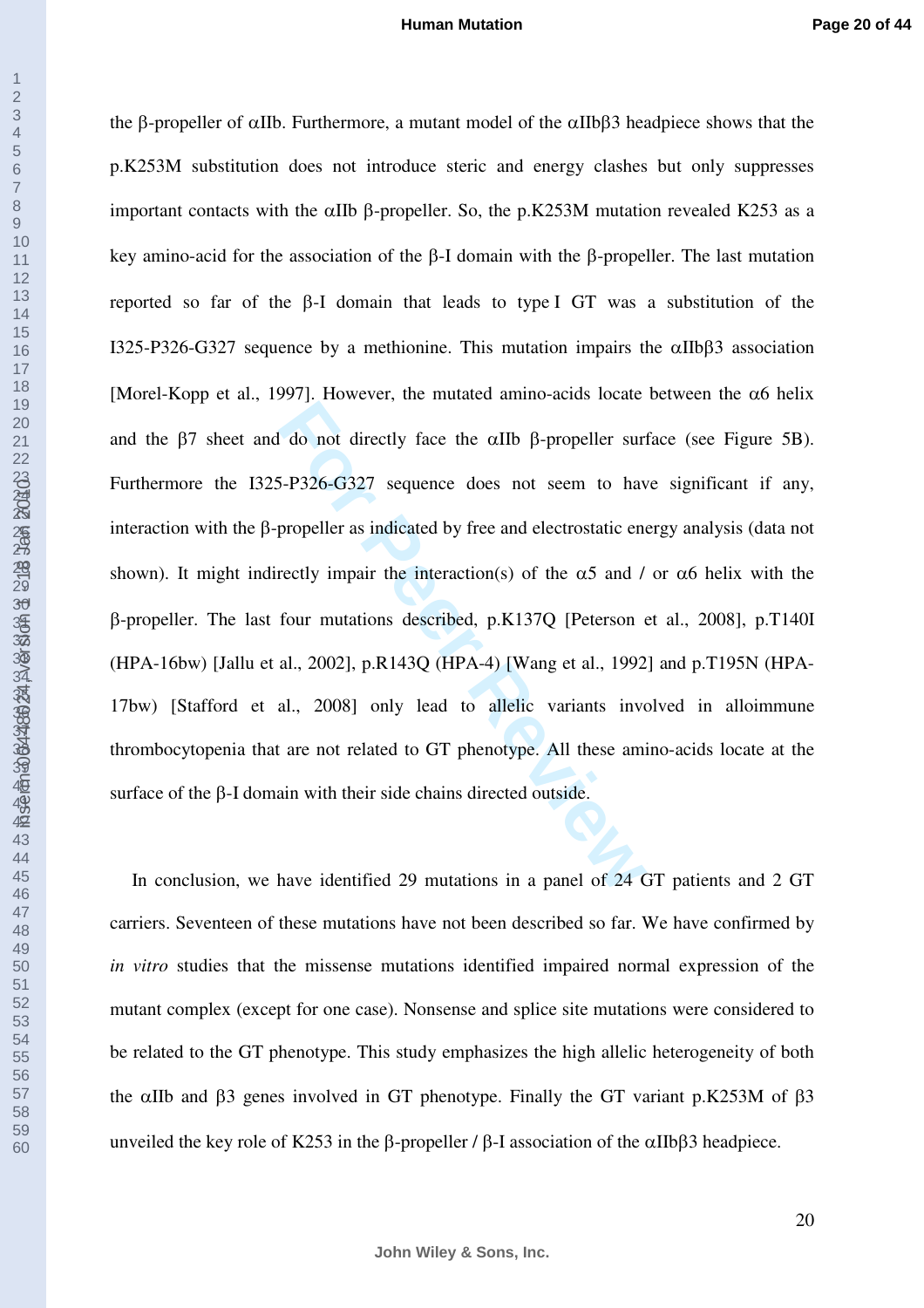### **Human Mutation**

### <u>স্</u> 3<u>9</u> 4<u>0</u> inserm-00448024, version 1 - 18 Jan 2010

## **Acknowledgments**

**For Per Review** We thank the following colleagues for sending us blood samples from the patients we have studied here-in : B. Bastenaire, C. Caron, M. Dreyfus, F. Dutrillaux, I Elalami, Nizard, G. Le Roux, J. Peynet, S. C. Saladin-Thiron / MT Bricquet, P. Tron, J.P. Vernant. We also thank the following technician students for their help in mutation identification : M. Brément, S. Cantais, E. Divron, F. Jacquinot, A. Ledigarcher, P. Moffat, V. Noel and F. Ping. The work done by M. Dusseaux was supported by a grant from Novo Nordisk. Conflict Interests: no conflict financial interests exist.

**John Wiley & Sons, Inc.**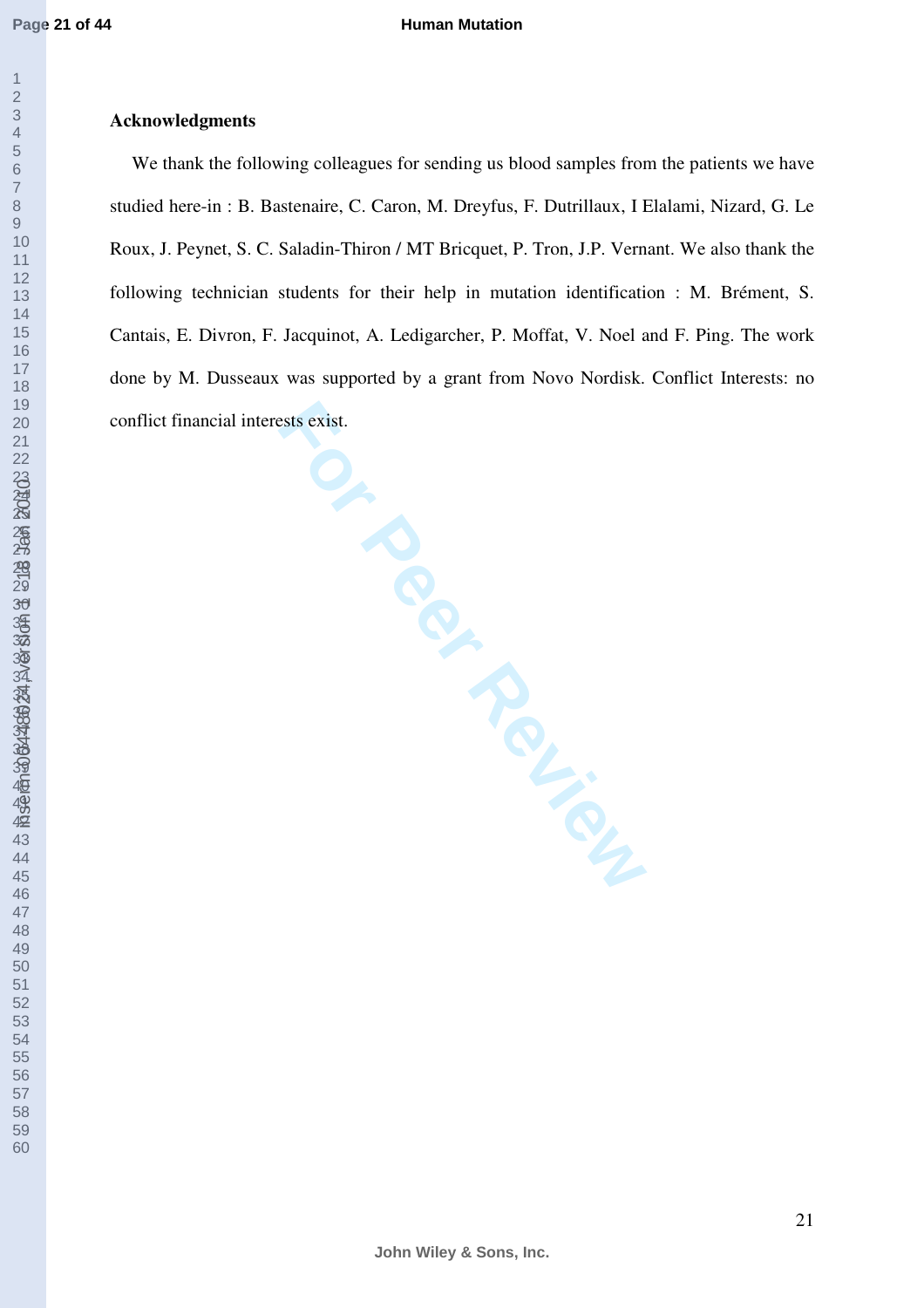## Reference List

- Bajt ML, Ginsberg MH, Frelinger III AL, Berndt MC, Loftus JC. 1992. A spontaneous mutation of integrin αIIbβ3 (platelet glycoprotein IIb-IIIa) helps define a ligand binding site. J Biol Chem 267:3789-3794.
- Basani RB, Brown DL, Vilaire G, Bennett JS, Poncz M. 1997. A Leu<sup>117</sup>--> Trp mutation within the RGD-peptide cross-linking region of β3 results in Glanzmann thrombasthenia by preventing αIIbβ3 export to the platelet surface. Blood 90:3082- 3088.
- Basani RB, French DL, Vilaire G, Brown DL, Chen F, Coller BS, Derrick JM, Gartner TK, Bennett JS, Poncz M. 2000. A naturally occurring mutation near the amino terminus of αIIb defines a new region involved in ligand binding to αIIbβ3. Blood 95:180-188.
- Burge CB, Karlin S. 1998. Finding the genes in genomic DNA. Curr Opin Struct Biol 8:346- 354.
- Caen JP. 1972. Glanzmann thrombasthenia. J Clin Invest 1:388-391.
- Caen JP. 1989. Glanzmann's thrombasthenia. Baillieres Clin Haematol 2:609-625.
- Camacho CJ, Zhang C. 2005. FastContact: rapid estimate of contact and binding free energies. Bioinformatics 21:2534-2536.
- Canutescu AA, Shelenkov AA, Dunbrack RL, Jr. 2003. A graph-theory algorithm for rapid protein side-chain prediction. Protein Sci 12:2001-2014.
- Cartegni L, Wang J, Zhu Z, Zhang MQ, Krainer AR. 2003. ESEfinder: A web resource to identify exonic splicing enhancers. Nucleic Acids Res 31:3568-3571.
- Champ PC, Camacho CJ. 2007. FastContact: a free energy scoring tool for protein-protein complex structures. Nucleic Acids Res 35:W556-W560.
- a new region invoived in igand binding to drip<br>998. Finding the genes in genomic DNA. Curr Op<br>nann 's thrombasthenia. J Clin Invest 1:388-391.<br>nann's thrombasthenia. Baillieres Clin Haematol 2.<br>2005. FastContact: rapid est D'Andrea G, Bafunno V, Del VL, Amoriello A, Morabito P, Vecchione G, Grandone E, Margaglione M. 2008. A beta3 Asp217-->Val substitution in a patient with variant Glanzmann Thrombasthenia severely affects integrin alphaIIBbeta3 functions. Blood Coagul Fibrinolysis 19:657-662.
- D'Andrea G, Colaizzo D, Vecchione G, Grandone E, Di Minno G, Margaglione M, on behalf of the Glanzmann's thrombastenia Italian team (GLATIT). 2002. Glanzmann's thrombasthenia : Identification of 19 new mutations in 30 patients. Thromb Haemost 87:1034-1042.
- French DL, Coller B. 1997. Hematologically important mutations: Glanzmann thrombasthenia. Blood Cells, Molecules, and Diseases 23:39-51.
- Gonzalez-Manchon C, Butta N, Larrucea S, Arias-Salgado EG, Alonso S, Lopez A, Parrilla R. 2004. A variant thrombasthenic phenotype associated with compound heterozygosity of integrin β<sub>3</sub>-subunit : (Met124Val)β3 alters the subunit dimerization rendering a decreased number of constitutive active αIIbβ3 receptors. Thromb Haemost 92:1377-1386.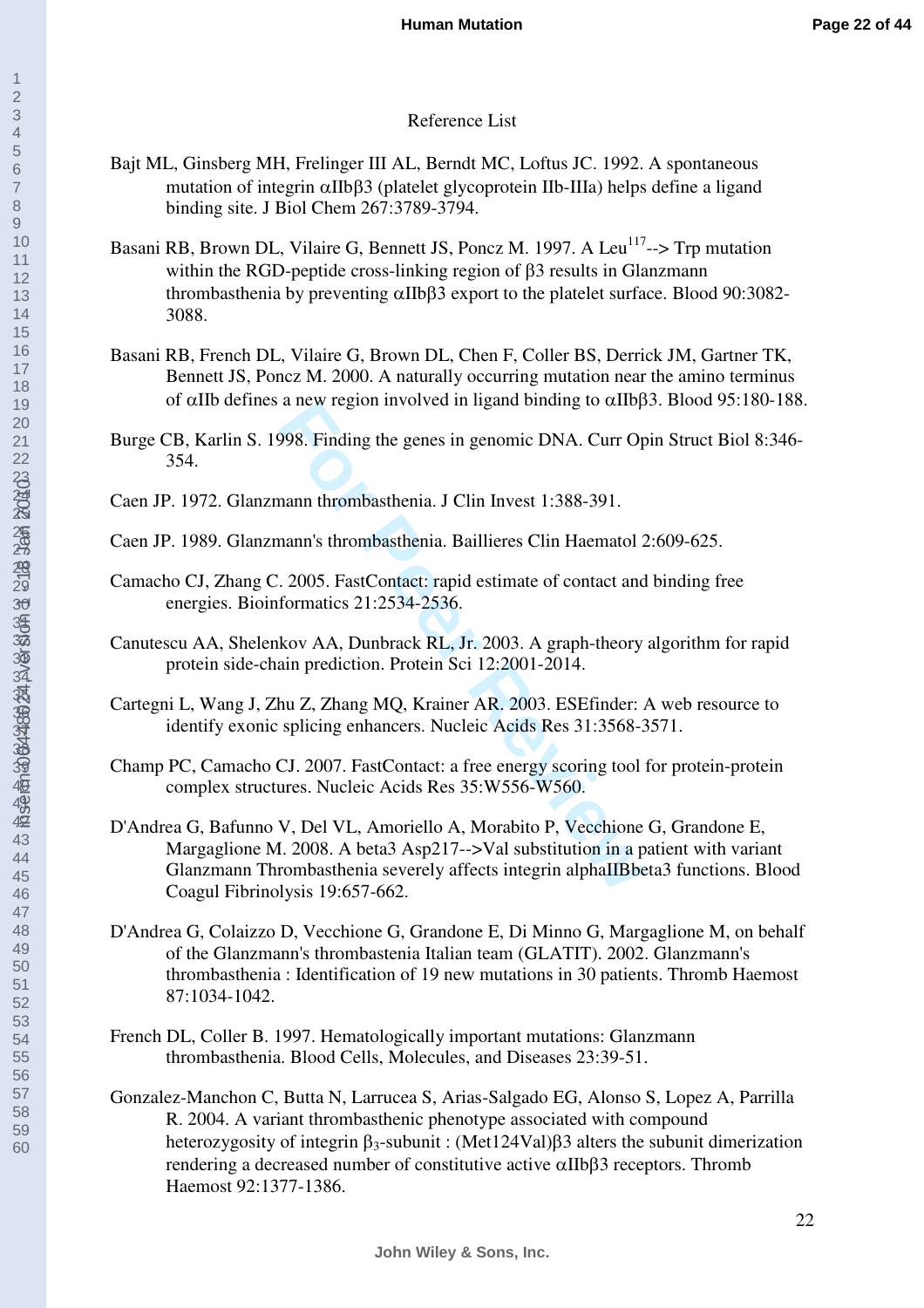60inserm-00448024, version 1 - 18 Jan 2010

- Gonzalez-Manchon C, Fernandez-Pinel M, Arias-Salgado EG, Ferrer M, Alvarez MV, Garcia-Munoz S, Ayuso MS, Parrilla R. 1999. Molecular genetic analysis of a compound heterozygote for the glycoprotein (GP) IIb gene associated with Glanzmann's thrombasthenia : disruption of the 674-687 disulfide bridge in GPIIb prevents surface exposure of GPIIb-IIIa complexes. Blood 93:866-875.
- Honda S, Honda Y, Bauer B, Ruan C, Kunicki TJ. 1995. The impact of three-dimensional structure on the expression of  $Pl^A$  alloantigens on human integrin  $\beta_3$ . Blood 86:234-242.
- Jackson DE, White MM, Jennings LK, Newman PJ. 1998. A ser 162--> Leu mutation within glycoprotein (GP) IIIa (integrin  $\beta_3$ ) results in an unstable  $\alpha_{\text{IIb}}\beta_3$  complex that retains partial function in a novel form of type II Glanzmann thrombasthenia. Thromb Haemost 80:42-48.
- For Formula A, Pico M, Vezon G, Nurden AT. 1994<br>ting with different epitopes on integrin β 3 of plate<br>chem 222:743-751.<br>rement M, Kaplan C. 2002. A new platelet polym<br>n the RGD binding domain of glycoprotein IIIa, is<br>boc Jallu V, Diaz-Ricart M, Ordinas A, Pico M, Vezon G, Nurden AT. 1994. Two human antibodies reacting with different epitopes on integrin  $\beta_3$  of platelets and endothelial cells. Eur J Biochem 222:743-751.
- Jallu V, Meunier M, Brement M, Kaplan C. 2002. A new platelet polymorphism Duv(a+), localized within the RGD binding domain of glycoprotein IIIa, is associated with neonatal thrombocytopenia. Blood 99:4449-4456.
- Jayo A, Pabon D, Lastres P, Jimenez-Yuste V, Gonzalez-Manchon C. 2006. Type II Glanzmann thrombasthenia in a compound heterozygote for the alphaIIb gene. A novel missense mutation in exon 27. Haematologica 91:1352-1359.
- Jin Y, Dietz HC, Montgomery RR, Bell WR, Mcintosh I, Coller B, Bray PF. 1996. Glanzmann thrombastenia. Cooperative between sequence variants in *Cis* during splice site selection. J Clin Invest 98:1745-1754.
- Jin Y, Dietz HC, Nurden A, Bray PF. 1993. Single-strand conformation polymorphism analysis is a rapid and effective method for the identification of mutations and polymorphisms in the gene for GP IIIa. Blood 82:2281-2288.
- Kato A, Yamamoto K, Miyazaki S, Jung SM, Maoi M, Aoki N. 1992. Molecular basis for Glanzmann's thrombasthenia (GT) in a compound heterozygote with glycoprotein IIb gene : a proposal for the classification of GT based on the biosynthetic pathway of glycoprotein IIb-IIIa complex. Blood 79:3212-3218.
- Lanza F, Stierlé A, Fournier D, Morales M, André G, Nurden AT, Cazenave JP. 1992. A new variant of Glanzmann's thrombasthenia (Strasbourg I). Platelets with functionally defective glycoprotein IIb-IIIa. Complexes and a glycoprotein  $IIIa<sup>214</sup>Arg-->^{214}Trp$ mutation. J Clin Invest 89:1995-2004.
- Laskowski RA, Mac Arthur MW, Moss DS, Thornton JM. 1993. PROCHECK : A program to check the stereochemical quality of protein structures. J Appl Cryst 26:286-291.
- Loftus JC, O'Toole TE, Plow EF, Glass A, Frelinger III AL, Ginsberg MH. 1990. A β3 integrin mutation abolishes ligand binding and alters divalent cation-dependent conformation. Science 249:915-918.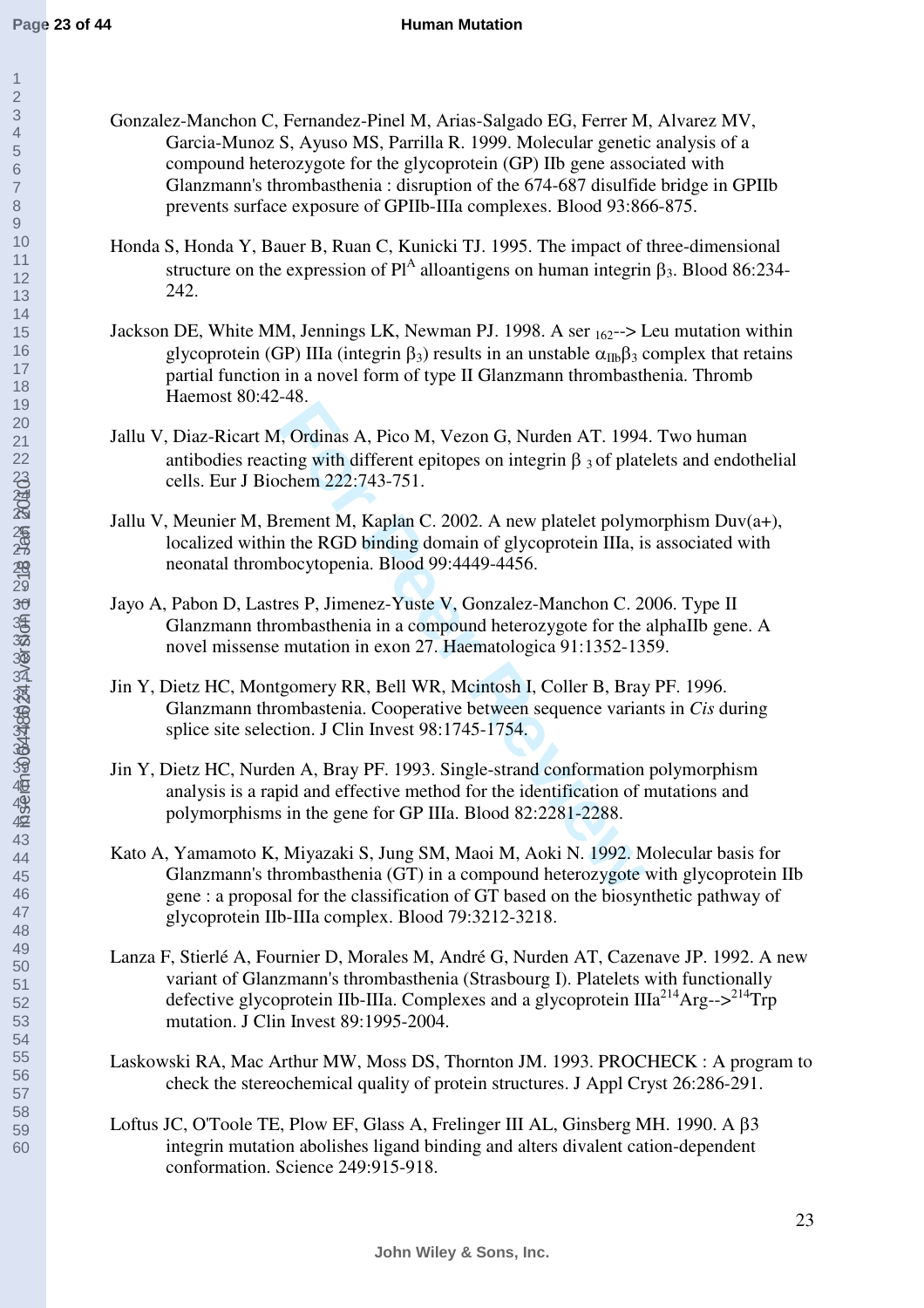- Mitchell WB, Li JH, Singh F, Michelson AD, Bussel J, Coller BS, French DL. 2003. Two novel mutations in the αIIb calcium-binding domains identify hydrophobic regions essential for αIIbβ3 biogenesis. Blood 101:2268-2276.
- Morel-Kopp MC, Kaplan C, Proulle V, Jallu V, Melchior C, Peyruchaud O, Aurousseau MH, Kieffer N. 1997. A three amino acid deletion in glycoprotein IIIa is responsible for type I Glanzmann's thrombasthenia : Importance of residues IIe325 Pro326 Gly327 for B3 integrin subunit association. Blood 90:669-677.
- Morel-Kopp MC, Melchior C, Chen P, Ammerlaan W, Lecompte T, Kaplan C, Kieffer N. 2002. A naturally occuring point mutation in the β3 integrin MIDAS-like domain affects differently  $\alpha v\beta$ 3 and  $\alpha$ IIb $\beta$ 3 receptor function. Thromb Haemost 86:1425-1434.
- Nair S, Ghosh K, Shetty S, Mohanty D. 2004. A novel Ser123Pro substitution in the MIDAS domain of integrin 3 associated with variant Glanzmann's thrombasthenia in an Indian patient. Haematologica 89:1529-1530.
- Negrier C, Vinciguerra C, Attali O, Grenier C, Larcher ME, Dechavanne M. 1998. Illegitimate transcription : its use for stuying genetic abnormalities in lymphoblastoid cells from patients with Glanzmann thrombasthenia. Br J Haematol 100:33-39.
- Newman PJ, Seligsohn U, Lyman S, Coller BS. 1991. The molecular genetic basis of Glanzmann thrombasthenia in the iraqi-jewish and arab populations in Israel. Proc Natl Acad Sci USA 88:3160-3164.
- Nurden AT. 2005. Qualitative disorders of platelets and megakaryocytes. J Thromb Haemost 3:1773-1782.
- Ity S, Mohanty D. 2004. A novel Ser123Pro substigrin 3 associated with variant Glanzmann's throm<br>tologica 89:1529-1530.<br> **i** C, Attali O, Grenier C, Larcher ME, Dechavannescription : its use for stuying genetic abnormalit Nurden AT, Breillat C, Jacquelin B, Combrie R, Freedman J, Blanchette VS, Schmugge M. 2004. Triple heterozygosity in the integrin  $\alpha_{\text{ID}}$  subunit in a patient with Glanzmann's thrombasthenia. J Thromb Haemost 2:813-819.
- Nurden AT, Ruan J, Pasquet JM, Gauthier B, Combrié R, Kunicki T, Nurden P. 2002. A novel <sup>196</sup>Leu to Pro substitution in the β3 subunit of the  $\alpha$ IIbβ3 integrin in a patient with a variant form of Glanzmann thrombasthenia. Platelets 13:101-111.
- Peretz H, Rosenberg N, Landau M, Usher S, Nelson EJ, Mor-Cohen R, French DL, Mitchell BW, Nair SC, Chandy M, Coller BS, Srivastava A, Seligsohn U. 2006. Molecular diversity of Glanzmann thrombasthenia in southern India: new insights into mRNA splicing and structure-function correlations of alphaIIbbeta3 integrin (ITGA2B, ITGB3). Hum Mutat 27:359-369.
- Peterson JA, Gitter M, Kanack A, Curtis B, McFarland J, Aster RH. 2009. New lowfrequency platelet glycoprotein polymorphisms associated with neonatal alloimmune thrombocytopenia. Transfusion published online : 10 Oct 2009
- Peterson JA, Nyree CE, Newman PJ, Aster RH. 2003. A site involving the "hybrid" and PSI homology domains of GPIIIa (beta 3-integrin subunit) is a common target for antibodies associated with quinine-induced immune thrombocytopenia. Blood 101:937-942.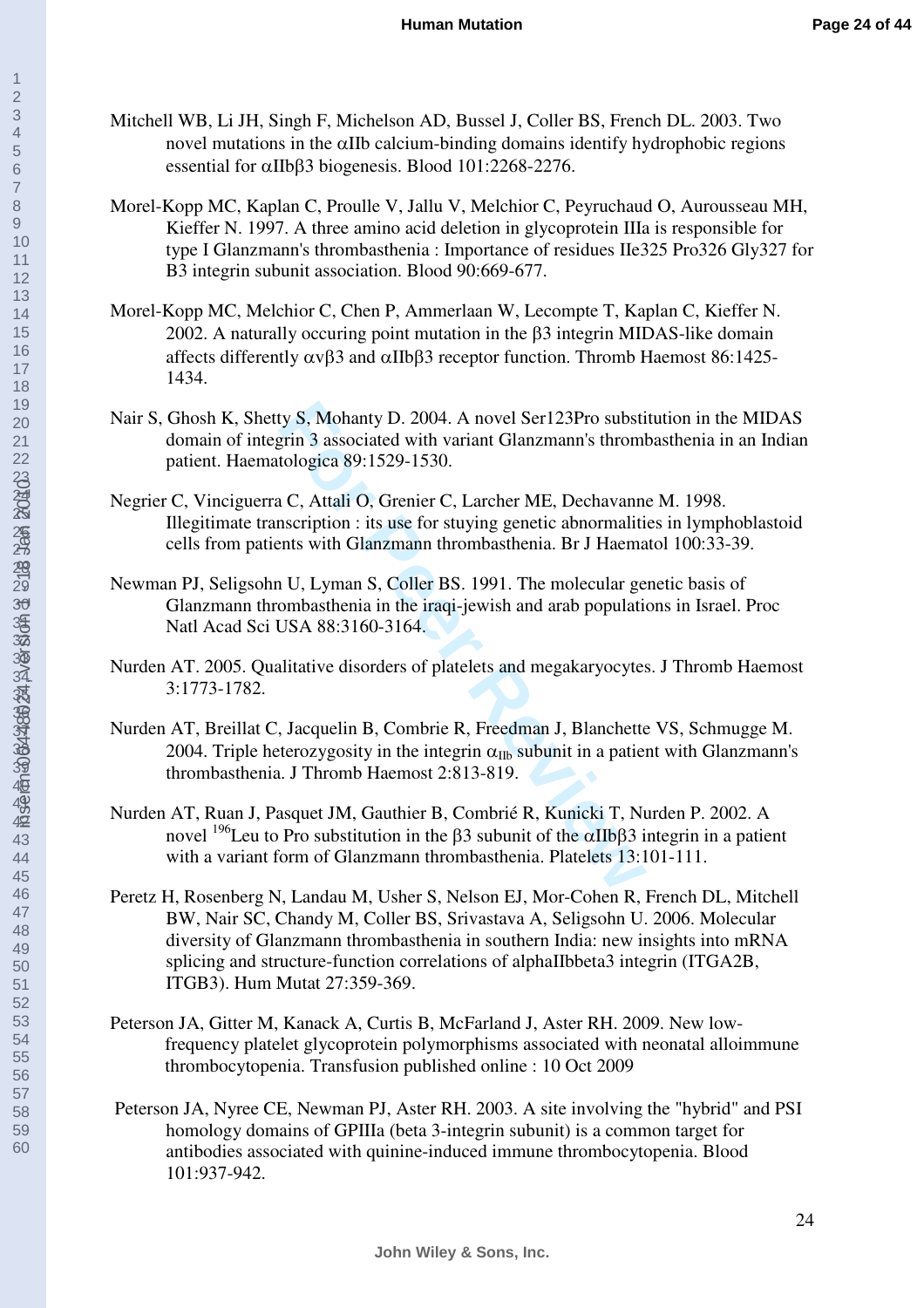60inserm-00448024, version 1 - 18 Jan 2010

- Quintanar A, Jallu V, Legros Y, Kaplan C. 1998. Human platelet antigen genotyping using a fluorescent SSCP technique with an automatic sequencer. Br J Haematol 103:437-444.
- Reese MG, Eeckman FH, Kulp D, Haussler D. 1997. Improved splice site detection in Genie. J Comput Biol 4:311-323.
- Ruan J, Peyruchaud O, Alberio L, Valles G, Clemetson K, Bourre F, Nurden AT. 1998. Double heterozygosity of the GPIIb gene in a Swiss patient with Glanzmann's thrombastenia. Br J Haematol 102:918-925.
- Schlegel N, Gayet O, Morel-Kopp MC, Wyler B, Hurtaud-Roux MF, Kaplan C, Mc Gregor J. 1995. The molecular genetic basis of Glanzmann thrombasthenia in a Gipsy population in France. Identification of a new mutation on the  $\alpha$ -IIb gene. Blood 86:977-982.
- Scott JP, Chao YL, Newman PJ, Ward CM. 1998. A frameshift mutation at Gly975 in the transmembrane domain of GPIIb prevents GPIIb-IIIa expression. Analysis of two novel mutations in a kindred with type I Glanzmann thrombasthenia. Thromb Haemost 80:546-550.
- Smith PJ, Zhang C, Wang J, Chew SL, Zhang MQ, Krainer AR. 2006. An increased specificity score matrix for the prediction of SF2/ASF-specific exonic splicing enhancers. Hum Mol Genet 15:2490-2508.
- Springer TA, Zhu J, Xiao T. 2008. Structural basis for distinctive recognition of fibrinogen gammaC peptide by the platelet integrin alphaIIbbeta3. J Cell Biol 182:791-800.
- Stafford P, Garner SF, Rankin A, Kekomaki R, Watkins NA, Ouwehand WH. 2008. A singlenucleotide polymorphism in the human ITGB3 gene is associated with the plateletspecific alloantigen Va (HPA-17bw) involved in fetal maternal alloimmune thrombocytopenia. Transfusion 48:1432-1438.
- wman PJ, Ward CM. 1998. A frameshift mutation<br>
domain of GPIIb prevents GPIIb-IIIa expression<br>
s in a kindred with type I Glanzmann thrombasthe<br>
6-550.<br>
ang J, Chew SL, Zhang MQ, Krainer AR. 2006. *F*<br>
e matrix for the pr Tadokoro S, Tomiyama Y, Honda S, Arai M, Yamamoto N, Shiraga M, Kosugi S, Kanakura Y, Kurata Y, Matsuzawa Y. 1998. A Gln747 -->Pro substitution in the αIIb subunit is responsible for a moderate  $\alpha_{\text{m}}\beta_3$  deficiency in Glanzmann thrombasthenia. Blood 92:2750-2758.
- Tadokoro S, Tomiyama Y, Honda S, Kashiwagi H, Kosugi S, Shiraga M, Kiyoi T, Kurata Y, Matsuzawa Y. 2002. Missense mutations in the  $\beta_3$  subunit have a different impact on the expression and function between  $\alpha_{\text{IIb}}\beta_3$  and  $\alpha_{\text{v}}\beta_3$ . Blood 99:931-938.
- Valentin N, Visentin GP, Newman PJ. 1995. Involvement of the cystein-rich domain of glycoprotein IIIa in the expression of the human platelet alloantigen,  $Pl<sup>41</sup>$ : Evidence for heterogeneity in the humoral response. Blood 85:3028-3033.
- Wang GS, Cooper TA. 2007. Splicing in disease: disruption of the splicing code and the decoding machinery. Nat Rev Genet 8:749-761.
- Wang R, Furihata K, McFarland JG, Friedman K, Aster RH, Newman PJ. 1992. An amino acid polymorphism within the RGD binding domain of platelet membrane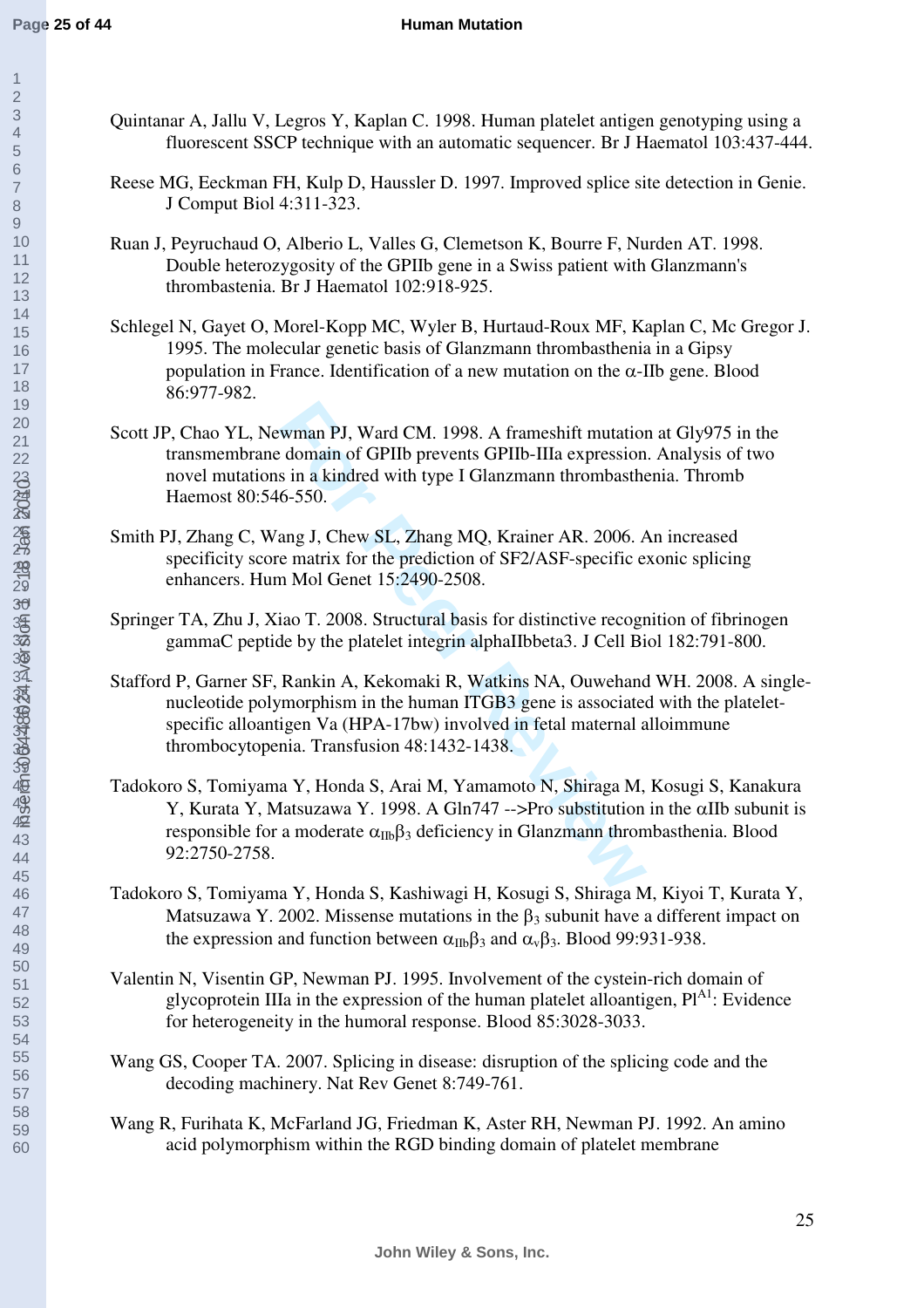inserm-00448024, version 1 - 18 Jan 2010

glycoprotein IIIa is responsible for the formation of the Pena/Penb alloantigen system. J Clin Invest 90:2038-2043.

- Ward CM, Kestin AS, Newman PJ. 2000. A Leu262Pro mutation in the integrin β3 subunit in an αIIb-β3 complex that binds fibrin but not fibrinogen. Blood 96:161-169.
- Xiao T, Takagi J, Coller BS, Wang JH, Springer TA. 2004. Structural basis for allostery in integrins and binding to fibrinogen-mimetic therapeutics. Nature 432:59-67.
- Zhu J, Luo BH, Xiao T, Zhang C, Nishida N, Springer TA. 2008. Structure of a complete integrin ectodomain in a physiologic resting state and activation and deactivation by applied forces. Mol Cell 32:849-861.

**For Per Text**<br>Per Review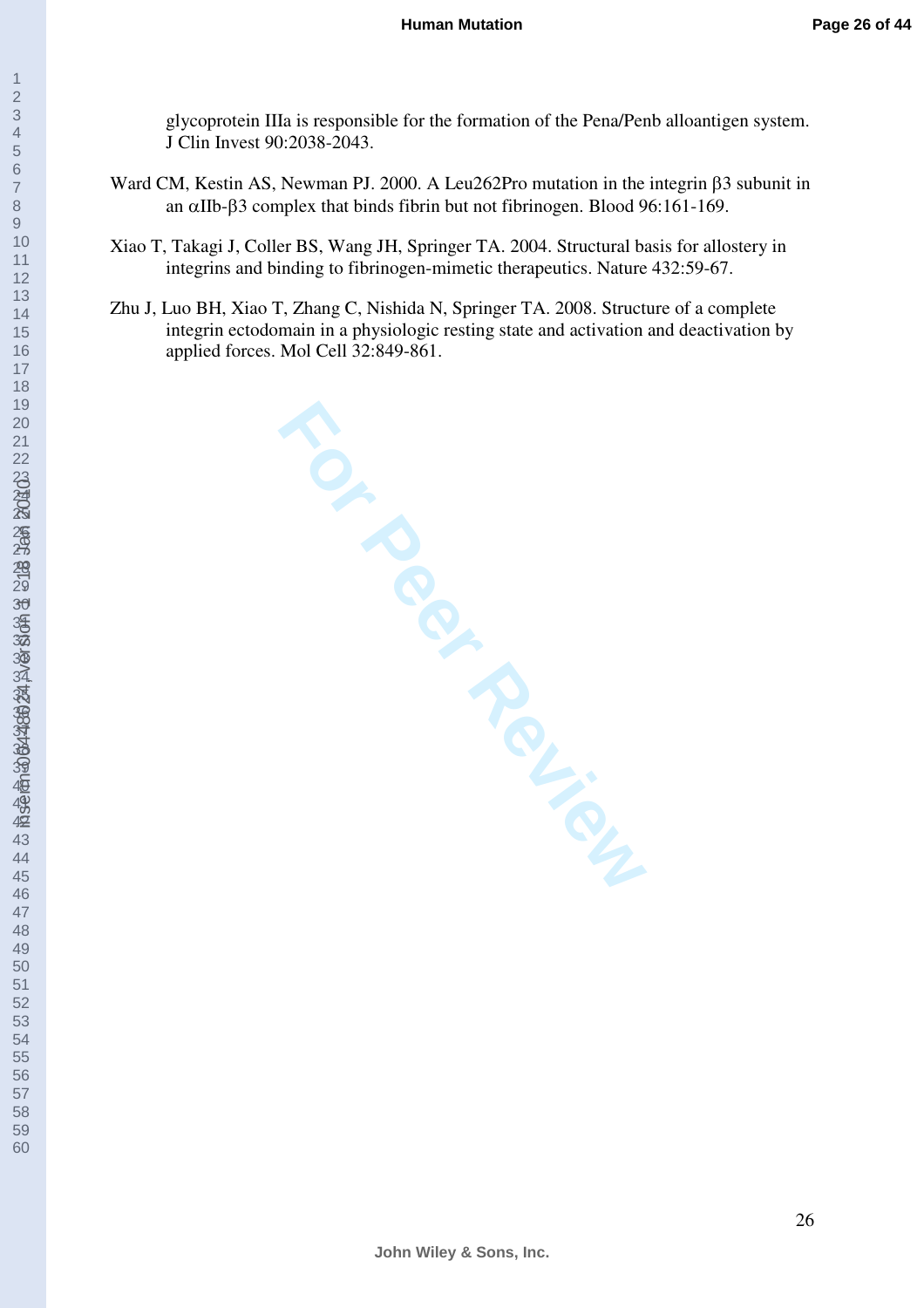inserm-00448024, version 1 - 18 Jan 2010

## **Figure legends :**

Moab incubation, bound IgGs were detected by u<br>gated to FITC. Washed cells were analyzed of<br>the  $\alpha$ IIb p.Q595H one, all mutants showed as<br>plex when compared to the wild type. Results rep<br>**h**<br>**h** blot analysis of the Y38 **Figure 1 : Flow cytometry analysis of the expression of the mutant forms of** α**IIb**β**3.** Transiently transfected COS-7 cells expressing the wild type (WT) or the following mutants of αIIbβ3, p.S926L, p.Q595H, p.V903F (αIIb) and p.C38Y, p.M118R, p.G221D, p.K253 (β3) were tested in flow cytometry by using Moabs SZ22 (hatched bar), SZ21 (dot bar) and P2 (white bar) or irrelevant mouse IgG (black bar). As control, untransfected cells (NT) were also tested. Following Moab incubation, bound IgGs were detected by using a polyclonal goat anti-mouse IgG conjugated to FITC. Washed cells were analyzed on an Epic-XML flow cytometer. Except for the αIIb p.Q595H one, all mutants showed a markedly decreased expression of the complex when compared to the wild type. Results represent the mean  $\pm$  SD of 3 experiments.

**Figure 2 : Western blot analysis of the Y38** β**3 form of the** α**IIb**β**3 complex expressed in COS-7 cells.** SDS lysates from normal platelets (lane a), non-transfected COS-7 cells (lane b), or COS-7 cells expressing the wild-type (lane c) or the Y38 β3 (lane d) forms of the complex were subjected to SDS-polyacrylamide gel electrophoresis under non reduced conditions and transferred to nitrocellulose membrane. Following incubation with Moabs SZ22, XIIF9, SZ21 and AP3, membrane bound IgGs were revealed by using anti-mouse IgG conjugated to peroxidase and the enhanced chemiluminescence detection technique.

**Figure 3 : Location and modeling of the electrostatic effect of the p.K253M substitution.** (A) and (B) Ribbon diagram of the αIIb β-propeller (in blue) and β3 βI (in red) complexed domains. For the βI domain, The residue 253 is shown in green with (A) a lysine and (B) a methionine, while for β-propeller partners the P228 is shown in yellow, the F231 in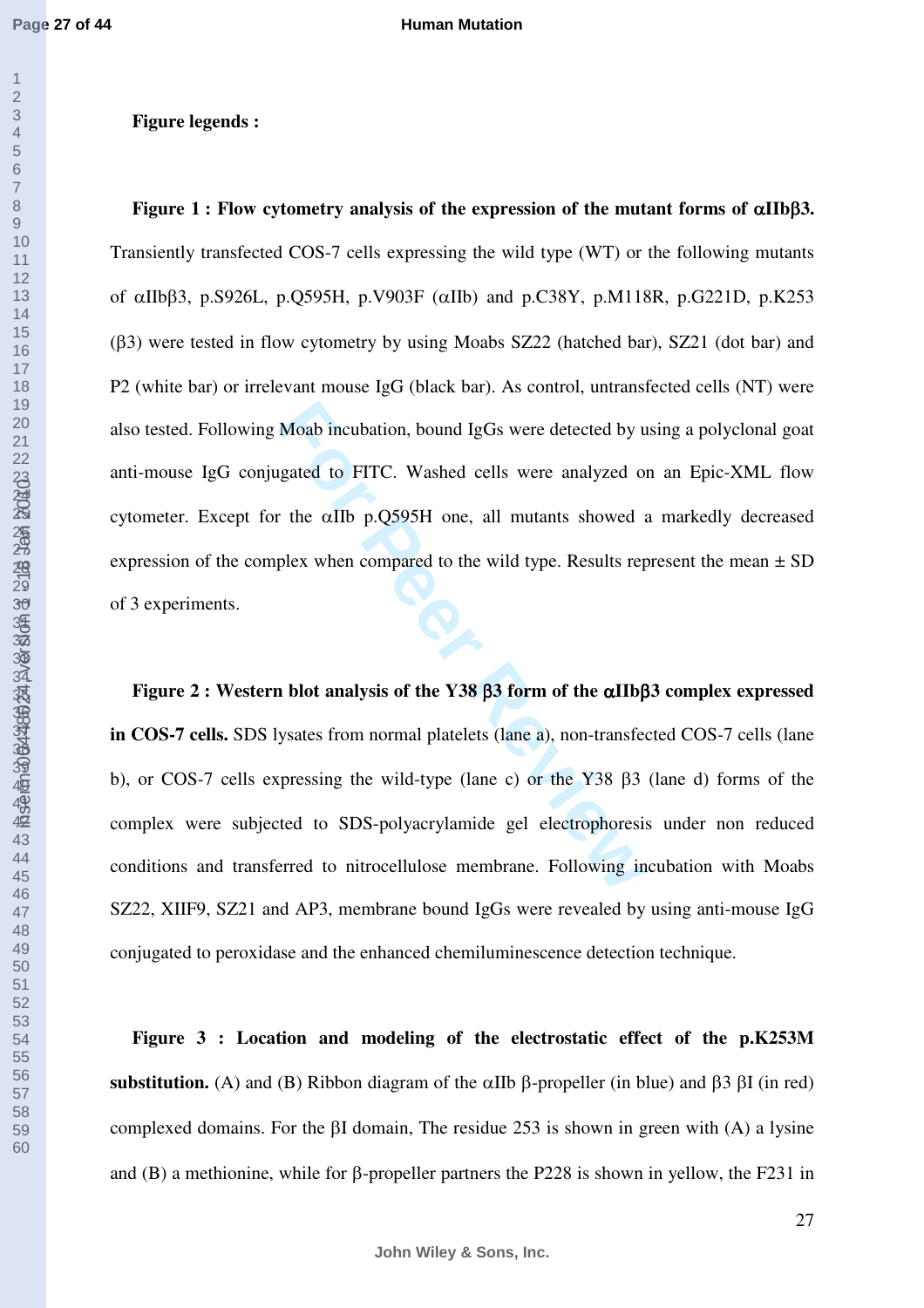grey, the W262 in pink and the D232 in orange. (C) and (D) Electrostatics visualization of the single point mutation p.K253M with (C) wild K253 β3 and (D) mutated M253 β3 subunits. The visualizations are done using PyMol software (http://www.pymol.org).

**Figure 4 : Localization of the V903 and S926 on a ribbon diagram of** α**IIb.** This αIIb cartoon shows the internal location of the V903 and S926 side chains (orange, ball and stick representation) in the calf-2 composed by the N-terminal part of the β-subunit of αIIb (blue) and the C-terminal part of the  $\alpha$ -subunit (yellow and red respectively for  $\beta$ -sheet and  $\alpha$ -helix). This ribbon diagram was obtained from the resolved structure of  $\alpha$ IIb (PDB code 3FCS) using the Swiss-PdbViewer software (version 4.0.1).

t of the α-subunit (yellow and red respectively fo<br>as obtained from the resolved structure of αIIb (F<br>software (version 4.0.1).<br>**Zation of the allelic variants of the β-I don**<br>y and from the literature as involved in GT **Figure 5 : Localization of the allelic variants of the** β**-I domain of** β**3.** Residues identified in this study and from the literature as involved in GT or neonatal alloimmune thrombocytopenia and that locate in the β-I domain of β3 are reported on its primary sequence (panel A) and a ribbon diagrams showing the β-I domain and a partial view of the β-propeller of αIIb (panel B). Allelic variants of residues highlighted in magenta, blue, green are respectively responsible for variant, II and I GT phenotypes or yellow for those concerning alloimmunisation. The GT type induced by the allelic variant of the H192 (grey) is not reported [Peretz et al., 2006]. Amino-acids identified by the energy analyze as in contact with the  $\alpha$ IIb β-propeller are underlined. The primary sequence (panel A) identifies the secondary structures [Xiao et al., 2004] and amino-acids responsible for MIDAS  $(\star)$ , ADMIDAS ( $\bullet$ ) and SyMBS  $(\blacklozenge)$  sites [Springer et al., 2008]. As known, variant GT mutations GT specifically affect metal ion binding sites but other mutants concern residues evenly distributed along the primary sequence. Boxed residues have been identified in this study. The ribbon diagram (panel B) was obtained from the resolved structure of  $\alpha$ IIb (PDB file 2VDL) using the Swiss-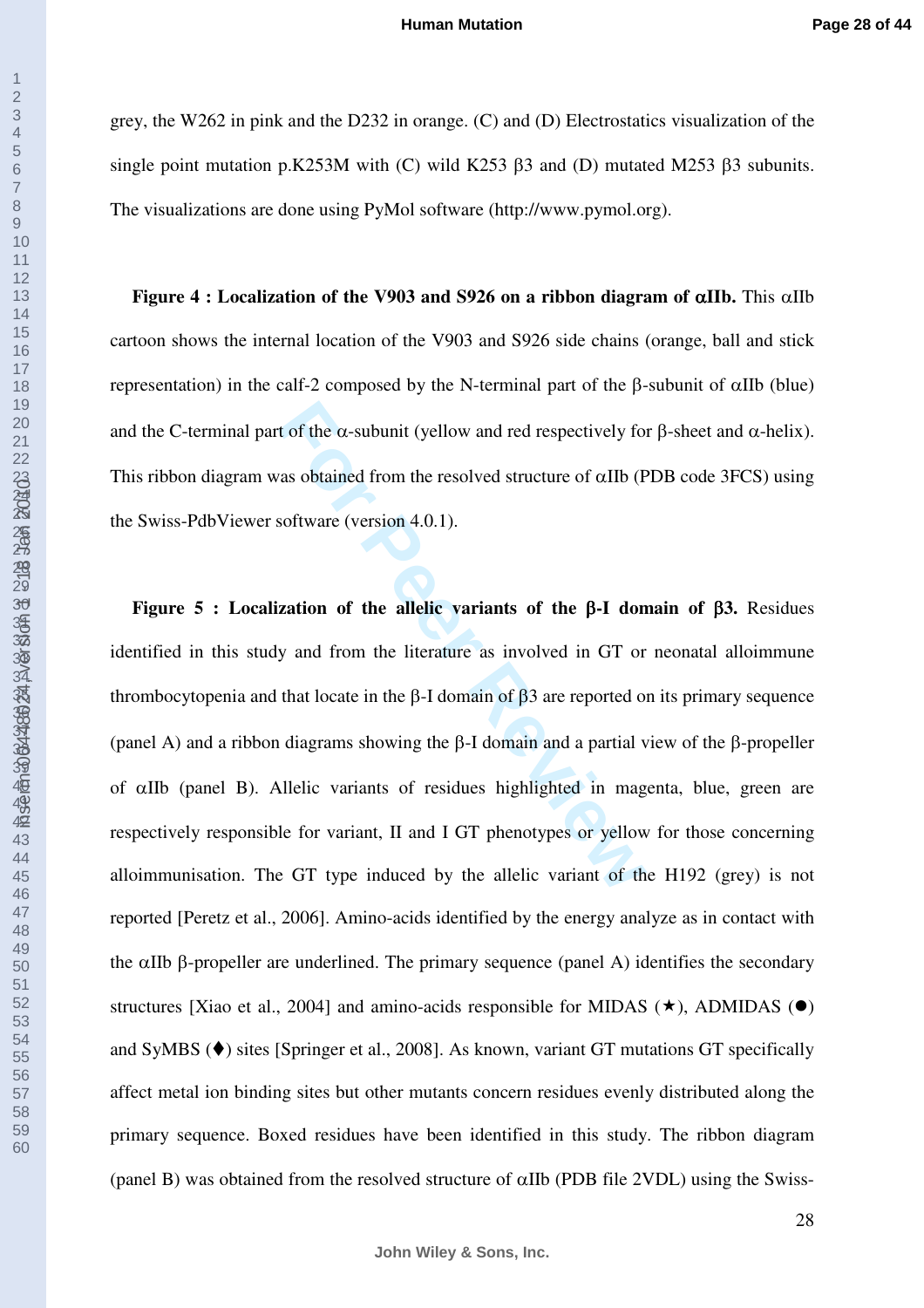#### **Human Mutation**

PdbViewer software (version 4.0.1).  $\alpha$ -helix (red) and β-sheet (yellow) are shown. All residues whose mutants are involved in type II GT lay on the β-I surface except for the L117, some of them (underlined amino-acids) directly contacting the β-propeller. The Met 118 and Gly 221 locate inside the β-I domain and the Lys 253 points out to the β-propeller surface however their identified allelic variants completely prevent the αIIbβ3 complex expression at the platelet surface.

**For Perinance Review**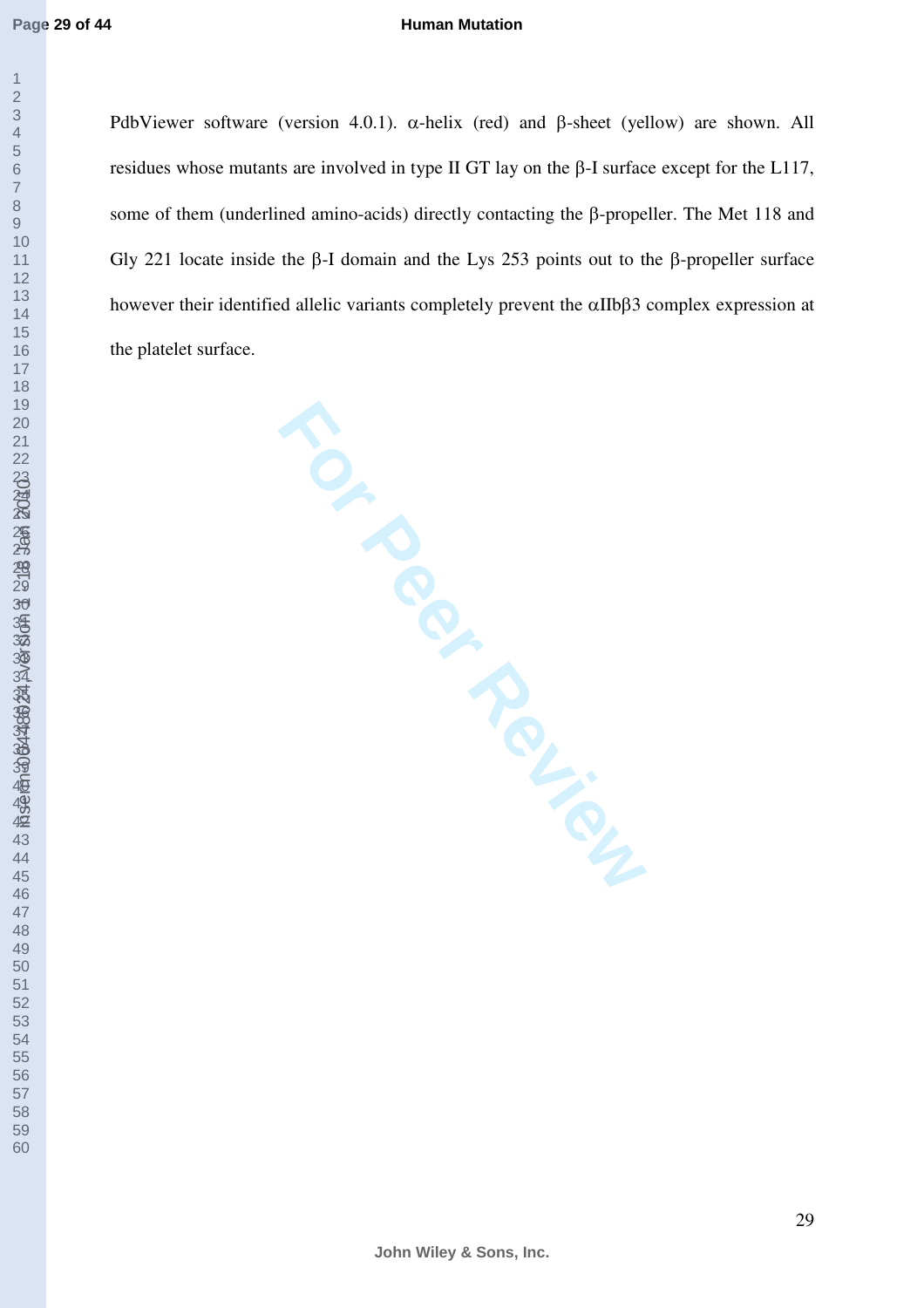| $\frac{5N^{\circ}}{6}$ | Proband                    | $GT^b$        | Ex/IVS <sup>c</sup> | Sequence alteration <sup>d</sup>                              | <b>Status</b> <sup>e</sup> | <b>Restriction enzyme</b> | Predicted HGVS <sup>f</sup> | <b>Predicted Classical<sup>g</sup></b> | Accession number <sup>h</sup> |
|------------------------|----------------------------|---------------|---------------------|---------------------------------------------------------------|----------------------------|---------------------------|-----------------------------|----------------------------------------|-------------------------------|
| $7^{\frac{1}{2}}$      | CabGT-1                    |               | Ex <sub>4</sub>     | c.531T>A                                                      | Hom.                       | Hga I                     | p.C177*                     | p.C146*                                | ss131010618                   |
| 8 <sub>2</sub>         | CabGT-2                    | $\bf{I}$      | Ex 10               | c.917dupA                                                     | Het.                       | Alw I                     | p.R307Efs*22                | $p.R276E + FSk$                        | ss131007603                   |
| 9                      |                            |               | Ex19                | c.1912dup T                                                   | Het.                       | No enzyme                 | p.C639Mfs*22                | $p.C608M + FS^{k,l}$                   | ss 131007606                  |
| $\frac{10}{11^3}$      | CabGT-3                    | $\mathbf{I}$  | Ex 13               | c.1214T>C                                                     | Het.                       | Sfc I                     | p.I405T                     | $p.I374T^T$                            | ss 131007609                  |
|                        |                            |               | <b>IVS14</b>        | c.1442-13 1442-1del                                           | Het.                       | Hph I                     | Splice                      | Splice                                 | ss 131007612                  |
| $\vec{p}$              | CabGT-4                    | I $(car^{w})$ | <b>IVS14</b>        | c.1442-13 1442-1del                                           | Het.                       | Hph I                     | Splice                      | Splice                                 | ss 131007612                  |
|                        | CabGT-5                    | $\mathbf I$   | IVS <sub>14</sub>   | c.1442-13 1442-1del                                           | Het.                       | Hph I                     | Splice                      | Splice                                 | ss 131007612                  |
|                        |                            |               |                     | NI <sup>j</sup>                                               |                            |                           |                             |                                        |                               |
|                        | <b>SSLANDED</b><br>CabGT-6 | $\mathbf I$   | Ex 14               | c.1413C > G                                                   | Het.                       | Dde I                     | p.Y471*                     | $p.Y440*^{m}$                          | ss 131007615                  |
| 停                      |                            |               | Ex 27               | c.2800G>T                                                     | Het.                       | Mae III / Tsp45 I         | p.V934F                     | p.V903F                                | ss 131007617                  |
|                        | CabGT-7                    | $\mathbf{I}$  | Ex 16               | c.1563T>A                                                     | Het.                       | No enzyme                 | $p.C521*$                   | $p.C490*$                              | ss 131007620                  |
|                        |                            |               |                     | NI                                                            |                            |                           |                             |                                        |                               |
| 中国 1999年19月11日 11月11日  | CabGT-8                    | $NC^{x}$      | Ex 17               | c.1672 $C>T$                                                  | Hom.                       | Mse I                     | p.Q558*                     | p.Q527*                                | ss 131007623                  |
|                        | CabGT-9                    |               | <b>IVS18</b>        | c.1879-2A>G                                                   | Hom.                       | Xba I                     | Splice                      | Splice                                 | ss 131007625                  |
|                        | CabGT-10                   | $\bf{I}$      | Ex 18               | c.1878G>C                                                     | Hom.                       | Hpy CH <sub>IV</sub>      | p.Q626H / Splice            | p.Q595H / Splice                       | ss 131007628                  |
|                        | CabGT-11                   | $\mathbf I$   | Ex 18               | c.1787T>C                                                     | Hom.                       | No enzyme                 | p.I596T                     | $p.I565T^{n}$                          | ss 131008441                  |
|                        | CabGT-12                   | $\rm II$      | Ex 21               | c.2113T>C                                                     | Het.                       | Fok I                     | p.C705R                     | $p.C674R^{l,o,p}$                      | ss 131007632                  |
|                        |                            |               | <b>IVS29</b>        | $c.3060+2T>C$                                                 | Het.                       | Hph I                     | p.V982_K1020del             | p.V951 K989del <sup>q</sup>            | ss 131007634                  |
|                        | CabGT-13                   | $\mathbf I$   | Ex 23               | c.2333A > C                                                   | Hom.                       | Bsr I / TspR I            | p.Q778P                     | $p.Q747P^r$                            | ss 131007637                  |
|                        | CabGT-14                   |               | Ex 27               | c.2748 2757del                                                | Hom.                       | Rsa I                     | p.T917Sfs181                | $p.T886S + FS$                         | ss 131007639                  |
|                        | CabGT-15                   | I (car)       | Ex 27               | c.2800G>T                                                     | Het.                       | Mae III / Tsp45 I         | p.V934F                     | p.V903F                                | ss 131007617                  |
| 326                    | CabGT-16                   | $\mathbf{I}$  | Ex 28               | c.2870C>T                                                     | Hom.                       | Hpy CH4 V                 | p.S957L                     | p.S926L                                | ss 131007642                  |
| 33<br>347              | CabGT-17                   | $\rm II$      | Ex 28               | c.2929C>T                                                     | Het.                       | Ava I                     | p.R977*                     | $p.R946*^{l,s,t}$                      | ss 131007644                  |
| 3 <sub>5</sub>         |                            |               |                     | <b>NI</b>                                                     |                            |                           |                             |                                        |                               |
| 36                     |                            |               | Ex 29               | c.2944G>A                                                     | Het.                       | <b>Bst NI</b>             | p.V982M                     | $p.V951M^{u,v}$                        | ss 131007647                  |
| 378                    | CabGT-18                   | NC            | Ex 29               | c.2965G>A                                                     | Het.                       | Nci I                     | p.A989T                     | $p.A958T^{u,v}$                        | ss 131007649                  |
| 38                     |                            |               |                     | <b>NI</b>                                                     |                            |                           |                             |                                        |                               |
| 39<br>40               |                            |               |                     | <sup>a</sup> cDNA ITGA2B GenBank accession number NM_000419.3 |                            |                           |                             |                                        |                               |

 $b$ GT : Glanzmann type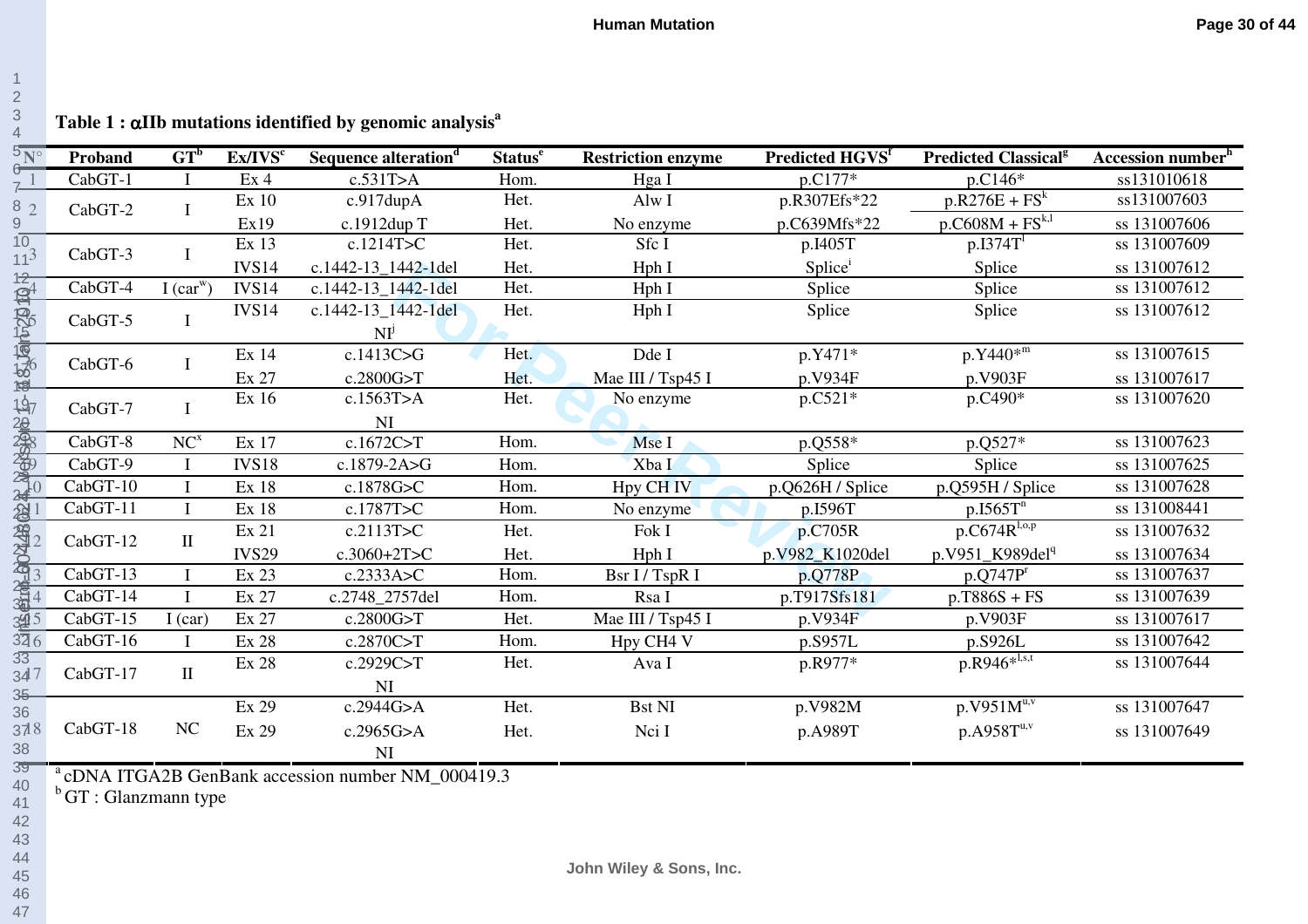- 
- <sup>d</sup> Nomenclature according to  $\angle$  HGVS : +1 corresponds to the A of ATG translation initiation codon
- $\text{ }^{\circ}$ Status : Het. : heterozygous; Hom. : Homozygous
- $\overline{f}$ Predicted effect, nomenclature according to HGVS : +1 corresponds to the initiating Met (signal peptide included)
- <sup>g</sup> Predicted effect, classical nomenclature : +1 corresponds to the first amino acid of the mature  $\alpha$ IIb
- <sup>h</sup> NCBI dSNP accession number
- <sup>i</sup> Splice defect based upon modeling with GENSCAN / NNSPLICE and ESEFinder
- $\overline{N}$  i  $\overline{N}$  : 2<sup>nd</sup> mutation not Identified
- $k$ FS : Frame shift

<sup>5</sup>Ex : Exon ; IVS : intronic sequence<br>
<sup>4</sup> Normealcature according to HGVS : +1 corresponds to the A of ATG translation initiation codon<br>
<sup>4</sup> Stedisted effect, chemelclature according to HGVS : +1 corresponds to the initi References : <sup>1</sup>D'Andrea et al., 2002 [D'Andrea et al., 2002]; <sup>m</sup> Scott et al., 1998 [Scott et al., 1998]; <sup>n</sup> Ruan et al., 1998 [Ruan et al., 1998]; <sup>o</sup> Gonzalez-Manchon et al., 1999 [Gonzalez-Manchon et al., 1999]; <sup>p</sup> Mitchell et al., 2003 [Mitchell et al., 2003]; <sup>q</sup> French et al., 1997 [French and Coller, 1997]; <sup>r</sup> Tadokoro et al., 1998 [Tadokoro et al., 1998]; <sup>s</sup> Basani et al., 2000 [Basani et al., 2000]; <sup>t</sup> Peretz et al., 2006 [Peretz et al., 2006]; <sup>u</sup> Nurden et al., 2004 [Nurden et al., 2004]

- $\overline{V}$ V951M is responsible for GT but not A958T [Nurden et al., 2004]
- w Car : carrier
- x NC : Not communicated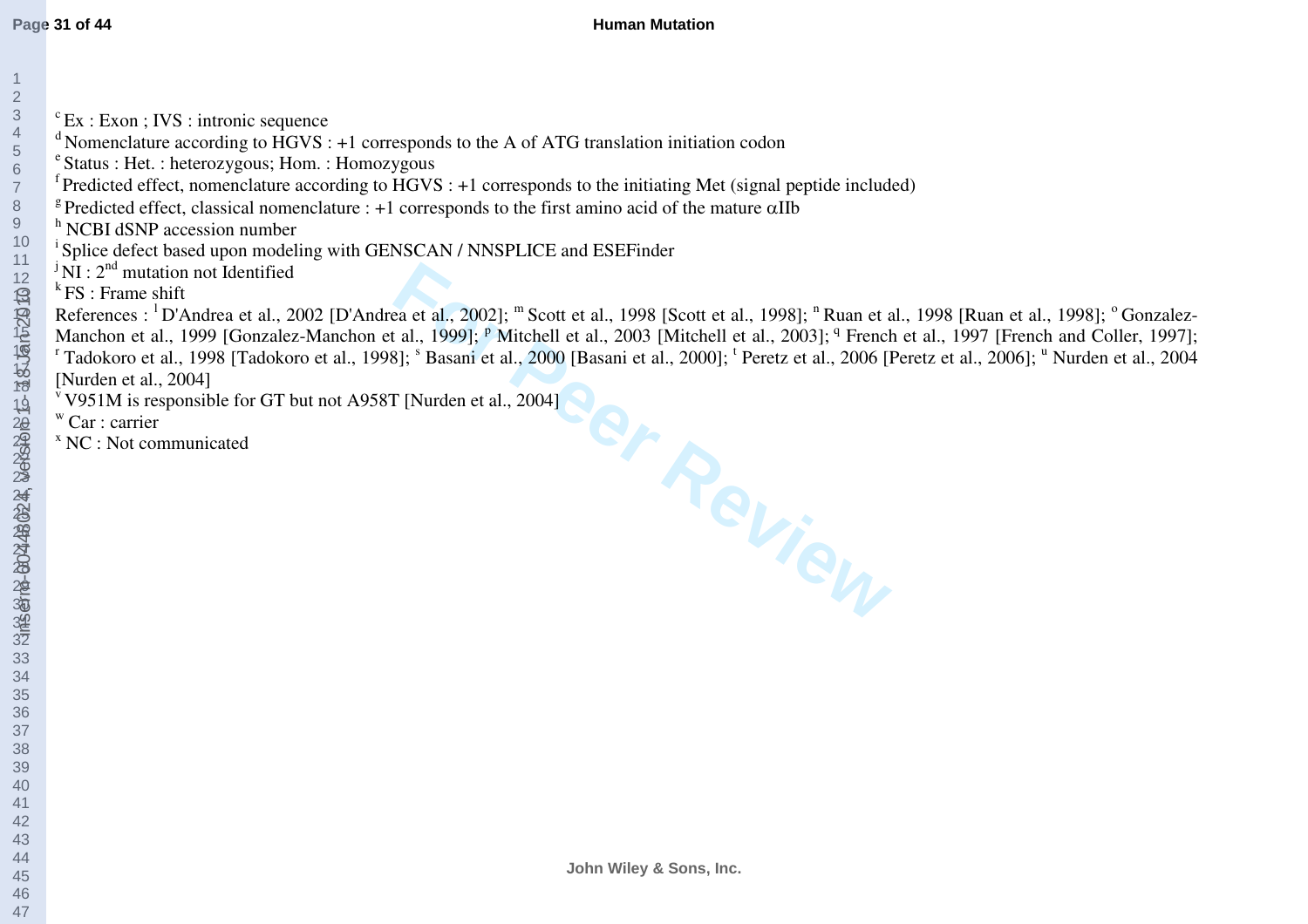|  |  |  | $\frac{3}{4}$ Table 2 : β3 mutations identified by genomic analysis $^{\text{a}}$ |  |  |  |  |
|--|--|--|-----------------------------------------------------------------------------------|--|--|--|--|
|--|--|--|-----------------------------------------------------------------------------------|--|--|--|--|

| $\frac{5}{6}$ N°<br>NC <sup>j</sup><br>Splice <sup>i</sup><br>19<br>CabGT-19<br>IVS2<br>$c.166 - 2A > G$<br>ss 131007652<br>Splice<br>Hom.<br>Apa I<br>$p.R8*^l$<br>c.100C > T<br>$8^{20}$<br>Hpy CH4 IV<br>p.R34*<br>Ex <sub>2</sub><br>ss 131007655<br>$CabGT-20$<br>Hom.<br>T<br>c.191G>A<br>Tsp 45I<br>p.C64Y<br>ss 131007657<br>Ex <sub>3</sub><br>p.C38Y<br>Het.<br>$\frac{9}{10}$ <sup>21</sup><br>CabGT-21<br>I<br>NI <sup>k</sup><br>CabGT-22<br>Hom.<br>p.M144R<br>ss 131007660<br>$\mathbf I$<br>Ex 4<br>c.431T>G<br>p.M118R<br>Bsm F1<br>CabGT-23<br>$\mathbf{I}$<br>p.L222P<br>p.L196P <sup>m</sup><br>ss 131007662<br>Ex <sub>5</sub><br>$c.665$ T $>C$<br>Hom.<br>Acy I<br>p.G247D<br>ss 131007665<br>p.G221D<br>Ex <sub>5</sub><br>c.740 G > A<br>Het.<br>Fok I<br>CabGT-24<br>$\bf{l}$<br>c.836 A > T<br>p.K279M<br>p.K253M<br>ss 131007667<br>$Ex\ 6$<br>Het.<br>Fat I<br>c.1125+3 1125+6del<br>ss 131007670<br>IVS8<br>Het.<br>Splice<br>Splice<br>No enzyme<br>NC<br>CabGT-25<br>NI<br>c.1143C>A<br>Ex 9<br>ss 131007672<br>Het.<br>Taq I<br>CabGT-26<br>p.K376 T420del<br>p.K350 T394del <sup>n</sup><br>Ex 9<br>c.1260G > A<br>ss 131007674<br>Het.<br>Hph I<br>$\frac{20}{10}$ CDNA ITGB3 GenBank accession number NM 000212.2<br>$\frac{36}{5}$ GT : Glanzmann type I or II (< 5% or 10 – 25 % of normal platelet $\alpha$ IIb $\beta$ 3[Caen, 1989]). See Supp_mat table S1 for detailed data.<br>$\frac{1}{24}$ Ex : Exon ; IVS : intronic sequence<br>$\frac{1}{28}$ Nomenclature according to HGVS : +1 corresponds to the A of ATG translation initiation codon<br>status : Het. : heterozygous; Hom. : Homozygous<br>$\frac{1}{24}$ Classical nomenclature : +1 corresponds to the first amino acid of the mature $\beta$ 3<br>$\frac{4\pi}{3\pi}$ NCBI dSNP accession number |  |  |  |  |  |  |  |  |  |  |
|-------------------------------------------------------------------------------------------------------------------------------------------------------------------------------------------------------------------------------------------------------------------------------------------------------------------------------------------------------------------------------------------------------------------------------------------------------------------------------------------------------------------------------------------------------------------------------------------------------------------------------------------------------------------------------------------------------------------------------------------------------------------------------------------------------------------------------------------------------------------------------------------------------------------------------------------------------------------------------------------------------------------------------------------------------------------------------------------------------------------------------------------------------------------------------------------------------------------------------------------------------------------------------------------------------------------------------------------------------------------------------------------------------------------------------------------------------------------------------------------------------------------------------------------------------------------------------------------------------------------------------------------------------------------------------------------------------------------------------------------------------------------------------------------------------------|--|--|--|--|--|--|--|--|--|--|
|                                                                                                                                                                                                                                                                                                                                                                                                                                                                                                                                                                                                                                                                                                                                                                                                                                                                                                                                                                                                                                                                                                                                                                                                                                                                                                                                                                                                                                                                                                                                                                                                                                                                                                                                                                                                             |  |  |  |  |  |  |  |  |  |  |
|                                                                                                                                                                                                                                                                                                                                                                                                                                                                                                                                                                                                                                                                                                                                                                                                                                                                                                                                                                                                                                                                                                                                                                                                                                                                                                                                                                                                                                                                                                                                                                                                                                                                                                                                                                                                             |  |  |  |  |  |  |  |  |  |  |
| [22]<br><b>传统画</b> 4<br>传播<br>126<br>$2\theta$<br>$\mathbb{Z}$ Nomenclature according to HGVS : +1 corresponds to the initiating Met (signal peptide included)<br>34 Splice defect based upon modeling with GENSCAN, NNSPLICE and ESEFinder<br>32NC : Not comunicated                                                                                                                                                                                                                                                                                                                                                                                                                                                                                                                                                                                                                                                                                                                                                                                                                                                                                                                                                                                                                                                                                                                                                                                                                                                                                                                                                                                                                                                                                                                                       |  |  |  |  |  |  |  |  |  |  |
|                                                                                                                                                                                                                                                                                                                                                                                                                                                                                                                                                                                                                                                                                                                                                                                                                                                                                                                                                                                                                                                                                                                                                                                                                                                                                                                                                                                                                                                                                                                                                                                                                                                                                                                                                                                                             |  |  |  |  |  |  |  |  |  |  |
|                                                                                                                                                                                                                                                                                                                                                                                                                                                                                                                                                                                                                                                                                                                                                                                                                                                                                                                                                                                                                                                                                                                                                                                                                                                                                                                                                                                                                                                                                                                                                                                                                                                                                                                                                                                                             |  |  |  |  |  |  |  |  |  |  |
|                                                                                                                                                                                                                                                                                                                                                                                                                                                                                                                                                                                                                                                                                                                                                                                                                                                                                                                                                                                                                                                                                                                                                                                                                                                                                                                                                                                                                                                                                                                                                                                                                                                                                                                                                                                                             |  |  |  |  |  |  |  |  |  |  |
|                                                                                                                                                                                                                                                                                                                                                                                                                                                                                                                                                                                                                                                                                                                                                                                                                                                                                                                                                                                                                                                                                                                                                                                                                                                                                                                                                                                                                                                                                                                                                                                                                                                                                                                                                                                                             |  |  |  |  |  |  |  |  |  |  |
|                                                                                                                                                                                                                                                                                                                                                                                                                                                                                                                                                                                                                                                                                                                                                                                                                                                                                                                                                                                                                                                                                                                                                                                                                                                                                                                                                                                                                                                                                                                                                                                                                                                                                                                                                                                                             |  |  |  |  |  |  |  |  |  |  |
|                                                                                                                                                                                                                                                                                                                                                                                                                                                                                                                                                                                                                                                                                                                                                                                                                                                                                                                                                                                                                                                                                                                                                                                                                                                                                                                                                                                                                                                                                                                                                                                                                                                                                                                                                                                                             |  |  |  |  |  |  |  |  |  |  |
|                                                                                                                                                                                                                                                                                                                                                                                                                                                                                                                                                                                                                                                                                                                                                                                                                                                                                                                                                                                                                                                                                                                                                                                                                                                                                                                                                                                                                                                                                                                                                                                                                                                                                                                                                                                                             |  |  |  |  |  |  |  |  |  |  |
|                                                                                                                                                                                                                                                                                                                                                                                                                                                                                                                                                                                                                                                                                                                                                                                                                                                                                                                                                                                                                                                                                                                                                                                                                                                                                                                                                                                                                                                                                                                                                                                                                                                                                                                                                                                                             |  |  |  |  |  |  |  |  |  |  |
|                                                                                                                                                                                                                                                                                                                                                                                                                                                                                                                                                                                                                                                                                                                                                                                                                                                                                                                                                                                                                                                                                                                                                                                                                                                                                                                                                                                                                                                                                                                                                                                                                                                                                                                                                                                                             |  |  |  |  |  |  |  |  |  |  |
|                                                                                                                                                                                                                                                                                                                                                                                                                                                                                                                                                                                                                                                                                                                                                                                                                                                                                                                                                                                                                                                                                                                                                                                                                                                                                                                                                                                                                                                                                                                                                                                                                                                                                                                                                                                                             |  |  |  |  |  |  |  |  |  |  |
|                                                                                                                                                                                                                                                                                                                                                                                                                                                                                                                                                                                                                                                                                                                                                                                                                                                                                                                                                                                                                                                                                                                                                                                                                                                                                                                                                                                                                                                                                                                                                                                                                                                                                                                                                                                                             |  |  |  |  |  |  |  |  |  |  |
|                                                                                                                                                                                                                                                                                                                                                                                                                                                                                                                                                                                                                                                                                                                                                                                                                                                                                                                                                                                                                                                                                                                                                                                                                                                                                                                                                                                                                                                                                                                                                                                                                                                                                                                                                                                                             |  |  |  |  |  |  |  |  |  |  |
|                                                                                                                                                                                                                                                                                                                                                                                                                                                                                                                                                                                                                                                                                                                                                                                                                                                                                                                                                                                                                                                                                                                                                                                                                                                                                                                                                                                                                                                                                                                                                                                                                                                                                                                                                                                                             |  |  |  |  |  |  |  |  |  |  |
|                                                                                                                                                                                                                                                                                                                                                                                                                                                                                                                                                                                                                                                                                                                                                                                                                                                                                                                                                                                                                                                                                                                                                                                                                                                                                                                                                                                                                                                                                                                                                                                                                                                                                                                                                                                                             |  |  |  |  |  |  |  |  |  |  |
|                                                                                                                                                                                                                                                                                                                                                                                                                                                                                                                                                                                                                                                                                                                                                                                                                                                                                                                                                                                                                                                                                                                                                                                                                                                                                                                                                                                                                                                                                                                                                                                                                                                                                                                                                                                                             |  |  |  |  |  |  |  |  |  |  |
|                                                                                                                                                                                                                                                                                                                                                                                                                                                                                                                                                                                                                                                                                                                                                                                                                                                                                                                                                                                                                                                                                                                                                                                                                                                                                                                                                                                                                                                                                                                                                                                                                                                                                                                                                                                                             |  |  |  |  |  |  |  |  |  |  |
|                                                                                                                                                                                                                                                                                                                                                                                                                                                                                                                                                                                                                                                                                                                                                                                                                                                                                                                                                                                                                                                                                                                                                                                                                                                                                                                                                                                                                                                                                                                                                                                                                                                                                                                                                                                                             |  |  |  |  |  |  |  |  |  |  |
|                                                                                                                                                                                                                                                                                                                                                                                                                                                                                                                                                                                                                                                                                                                                                                                                                                                                                                                                                                                                                                                                                                                                                                                                                                                                                                                                                                                                                                                                                                                                                                                                                                                                                                                                                                                                             |  |  |  |  |  |  |  |  |  |  |
|                                                                                                                                                                                                                                                                                                                                                                                                                                                                                                                                                                                                                                                                                                                                                                                                                                                                                                                                                                                                                                                                                                                                                                                                                                                                                                                                                                                                                                                                                                                                                                                                                                                                                                                                                                                                             |  |  |  |  |  |  |  |  |  |  |
| $38$ <sub>NI</sub> : $2^{nd}$ mutation not Identified                                                                                                                                                                                                                                                                                                                                                                                                                                                                                                                                                                                                                                                                                                                                                                                                                                                                                                                                                                                                                                                                                                                                                                                                                                                                                                                                                                                                                                                                                                                                                                                                                                                                                                                                                       |  |  |  |  |  |  |  |  |  |  |
| $\frac{34}{35}$ eferences : <sup>1</sup> Negrier et al., 1998 [Negrier et al., 1998]; <sup>m</sup> Nurden et al., 2002 [Nurden et al., 2002]; <sup>n</sup> Jin et al., 1996 [Jin et al., 1996]                                                                                                                                                                                                                                                                                                                                                                                                                                                                                                                                                                                                                                                                                                                                                                                                                                                                                                                                                                                                                                                                                                                                                                                                                                                                                                                                                                                                                                                                                                                                                                                                              |  |  |  |  |  |  |  |  |  |  |
|                                                                                                                                                                                                                                                                                                                                                                                                                                                                                                                                                                                                                                                                                                                                                                                                                                                                                                                                                                                                                                                                                                                                                                                                                                                                                                                                                                                                                                                                                                                                                                                                                                                                                                                                                                                                             |  |  |  |  |  |  |  |  |  |  |
|                                                                                                                                                                                                                                                                                                                                                                                                                                                                                                                                                                                                                                                                                                                                                                                                                                                                                                                                                                                                                                                                                                                                                                                                                                                                                                                                                                                                                                                                                                                                                                                                                                                                                                                                                                                                             |  |  |  |  |  |  |  |  |  |  |
|                                                                                                                                                                                                                                                                                                                                                                                                                                                                                                                                                                                                                                                                                                                                                                                                                                                                                                                                                                                                                                                                                                                                                                                                                                                                                                                                                                                                                                                                                                                                                                                                                                                                                                                                                                                                             |  |  |  |  |  |  |  |  |  |  |
|                                                                                                                                                                                                                                                                                                                                                                                                                                                                                                                                                                                                                                                                                                                                                                                                                                                                                                                                                                                                                                                                                                                                                                                                                                                                                                                                                                                                                                                                                                                                                                                                                                                                                                                                                                                                             |  |  |  |  |  |  |  |  |  |  |
| 40<br>41                                                                                                                                                                                                                                                                                                                                                                                                                                                                                                                                                                                                                                                                                                                                                                                                                                                                                                                                                                                                                                                                                                                                                                                                                                                                                                                                                                                                                                                                                                                                                                                                                                                                                                                                                                                                    |  |  |  |  |  |  |  |  |  |  |
| 42                                                                                                                                                                                                                                                                                                                                                                                                                                                                                                                                                                                                                                                                                                                                                                                                                                                                                                                                                                                                                                                                                                                                                                                                                                                                                                                                                                                                                                                                                                                                                                                                                                                                                                                                                                                                          |  |  |  |  |  |  |  |  |  |  |
| 43                                                                                                                                                                                                                                                                                                                                                                                                                                                                                                                                                                                                                                                                                                                                                                                                                                                                                                                                                                                                                                                                                                                                                                                                                                                                                                                                                                                                                                                                                                                                                                                                                                                                                                                                                                                                          |  |  |  |  |  |  |  |  |  |  |
| 44<br>John Wiley & Sons, Inc.                                                                                                                                                                                                                                                                                                                                                                                                                                                                                                                                                                                                                                                                                                                                                                                                                                                                                                                                                                                                                                                                                                                                                                                                                                                                                                                                                                                                                                                                                                                                                                                                                                                                                                                                                                               |  |  |  |  |  |  |  |  |  |  |
| 45<br>46                                                                                                                                                                                                                                                                                                                                                                                                                                                                                                                                                                                                                                                                                                                                                                                                                                                                                                                                                                                                                                                                                                                                                                                                                                                                                                                                                                                                                                                                                                                                                                                                                                                                                                                                                                                                    |  |  |  |  |  |  |  |  |  |  |
|                                                                                                                                                                                                                                                                                                                                                                                                                                                                                                                                                                                                                                                                                                                                                                                                                                                                                                                                                                                                                                                                                                                                                                                                                                                                                                                                                                                                                                                                                                                                                                                                                                                                                                                                                                                                             |  |  |  |  |  |  |  |  |  |  |

1 2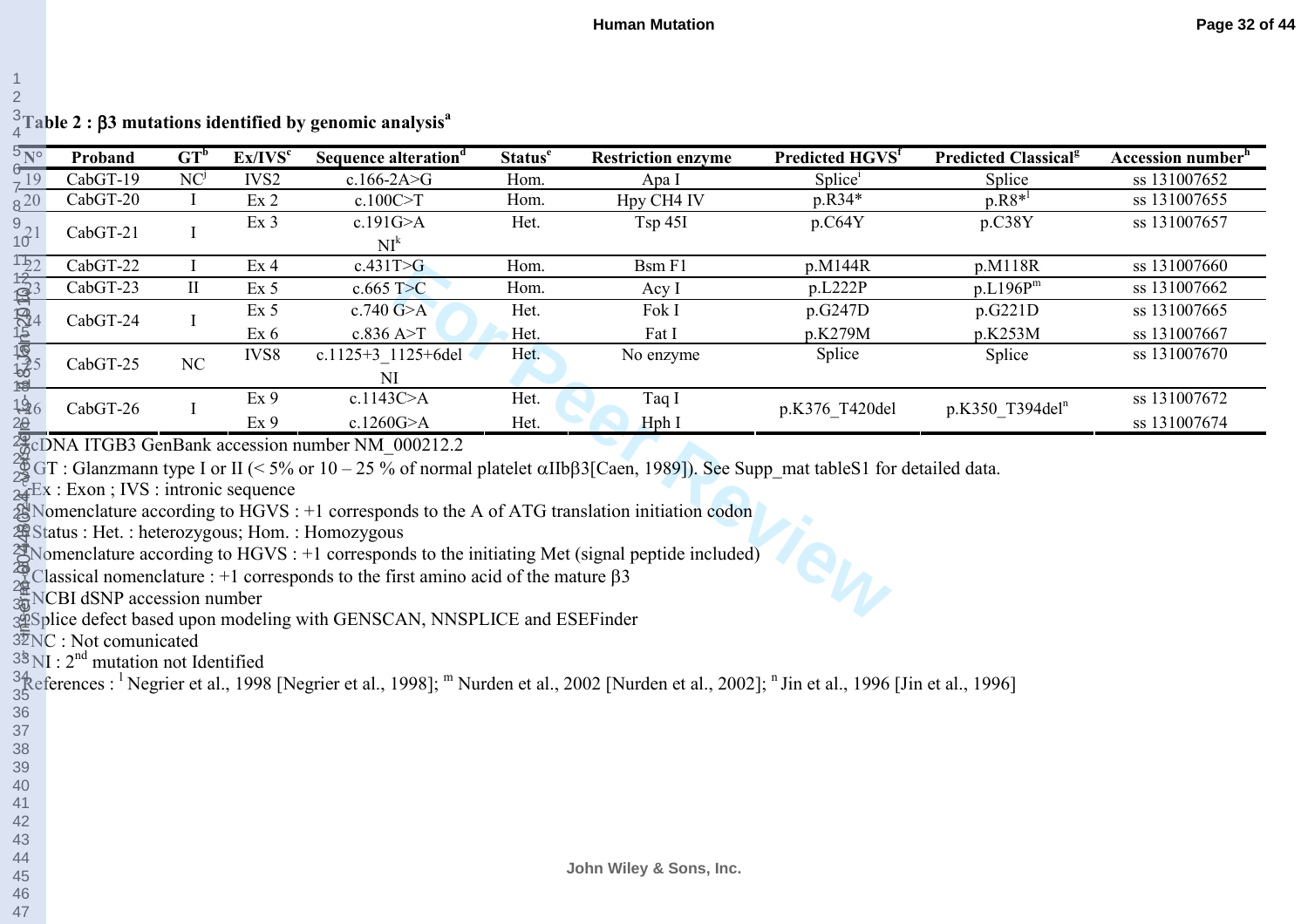**Page 33 of 44**

**Human Mutation**

## **Table 3 : Energetic effects of the Lys 253 Met substitution in the** α**IIb/** β**3 interaction**

|                                            |                                  | <b>Lys 253</b>           |                            |                         | <b>Met 253</b>  |                            |                         |
|--------------------------------------------|----------------------------------|--------------------------|----------------------------|-------------------------|-----------------|----------------------------|-------------------------|
| <b>Energy of :</b>                         |                                  | Rank                     | <b>Value</b><br>(kcal/mol) | $\alpha$ IIb<br>contact | rank            | <b>Value</b><br>(kcal/mol) | $\alpha$ IIb<br>contact |
|                                            | <b>Electrostatic (4r) Energy</b> |                          | $-25.14$                   |                         |                 | $-16.08$                   |                         |
| $\alpha$ IIb $\beta$ 3<br><b>Interface</b> | <b>Desolvation Free Energy</b>   |                          | $-1.09$                    |                         |                 | $-6.81$                    |                         |
|                                            | Van der Waals (CHARMm19)         |                          | $-4894.63$                 |                         |                 | $-4903.95$                 |                         |
|                                            | <b>Binding free energy</b>       | 1 <sub>st</sub> negative | $-5.541$                   |                         | $12th$ negative | $-1.309$                   |                         |
| <b>Residue</b>                             | <b>Desolvation free energy</b>   | 1 <sub>st</sub> positive | 4.124                      |                         | 6th negative    | $-1.347$                   |                         |
|                                            | <b>Electrostatic energy</b>      | 1 <sub>st</sub> negative | $-9.666$                   |                         |                 | low                        |                         |
|                                            |                                  | 1 <sub>st</sub> negative | $-6.715$                   | D <sub>2</sub> 32       |                 |                            |                         |
|                                            |                                  | 6 th negative            | $-2.076$                   | F <sub>231</sub>        |                 |                            |                         |
|                                            | Electrostatic                    | 13th negative            | $-0.788$                   | P <sub>228</sub>        |                 |                            |                         |
| <b>Contact</b>                             |                                  | $10th$ positive          | 0.670                      | W262                    | 6th negative    | $-0.935$                   | W262                    |
|                                            |                                  | 1 <sub>st</sub> negative | $-5.517$                   | D <sub>232</sub>        |                 |                            |                         |
|                                            | <b>Free energy</b>               | 8th negative             | $-1.166$                   | F <sub>231</sub>        |                 |                            |                         |
|                                            |                                  | 2 <sub>th</sub> positive | 2.057                      | W262                    |                 |                            |                         |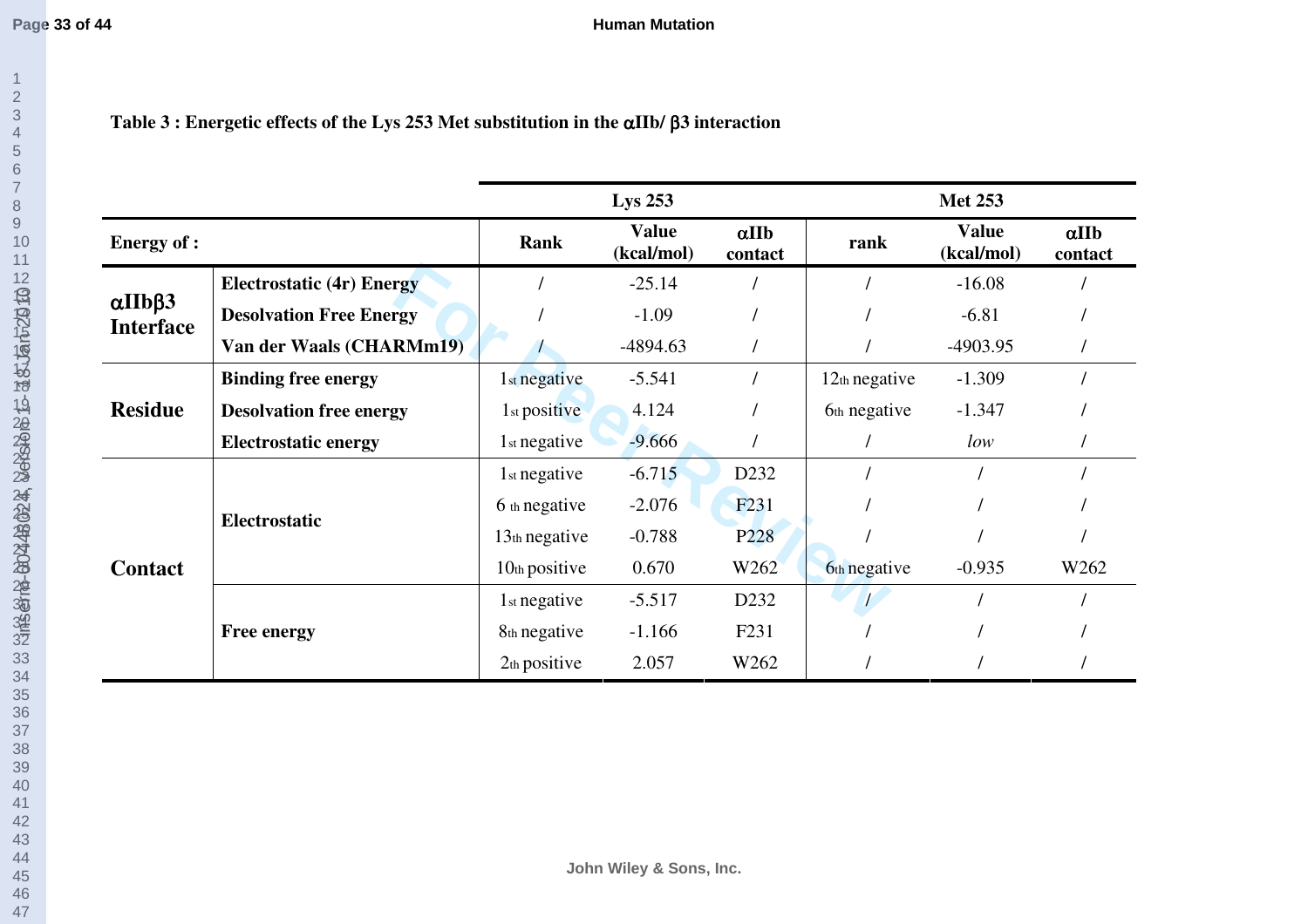



Figure 1 : Flow cytometry analysis of the expression of the mutant forms of αIIbβ3. 235x165mm (96 x 96 DPI)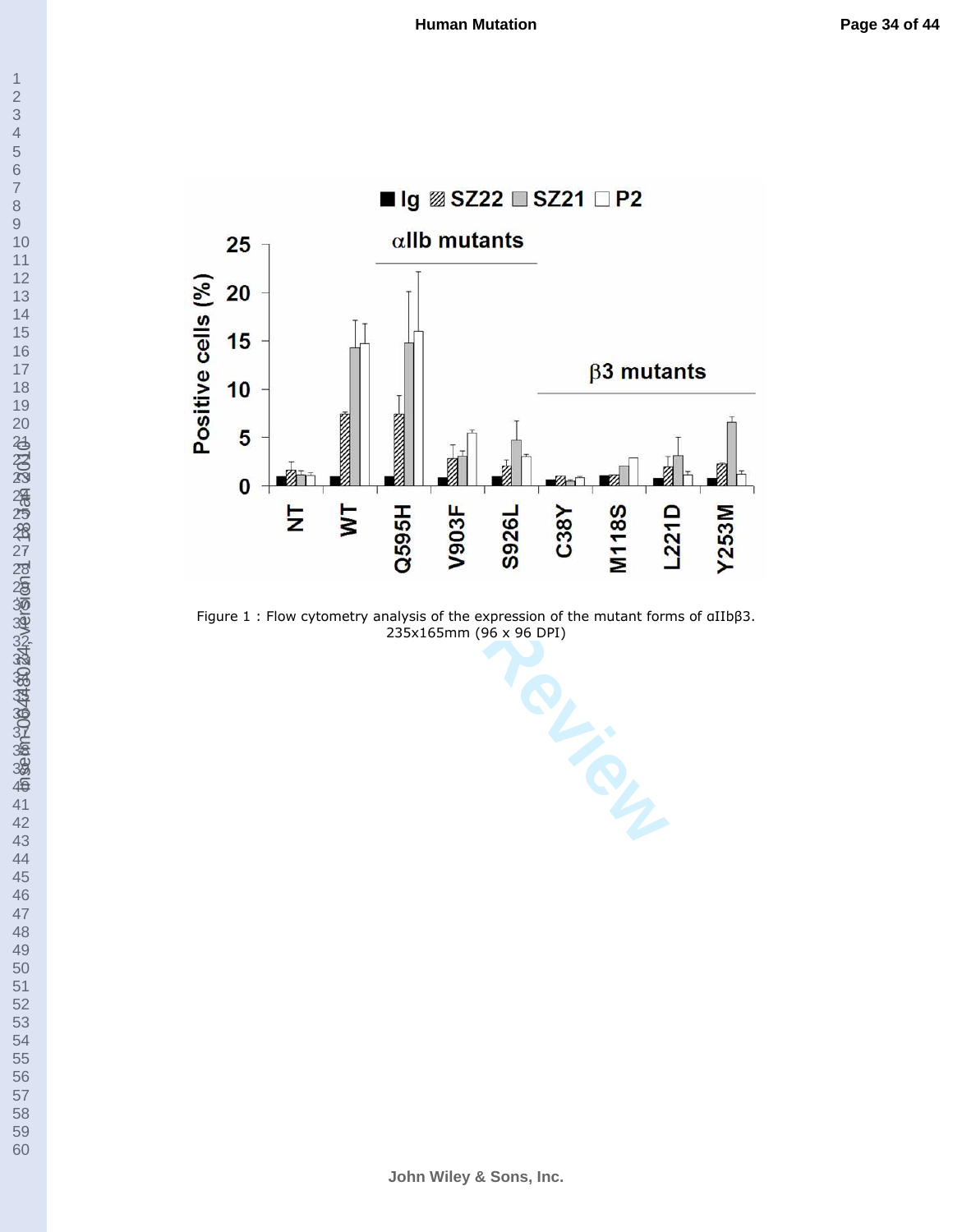

Figure 2 : Western blot analysis of the Y38 β3 form of the αIIbβ3 complex expressed in COS-7 cells. 155x177mm (96 x 96 DPI)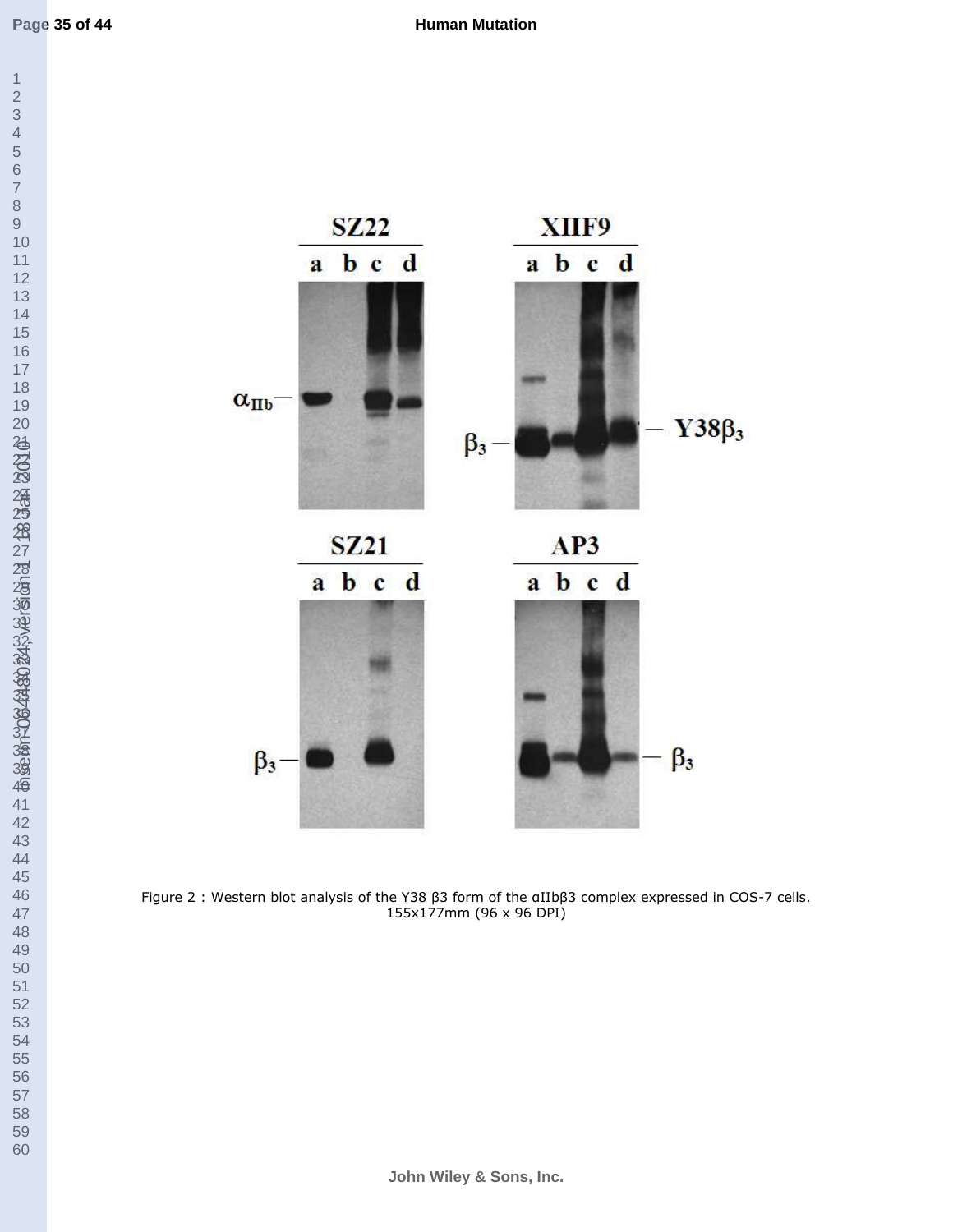



CMYK color scale

Figure 3 : Location and modeling of the electrostatic effect of the p.K253M substitution. 193x158mm (96 x 96 DPI)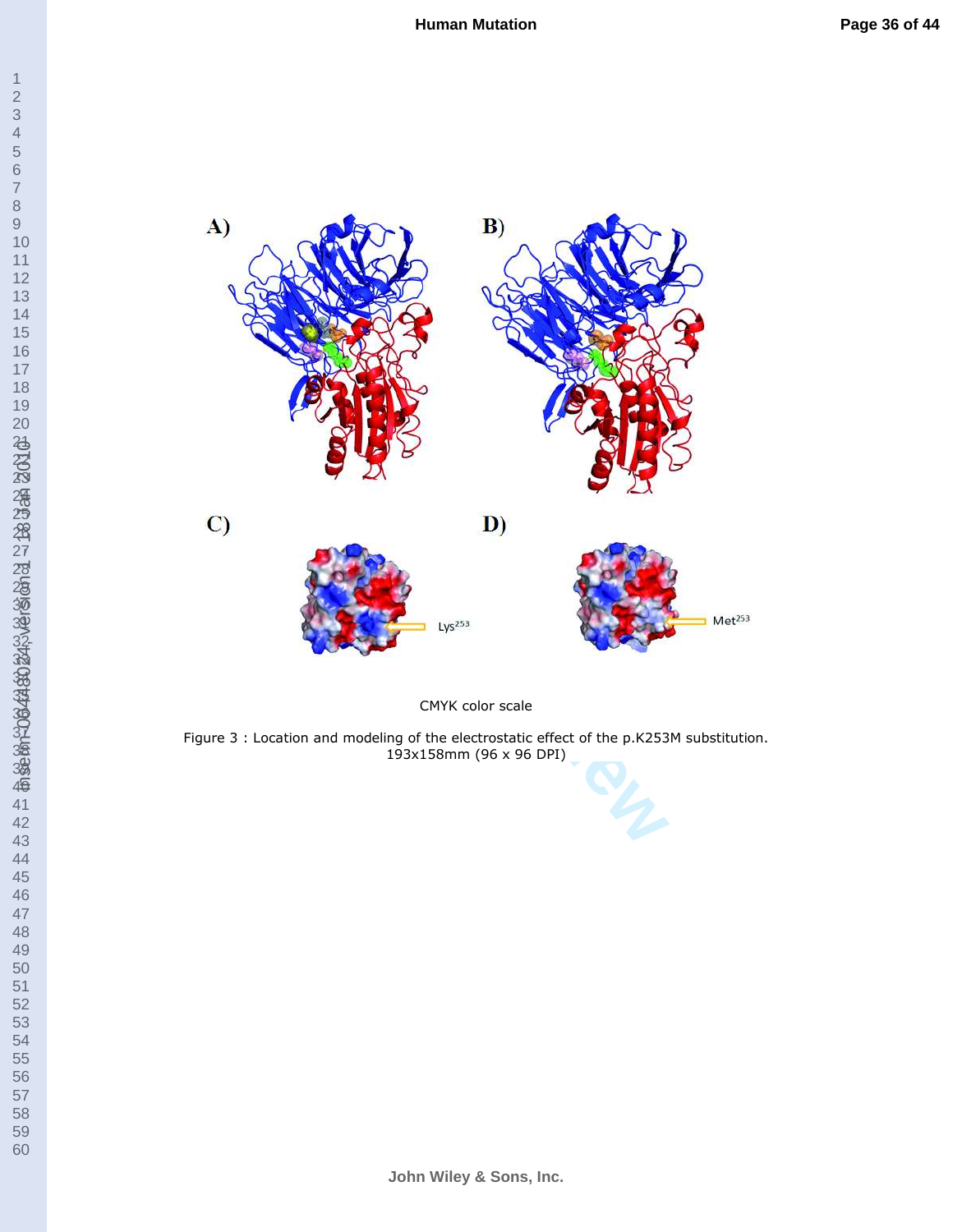



RGB color scale

Figure 3 : Location and modeling of the electrostatic effect of the p.K253M substitution. 193x158mm (96 x 96 DPI)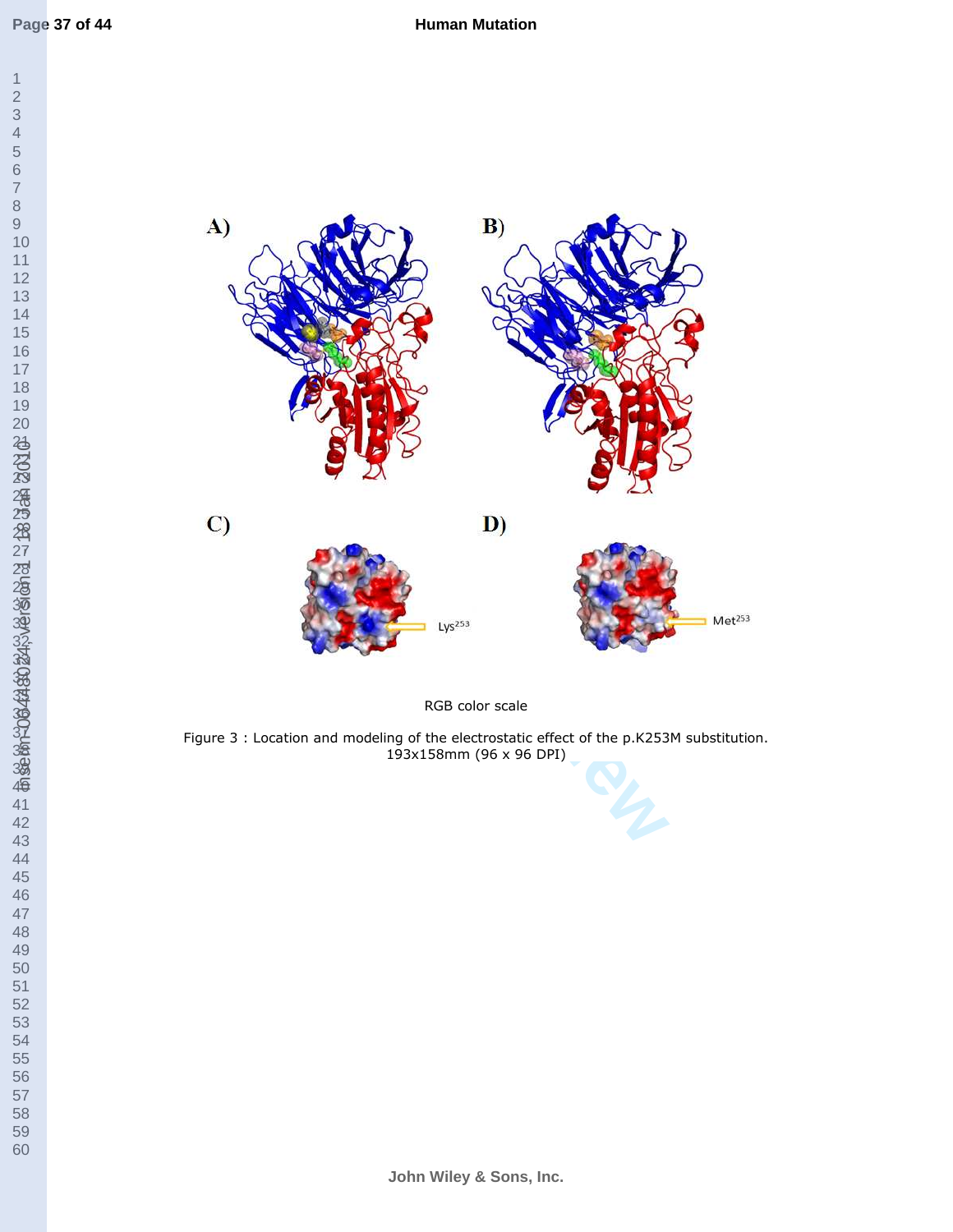



CYMK color scale

Figure 4 : Localization of the V903 and S926 on a ribbon diagram of αIIb. 135x115mm (96 x 96 DPI)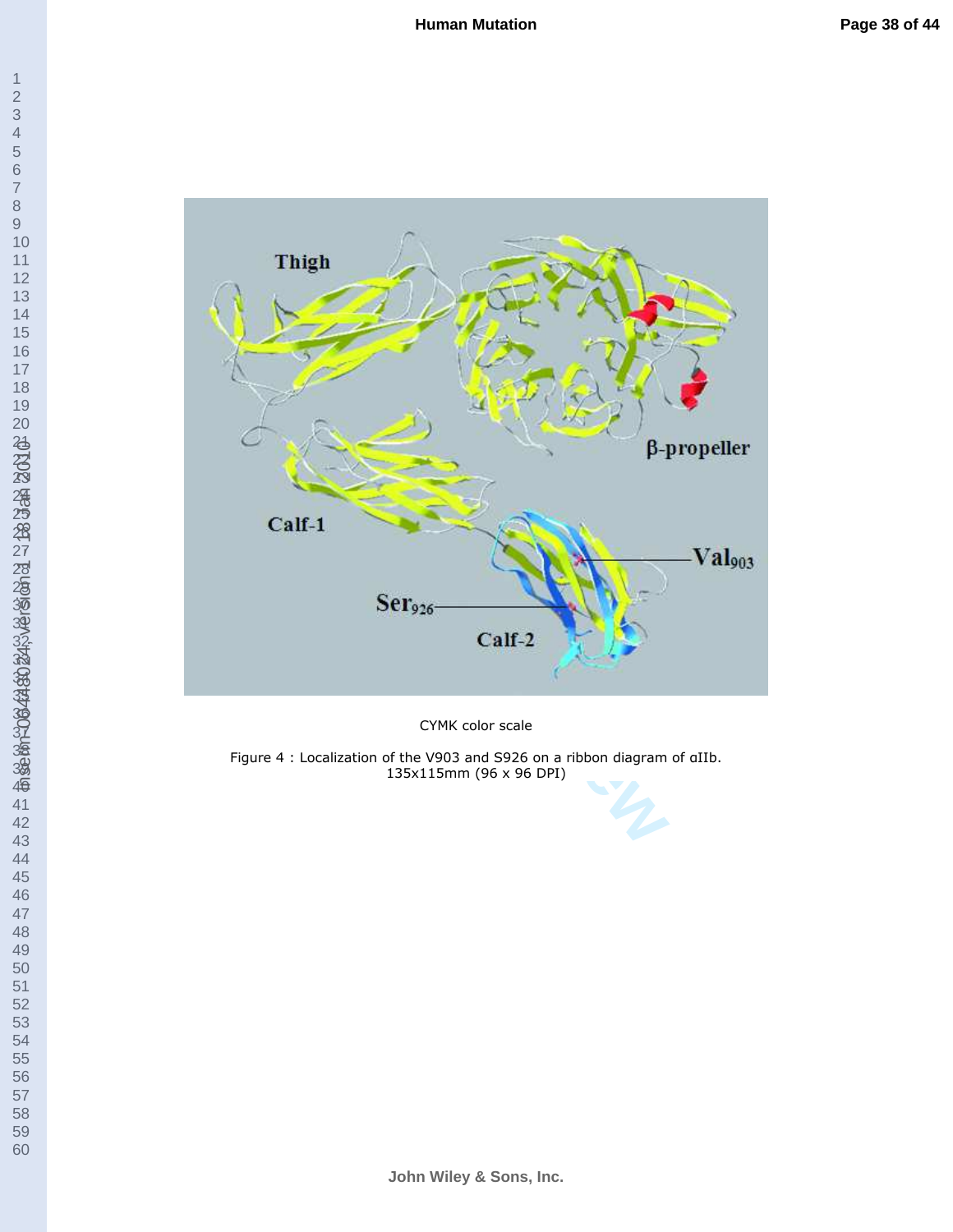

RGB color scale

Figure 4 : Localization of the V903 and S926 on a ribbon diagram of αIIb. 135x115mm (96 x 96 DPI)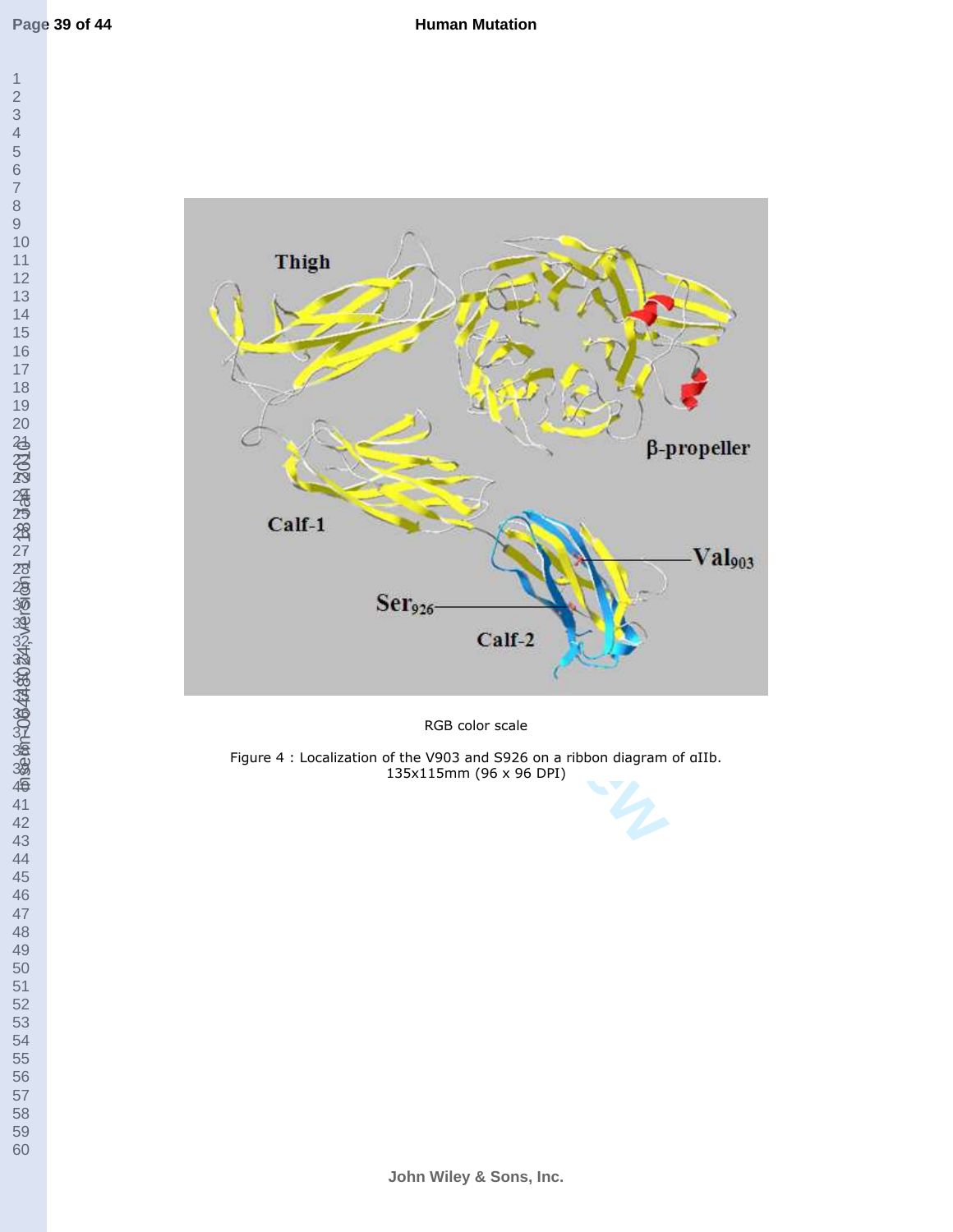

CMYK color scale

Figure 5 : Localization of the allelic variants of the β-I domain of β3. 212x200mm (96 x 96 DPI)